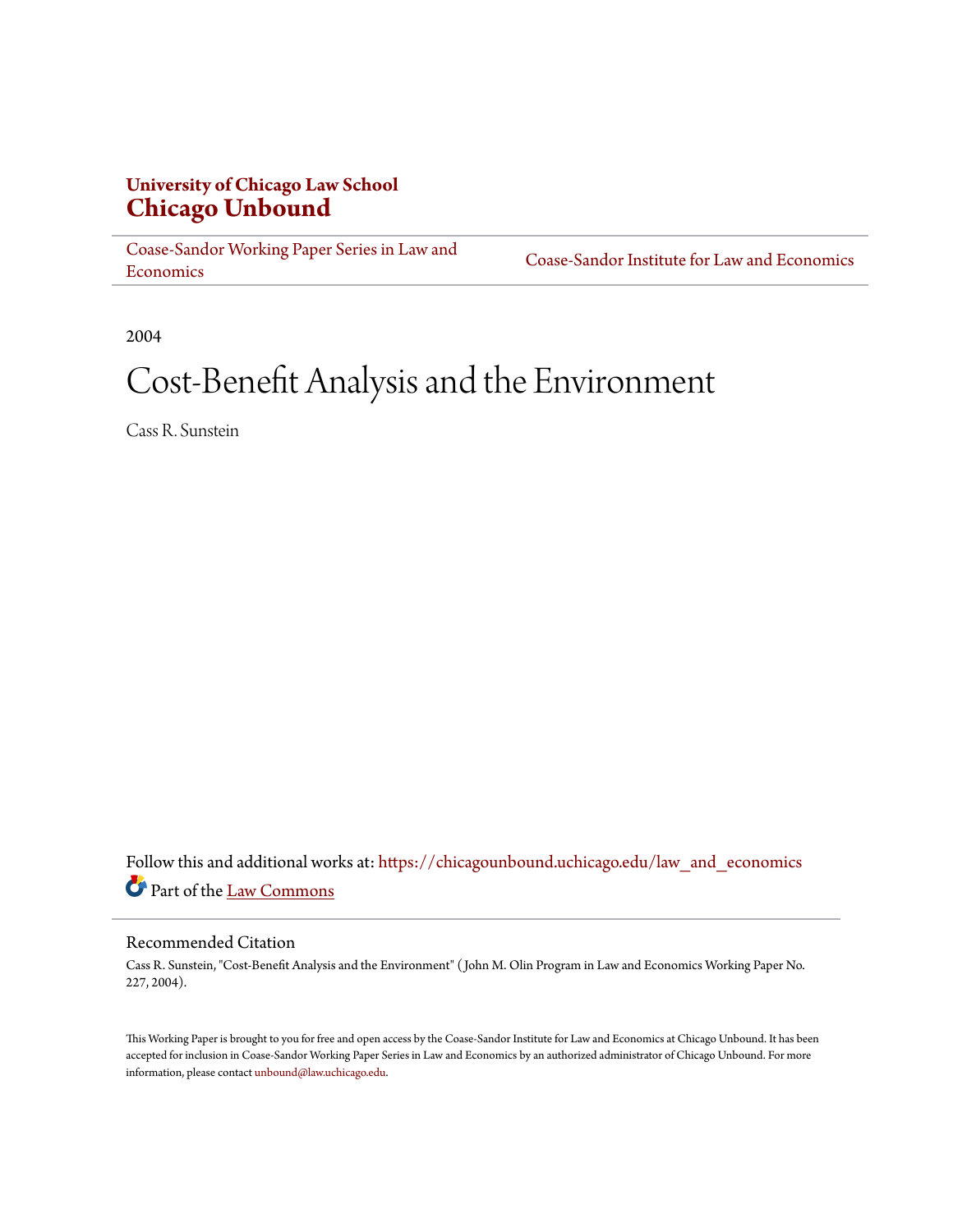# CHICAGO

### **JOHN M. OLIN LAW & ECONOMICS WORKING PAPER NO. 227 (2D SERIES)**



# Cost-Benefit Analysis and the Environment

*Cass R. Sunstein*

## **THE LAW SCHOOL THE UNIVERSITY OF CHICAGO**

October 2004

This paper can be downloaded without charge at: The Chicago Working Paper Series Index: http://www.law.uchicago.edu/Lawecon/index.html and at the Social Science Research Network Electronic Paper Collection: [http://ssrn.com/abstract\\_id=604581](http://www.law.uchicago.edu/Lawecon/index.html)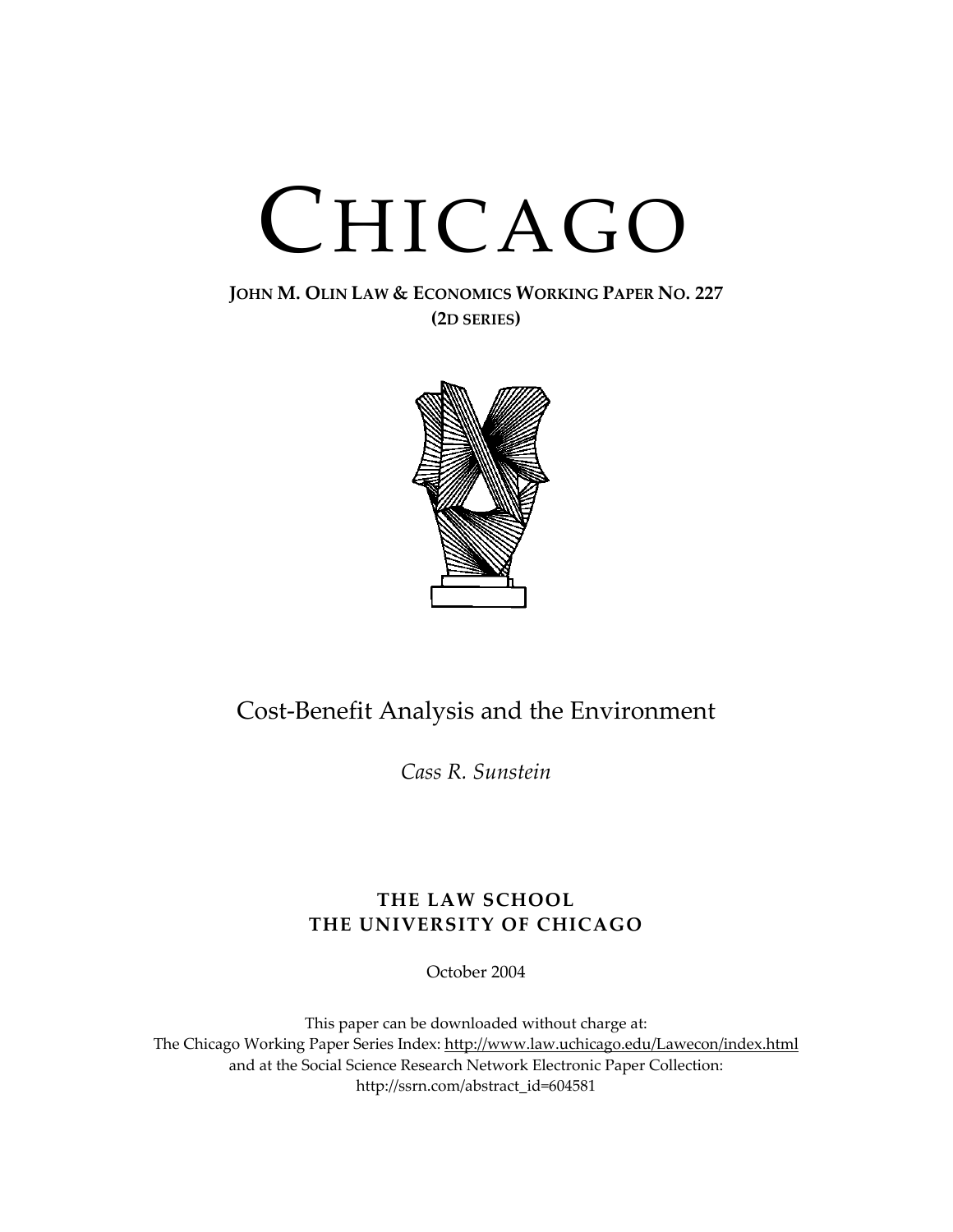1

#### **Cost-Benefit Analysis and the Environment**

Cass R. Sunstein<sup>\*</sup>

#### **Abstract**

 *This review-essay explores the uses and limits of cost-benefit analysis in the context of environmental protection, focusing on three recent books: Priceless, by Frank Ackerman and Lisa Heinzerling; Cellular Phones, Public Fears, and A Culture of Precaution, by Adam Burgess; and Catastrophe: Risk and Response, by Richard A. Posner. The review-essay emphasizes three principal limitations on the use of costbenefit analysis. First, it is important to distinguish between the easy cases for costbenefit analysis, in which the beneficiaries of regulation pay all or almost all of its cost, from the harder cases, in which the beneficiaries pay little for the environmental protection that they receive. In the harder cases, net welfare gains and distributional advantages are possible even if environmental regulation fails cost-benefit analysis. Second, there are possible uses, in the environmental context, of maximin rather than cost-benefit analysis, especially when regulators are attempting to control catastrophic risks where probabilities cannot be assigned. An Anti-Catastrophe Principle makes sense for such situations. Third, human beings are citizens, not merely consumers, and this point requires abandonment of the willingness to pay criterion in some contexts.* 

In the United States, cost-benefit analysis (CBA) is in the ascendancy. For over twenty years, American presidents have required agencies to perform CBA for major regulations; indeed, they have told agencies to regulate only if the benefits of regulation justify its costs.<sup>[1](#page-2-1)</sup> Congress has also shown considerable interest in CBA, most prominently in the Safe Drinking Water Act, which asks agencies to produce quantitative assessments of both costs and benefits. For their part, federal courts have adopted a series of principles that promote CBA, saying that if Congress has not been clear, agencies may consider costs, take account of the substitute risks introduced by regulation, and exempt trivial risks from governmental control.

<span id="page-2-0"></span><sup>\*</sup> I am grateful to Elizabeth Emens, Charles Larmore, Martha Nussbaum, and Richard Posner for extremely valuable comments on an earlier draft of this review.

<span id="page-2-1"></span><sup>&</sup>lt;sup>1</sup> The developments discussed in this paragraph are traced in Cass R. Sunstein, Risk and Reason (Cambridge: Cambridge University Press, 2002).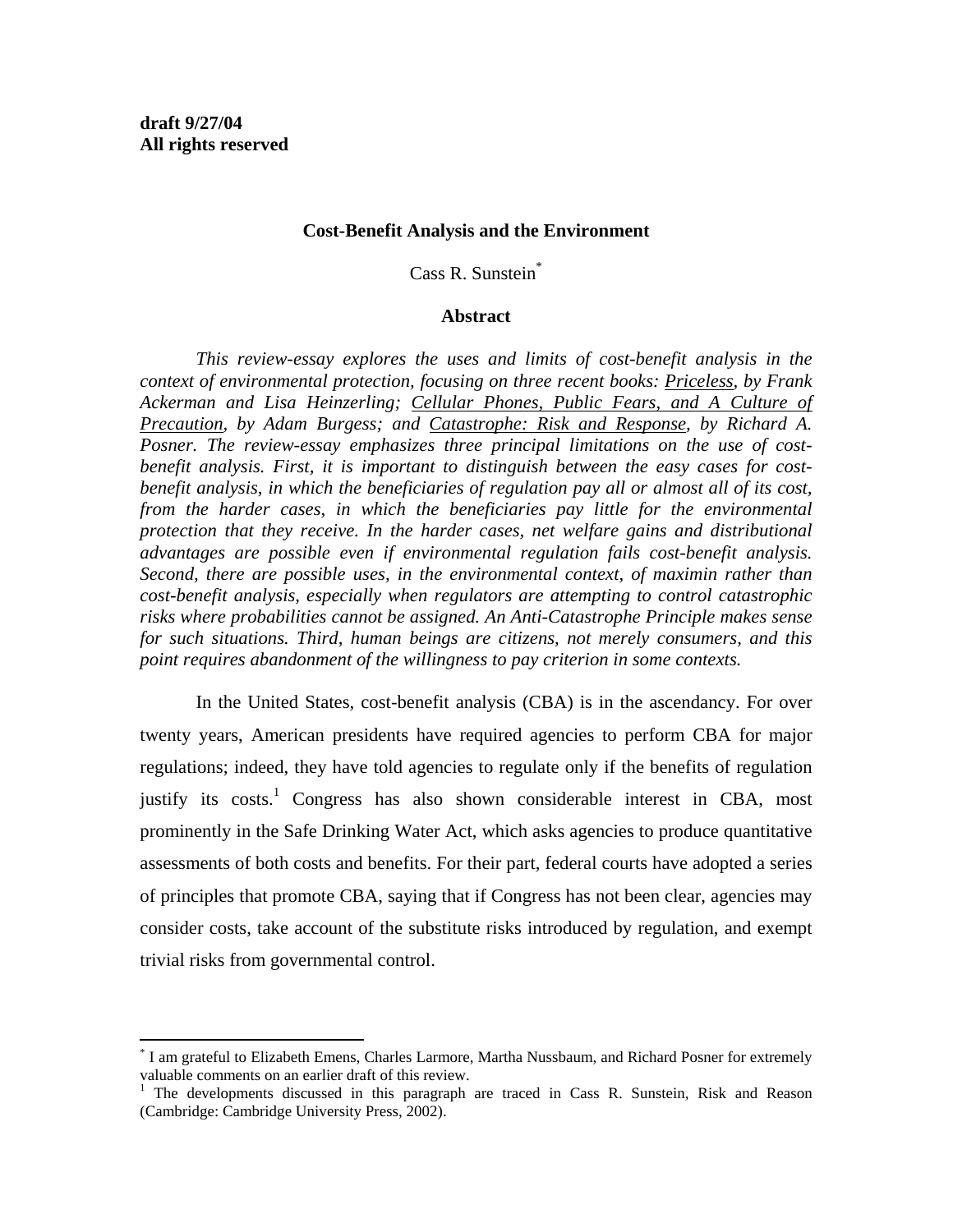In its enthusiasm for cost-benefit analysis, the United States provides a sharp contrast to Europe, which has shown intense interest in a quite different organizing principle for environmental protection: the Precautionary Principle.<sup>[2](#page-3-0)</sup> According to the Precautionary Principle, regulation is required even in the face of scientific uncertaintyeven if it is not yet clear that environmental risks are serious. A central point of the Precautionary Principle is to recognize the limitations of existing knowledge and to protect against harm that cannot yet be established as such.

CBA and the Precautionary Principle can lead in radically different directions. For example, many Europeans argue that the consequences of genetic modification are uncertain, that real harm is possible, and hence that stringent regulation is readily justified. By contrast, many Americans respond that the likely benefits of genetic modification are far greater than the likely harms and that stringent regulation is therefore unsupportable. Or consider global warming. Many European leaders have argued in favor of precautions, even extremely expensive ones, simply to reduce the risk of catastrophe. But under President George W. Bush, American officials have called for continuing research on the costs and benefits of controlling greenhouse gas emissions.

questions about the theory and practice of environmental protection. To engage in costbenefit analysis, regulators must make difficult and often speculative judgments about the reductions in mortality and morbidity, along with improvements in terms of visibility, The tension between CBA and the Precautionary Principle raises serious likely effects of alternative regulatory strategies.<sup>3</sup> The easiest task is often the identification of costs, but even here there are formidable empirical problems. It is difficult to project the expense of regulations of different levels of stringency, especially because environmental protection often spurs technological innovation, greatly reducing the cost of pollution reduction. The identification of benefits presents even harder empirical problems -- and knotty normative and conceptual ones as well. At a minimum, agencies must estimate the savings that are likely to result from regulation, including

<span id="page-3-0"></span><sup>&</sup>lt;sup>2</sup> See, e.g., Arie Trouwborst, Evolution and Status of the Precautionary Principle in International Law (Kluwer Law International, 2002); The Precautionary Principle in the  $20<sup>th</sup>$  Century: Late Lessons from Early Warnings (Poul Harremoes et al. eds.) (London: Earthscan, 2002).<br><sup>3</sup> The Office of Management and Budget has issued guidelines to govern and to standardize the use of cost-

<span id="page-3-1"></span><sup>17, 2003),</sup> available at http://www.whitehouse.gov/omb/inforeg/regpol.html#rr benefit balancing. See Office of Management and Budget, Regulatory Analysis, Circular A-4 (September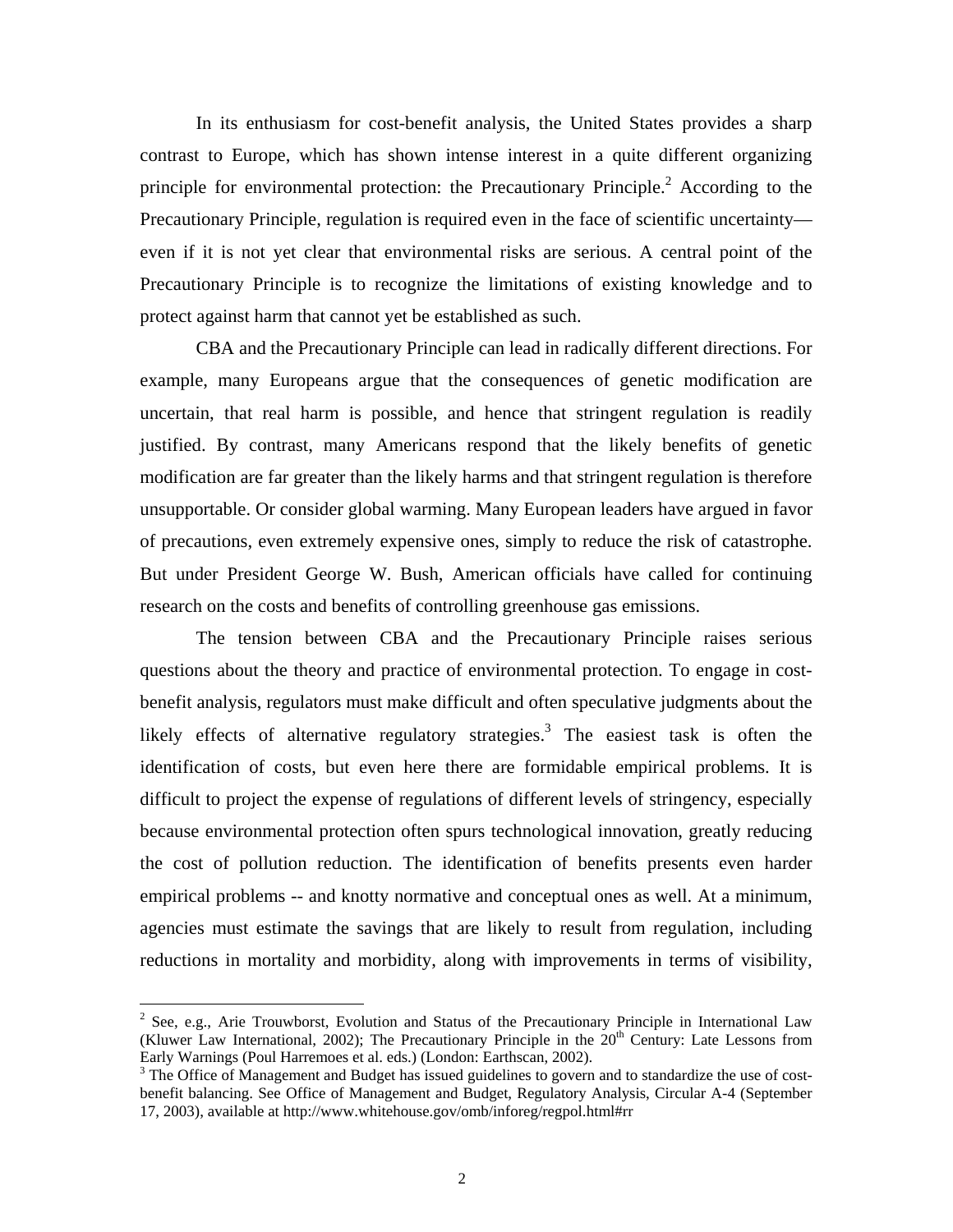recreati on, aesthetics, animal welfare, property values, and more. When science leaves room for doubt, as it often does, agencies typically specify a range of possibilities, representing low-end estimates and high-end estimates in addition to the best "point" estimate. Agencies might, for example, project that a certain regulation will save as many as eighty lives each year and as few as zero, with a preferred estimate of twenty-five.<sup>4</sup> These numbers inevitably involve a degree of guesswork.

After specifying the likely benefits, CBA requires agencies to engage in multiple acts of conversion, assigning economic values to human lives, human morbidity, and a 1/10,00 0; suppose, for example, that workers who face risks of that magnitude generally range of harms to the environment. Typically American agencies assign monetary values on the basis of private "willingness to pay" (WTP).<sup>5</sup> For example, the Environmental Protection Agency (EPA) values a human life at about \$6.1 million, a figure that comes from real-world markets.<sup>[6](#page-4-2)</sup> In the workplace and for consumer goods, additional safety has a price; market evidence is investigated to identify that price. The \$6.1 million figure, known as the value of a statistical life (VSL), is a product of studies of actual workplace risks, attempting to determine how much workers and others are paid to assume mortality hazards. Suppose that people must be paid \$600, on average, to eliminate risks of receive \$600 in additional wages each year. If so, the VSL would be said to be \$6 million. Where market evidence is unavailable, agencies often produce monetary valuations on the basis of contingent valuation surveys, which ask people how much they are willing to pay to save coral reefs or endangered species, to eliminate a risk of chronic bronchitis or curable lung cancer, and much more. Drawing on market evidence and contingent valuation studies, the EPA has recently valued a case of chronic bronchitis at \$260,000, an emergency hospital visit for asthma at \$9,000, hospital admission for pneumonia at \$13,400, a lost work-day at \$83, and a specified decrease in visibility at  $$14<sup>7</sup>$ 

<span id="page-4-0"></span><sup>&</sup>lt;sup>4</sup> See Cass R. Sunstein, The Arithmetic of Arsenic, in Risk and Reason (Cambridge: Cambridge University Press, 2002).

<span id="page-4-1"></span><sup>&</sup>lt;sup>5</sup> See W. Kip Viscusi, Fatal Tradeoffs (New York: Oxford University Press, 1993).<br><sup>6</sup> See Frank Askarmen and Lise Heinzarling, Prieslass: On Knowing the Price of E

<span id="page-4-2"></span><sup>&</sup>lt;sup>6</sup> See Frank Ackerman and Lisa Heinzerling, Priceless: On Knowing the Price of Everything and the Value of Nothing (New York: The New Press, 2003).

<span id="page-4-3"></span>See Cass R. Sunstein, The Cost-Benefit State 145 (American Bar Association: Washington, DC 2002).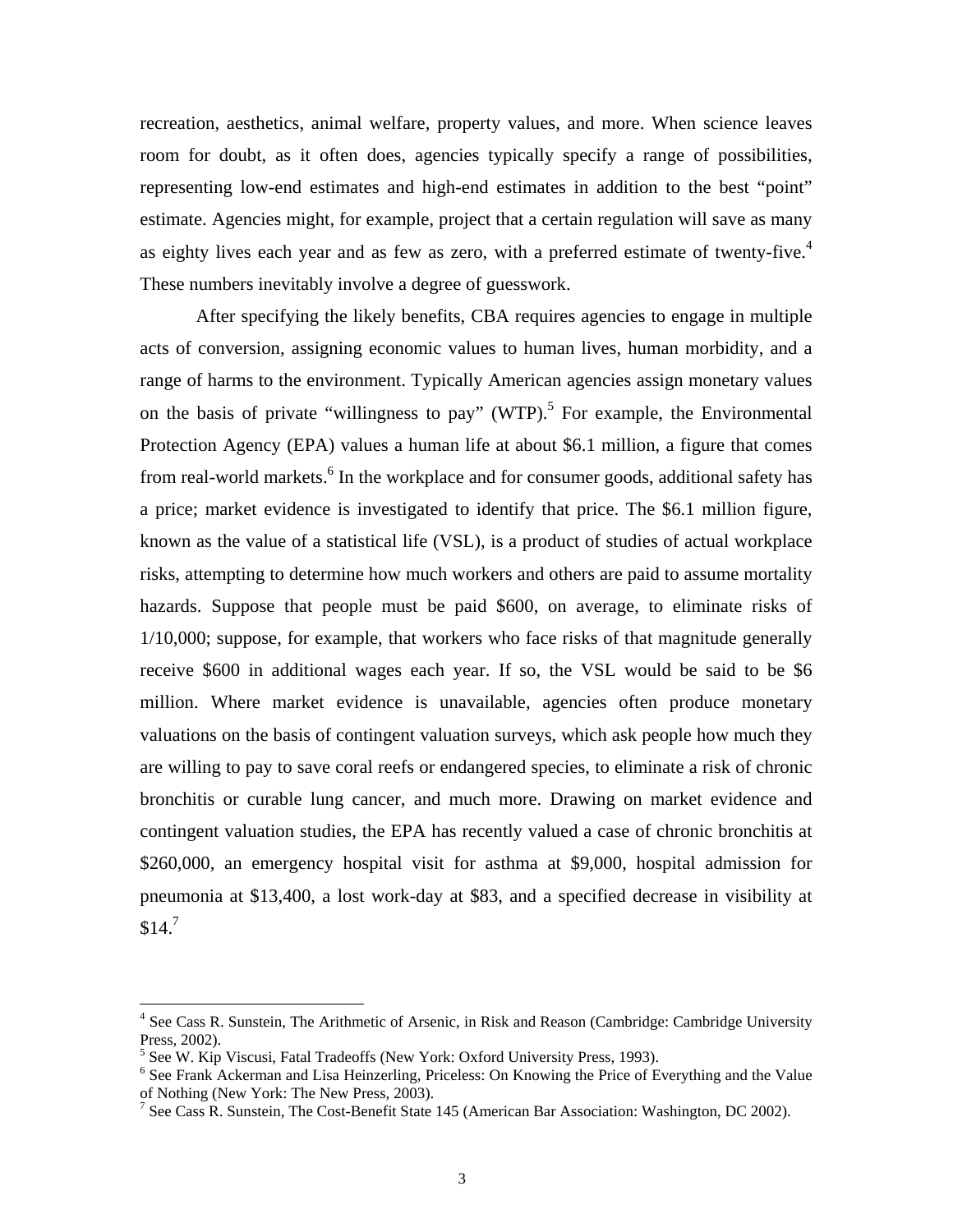Once a CBA is produced, what should be done with it? The most ambitious answer is that agencies should adopt regulations only when the likely benefits exceed the likely costs—and that if several regulations meet this test, agencies should select the one that "maximizes net benefits." On this approach, CBA provides a clear rule of decision, one by which regulators should be bound. A more cautious response would be that agencies should generally require benefits to exceed costs, and also seek to maximize net benefit s, but that they need not do so; on this view, the outcome of the CBA provides a presumption but no more. The presumption could be rebutted by showing that the particular situation justifies a departure from the result indicated by CBA—as, plausibly, in cases in which poor people would stand to gain a great deal. A still more cautious approach would be that in deciding what to do, agencies should consider the outcome of CBA alongside such other variables as they deed relevant. There are important differences between those who would make CBA determinative and those who would merely make it relevant. But even on the most cautious understandings of the role of CBA, government's choices would be significantly affected by the translation of environment benefits into monetary equivalents.

To say the least, it is highly controversial to say that people's protection against environmental risks is properly measured by their WTP to avoid those risks. It is at least equally controversial to use WTP as the basis for policies protecting endangered species, nature, and wildlife. But the Precautionary Principle raises serious problems of its own. How much precaution is the right level of precaution? Are costs relevant to the answer? In any case human beings face a number of risks, not simply one, and any effort to reduce one risk might well increase another risk. Is it possible, even in principle, to take precautions against all risks, rather than a subset? If all risks cannot be reduced at once, how should regulators set priorities?

In this essay, I approach these questions through a discussion of three illuminating books that offer radically different approaches to environmental protection. Frank Ackerman and Lisa Heinzerling believe that CBA is a hopelessly crude tool, one that they argue for the Precautionary Principle instead. By contrast, Adam Burgess uses the buries indefensible judgments of morality and politics.<sup>[8](#page-5-0)</sup> Drawing on the war on terrorism,

<span id="page-5-0"></span> $8$  See id.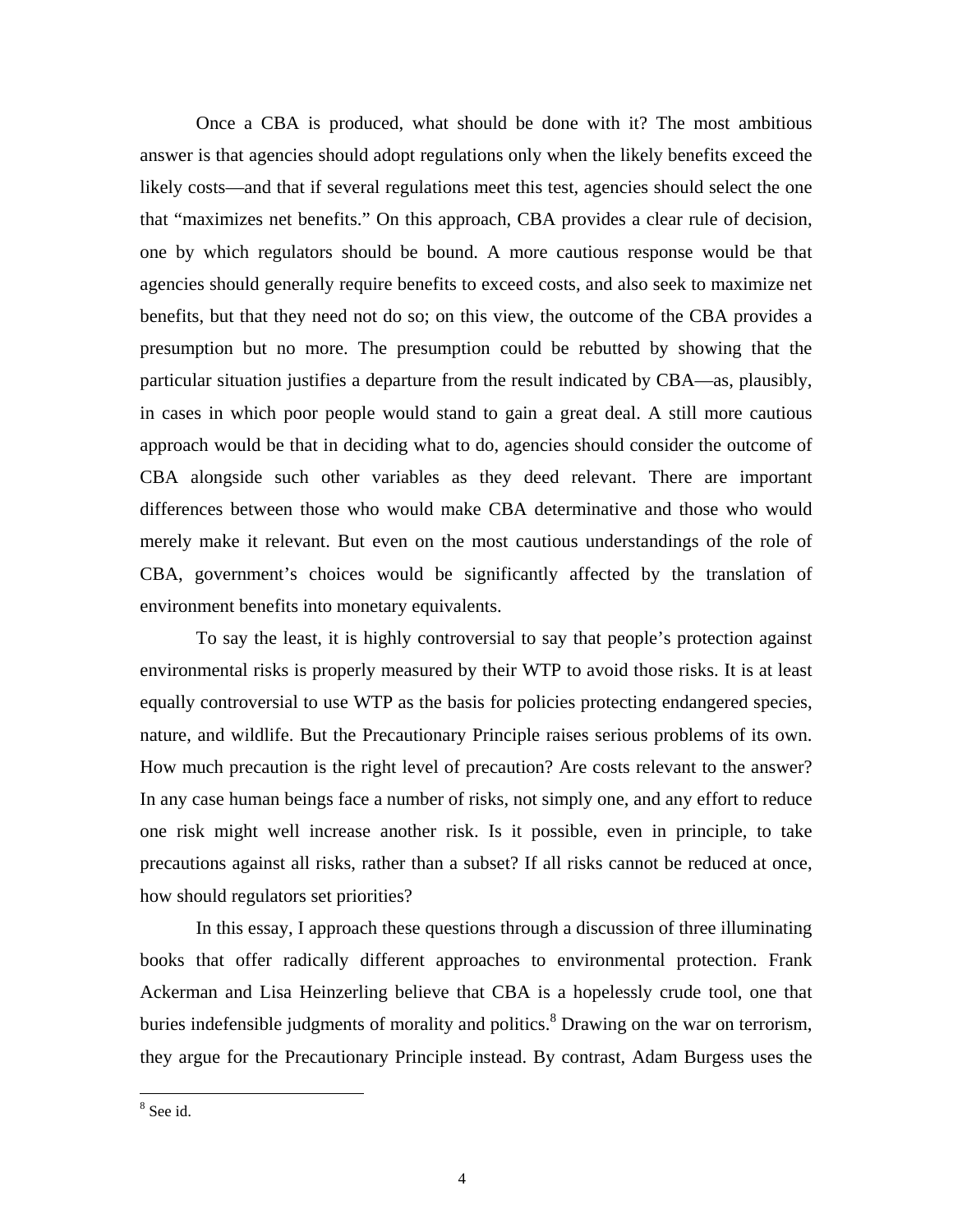controv ersy over cell phones to suggest that the Precautionary Principle capitulates to, and even promotes, baseless public fears.<sup>[9](#page-6-0)</sup> Objecting to what he sees as excessive fear of new technologies, Burgess argues for careful attention to scientific evidence and for regulation only when the risk is real. Richard Posner argues for CBA and economic analysis in a context in which it seems least promising: catastrophic risk.<sup>10</sup> He contends that global warming, and other potentially catastrophic problems, cannot sensibly be approached without a disciplined effort to quantify and monetize both costs and benefits. But where Ackerman and Heinzerling see CBA as an excuse for regulatory inaction, Posner invokes CBA on behalf of aggressive controls on greenhouse gases and other sources of potentially serious danger. Indeed his central goal is to draw private and public attention to catastrophic risks that are exceedingly unlikely to come to fruition.

and which are not.<sup>11</sup> By contrast, the Precautionary Principle approaches incoherence. Building on the arguments made by Burgess and Posner, I shall mount a qualified defense of CBA here. Without some sense of both costs and benefits—both nonmonized and monetized—regulators will be making a stab in the dark. Human beings have a great deal of difficulty in assessing risks, making them prone to both hysteria and neglect; CBA does not supply definite answers, but it can help to establish which risks are serious Because risks are on all sides of social situations, and because regulation itself increases risks of various sorts, the principle condemns the very steps that it seems to require.

when the poorest members of societies stand to gain from environmental protection, they But building on the arguments made by Ackerman and Heinzerling, I shall suggest that there are two serious problems with CBA. The first is that WTP is sometimes an inappropriate basis for environmental policy. Human beings are citizens, not merely consumers, and their consumption choices, as measured by WTP, might be trumped by their reflective judgments as citizens. In any case, WTP is dependent on ability to pay; should be protected even if their poverty ensures that their WTP is low. The second problem is that regulators cannot always assign probabilities to environmental outcomes.

<span id="page-6-0"></span><sup>&</sup>lt;sup>9</sup> See Adam Burgess, Cellular Phones, Public Fears, and a Culture of Precaution (Cambridge: Cambridge University Press, 2004).<br><sup>10</sup> See Richard A. Posner, Catastrophe: Risk and Response (New York: Oxford University Press, 2004).<br><sup>11</sup> See Allan Gibbard, Risk and Value, in Values At Risk 94 (Douglas MacLean ed.) (New Jersey:

<span id="page-6-1"></span>

<span id="page-6-2"></span>and Allanheld, 1986), for an exploration of "a principal rationale for wanting something like risk-costbenefit analysis: for seeking a way to regiment our judgments about risk, and so to avoid the blatant irrationalities of unaided common sense."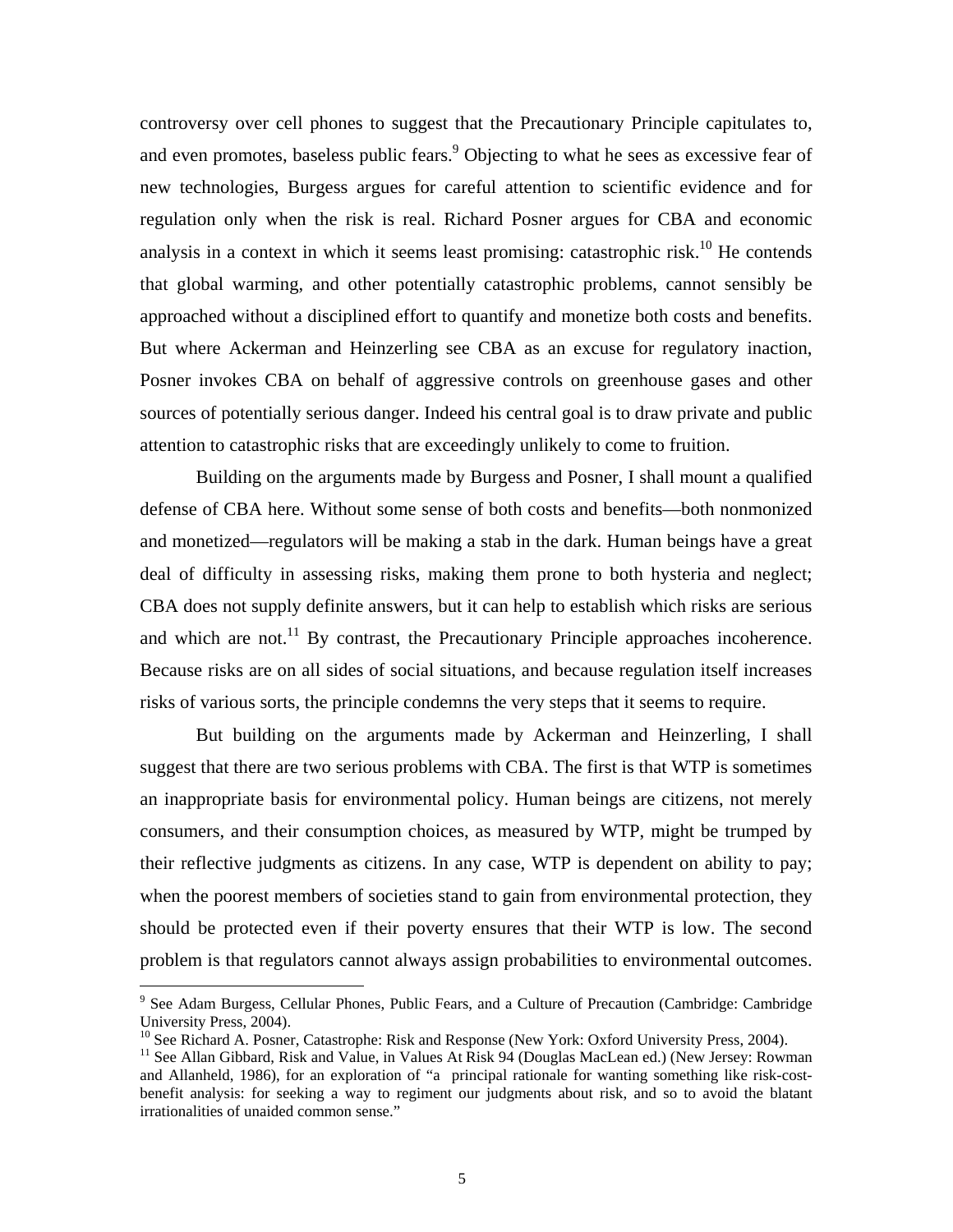If probabilities cannot be assigned, regulators are unable to engage in CBA; they might do well to follow the maximin principle, taking steps to avoid the worst-case scenario. This point helps pave the way toward a narrower and more refined use of the Precautionary Principle, one that has important real-world applications and that provides a valuable complement to approaches based on CBA.

#### **I. Monetization and Its Discontents**

Ackerman and Heinzerling do not object to efforts to specify the range of outcomes associated with alternative courses of action.<sup>12</sup> Their principal objection is to the WTP criterion. Insisting that human deaths are not mere "costs," Ackerman and Heinzerling contend that CBA is morally obtuse. They argue that a well-functioning democracy should respect the informed judgments of citizens, rather than aggregating private consumption choices. Ackerman and Heinzerling much prefer the Precautionary Principle, which, in their view, is "a more holistic analysis " that argues for regulation in the face of scientific uncertainty and that is "committed to fairness within and beyond this generation" (p. 234).

modern regulation.<sup>[13](#page-7-1)</sup> According to such studies, regulations in the United States are wildly inconsistent. Sometimes the United States spends \$100,000 (or less) to save a Ackerman and Heinzerling are aware that many people have turned to CBA because of widely publicized studies that purport to show a high level of arbitrariness in human life. Sometimes it spends tens of millions. Cost-benefit supporters ask: Shouldn't nations be devoting their resources to serious health problems rather than trivial ones? If a nation can spend ten million dollars to save one thousand lives, shouldn't it do that, rather than wasting the money on a similarly priced program that saves only one or two people? In any case human beings make many errors in assessing risks, using heuristics and demonstrating biases that make them exaggerate some dangers and underestimate

<span id="page-7-0"></span> $12$  I discuss their book for a popular audience in Cass R. Sunstein, Your Money or Your Life, The New Republic 27 (March 15, 2004); my treatment here borrows from that discussion.<br><sup>13</sup> The most well-known is John F. Morrall III, A Review of the Record, Regulation, November/Decmebr

<span id="page-7-1"></span>Record, 27 J. Risk and Uncertainty 221 (2003) 1986, 25, 30, Table 4. For an updated treatment, see John F. Morrall III, Saving Lives: A Review of the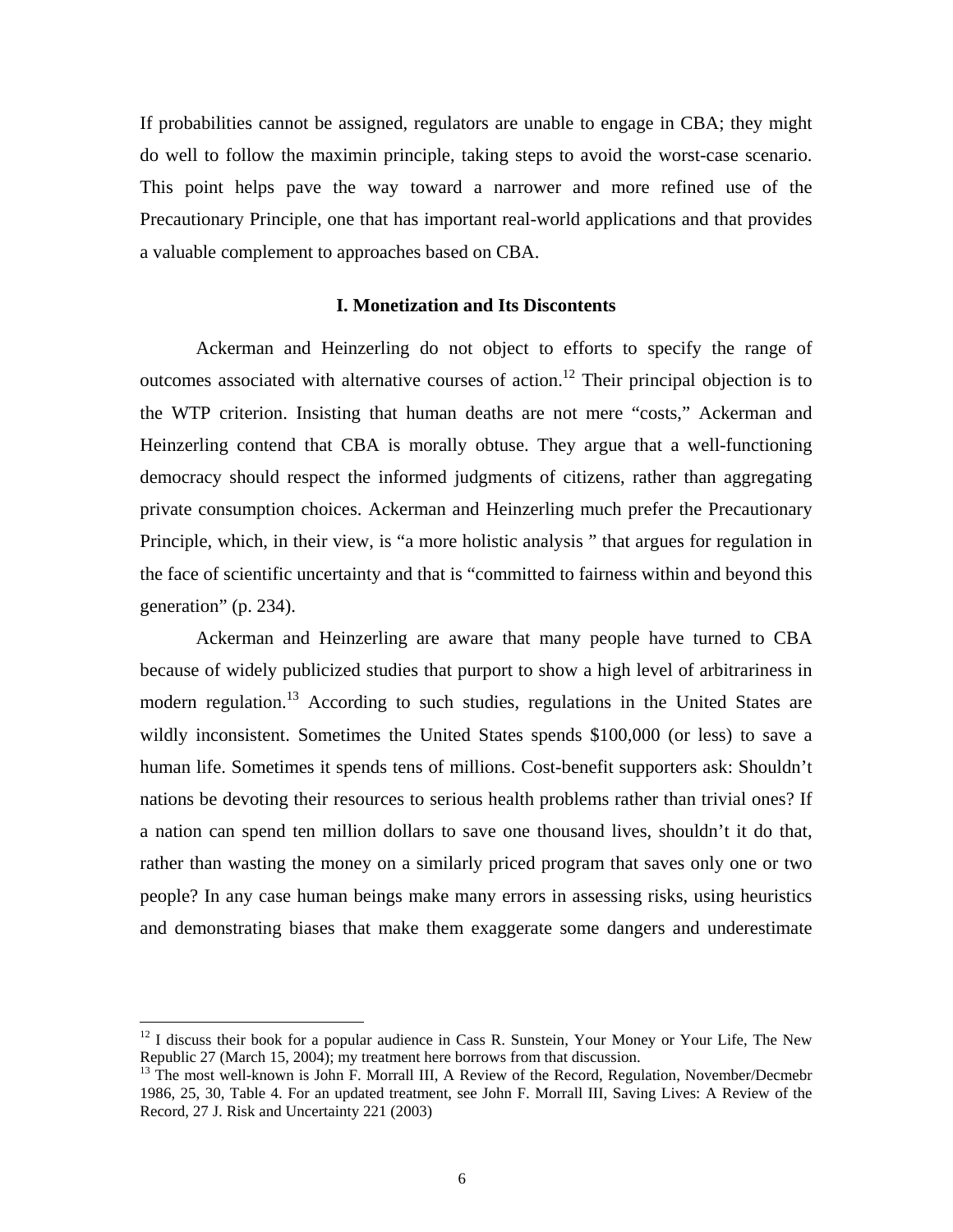others[.14](#page-8-0) These errors seem to be replicated in existing policies; CBA might be defended as a promising corrective to blunders in citizens' perception of risk. In these ways, interest in CBA has been fueled less by contentious claims of value than by the pragmatic suggestion that it can assist in more intelligent priority-setting.<sup>[15](#page-8-1)</sup>

Ackerman and Heinzerling believe that the attack on the current system is based on misleading studies, burying controversial and indeed implausible judgments of value. True, some regulations do not prevent many deaths, but they do prevent serious (nonfat al) harms to human health and also harms to ecosystems. The resulting benefits in the future. One of their central claims, then, is that the standard discount rate should should not be disparaged. More fundamentally, Ackerman and Heinzerling argue that the key studies find low benefits partly because they greatly "discount" future gains to life and health. Everyone agrees that a dollar today is worth more than a dollar in twenty years; economists use a standard "discount rate" (often 7% annually) to convert future dollars into current equivalents. In calculating the benefits of regulation, they use the same discount rate for lives saved and illnesses averted. Ackerman and Heinzerling contend that this approach wrongly shrinks the value of regulations that will save people not be applied to future savings in terms of life and health.

Suppose that their arguments are right—that once economic values are properly assigned to environmental gains, few existing regulations will be condemned as requiring huge investments for trivial benefits. Regulators still might want to use cost-benefit analysis to improve current decisions.<sup>16</sup> Ackerman and Heinzerling complain that to do this, they will have to produce a dollar value for a human life—and any such effort will be arbitrary, offensive, or worse. They reject the view that WTP, based largely on workplace studies, produces information that agencies should use. In their view, workers

<span id="page-8-0"></span> $14$  A good collection is Heuristics and Biases: The Psychology of Intuitive Judgment (Thomas Gilovich et al. eds) (Cambridge: Cambridge University Press, 2002). For use of this idea in (qualified) defense of costbenefit analysis, see Gibbard, supra note.<br><sup>15</sup> David M. Driesen, The Economic Dynamics of Environmental Law (Cambridge: MIT Press, 2003),

<span id="page-8-1"></span>offers a powerful criticism of cost-benefit analysis insofar as it offers a static account of both costs and benefits and fails to see that regulation and other forces often produce innovation, thus reducing the about existing figures about likely costs, rather than as an attack on cost-benefit analysis as such. See Environmental Affairs Law Review 591 (2004).<br><sup>16</sup> See W. Kip Viscusi, Rational Risk Regulation (Cambridge: Cambridge University Press, 2001). expense of environmental protection. I believe that this argument is best taken as a reason for skepticism Matthew Adler, Cost-Benefit Analysis, Static Efficiency, and the Goals of Environmental Law, 31 B. C.

<span id="page-8-2"></span>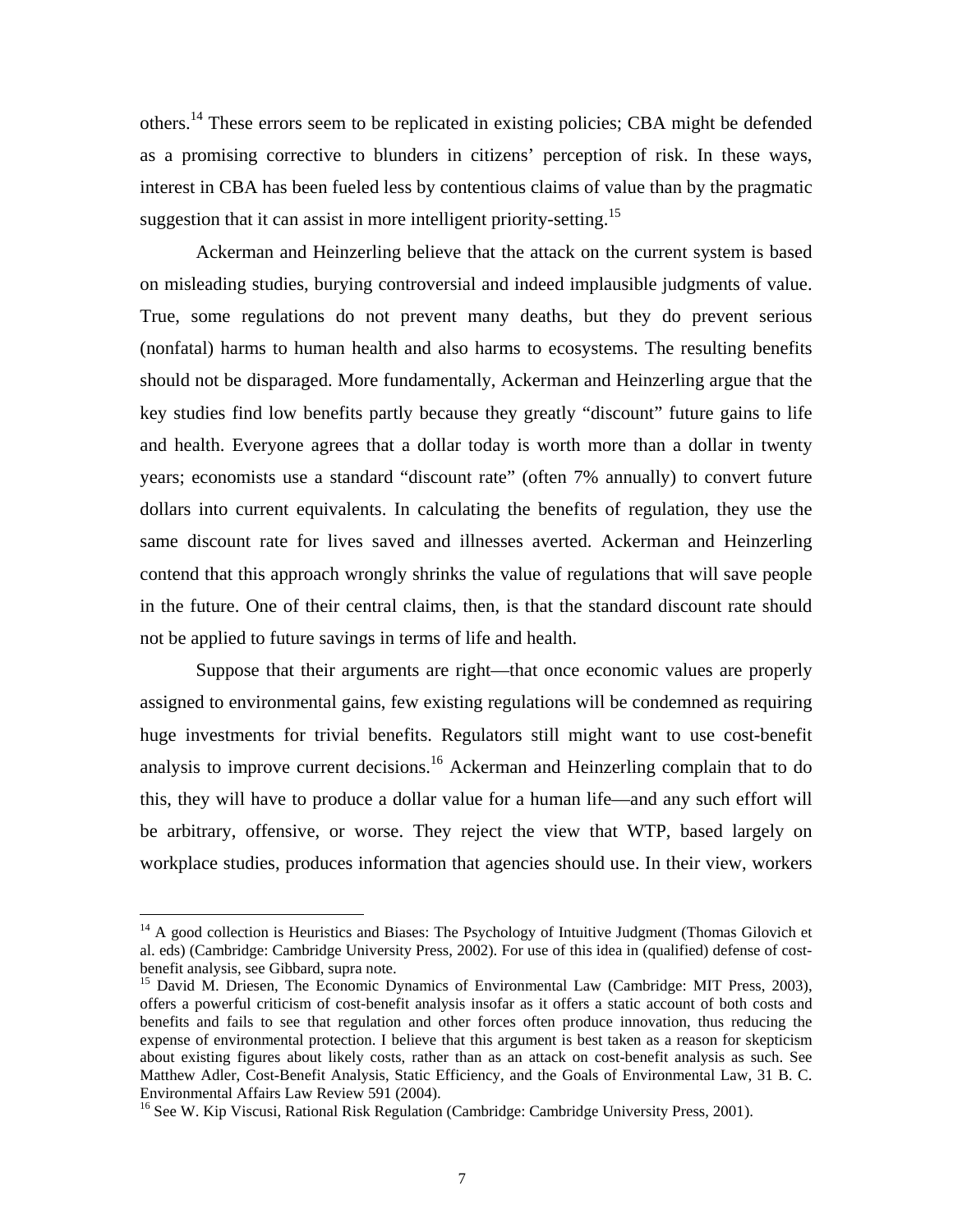often have little information about the risks that they face, and hence they cannot be charged with consciously trading hazards against dollars. Even when workers are informed, they may have few options and hence little choice. If they accept a job with significant hazards for a low premium, it is not because they are genuinely free to choose.

Some anomalies in the empirical literature are highly relevant here. Nonunionized workers have sometimes been found to receive little or nothing for the reduction of statistical risks, and African-Americans have been found to receive much less than white people do.<sup>17</sup> Does it follow that regulators should treat the lives or nonunionized workers, or African-Americans, as worth especially little? Ackerman and Heinzerling add that the key studies ask only how much individuals care about risks to themselves. They ignore the fact that many of us value the lives of others too. I might be willing to pay only \$60 to eliminate a 100,000 risk that I face, but I might be willing to pay much more than that to eliminate that risk from my child's life, and substantial amounts to help reduce the risks of my friends. Altruism is ignored in the current calculations.

the probability of harm but also on their nature and their context. About 3000 people died from the terrorist attacks of 9/11—a much smaller number than die each year from evaluating risks. While experts focus on the number of deaths at stake, most people are Ackerman and Heinzerling also contend that statistically equivalent risks should not be treated the same, because people's valuations of mortality risks depend not only on suicide (30,500), motor vehicle accidents (43,500), and emphysema (17,500). Ackerman and Heinzerling approve of the fact that the reaction of the United States to the 9/11 attacks was not based on simple numerical comparisons. Drawing on work by psychologist Paul Slovic[,18](#page-9-1) Ackerman and Heinzerling emphasize that the risk judgments of ordinary people diverge from the risk judgments of experts—not because ordinary people are stupid or confused, but because they have a different normative framework for especially averse to risks that are unfamiliar, uncontrollable, involuntary, irreversible,

<span id="page-9-0"></span><sup>&</sup>lt;sup>17</sup> John D. Leeth & John Ruser, Compensating Wage Differentials for Fatal and Nonfatal Injury Risk by Gender and Race, 27 J. Risk & Uncertainty 257 (2003).

<span id="page-9-1"></span> $^{18}$  See Paul Slovic, The Perception of Risk (London: Earthscan, 2000).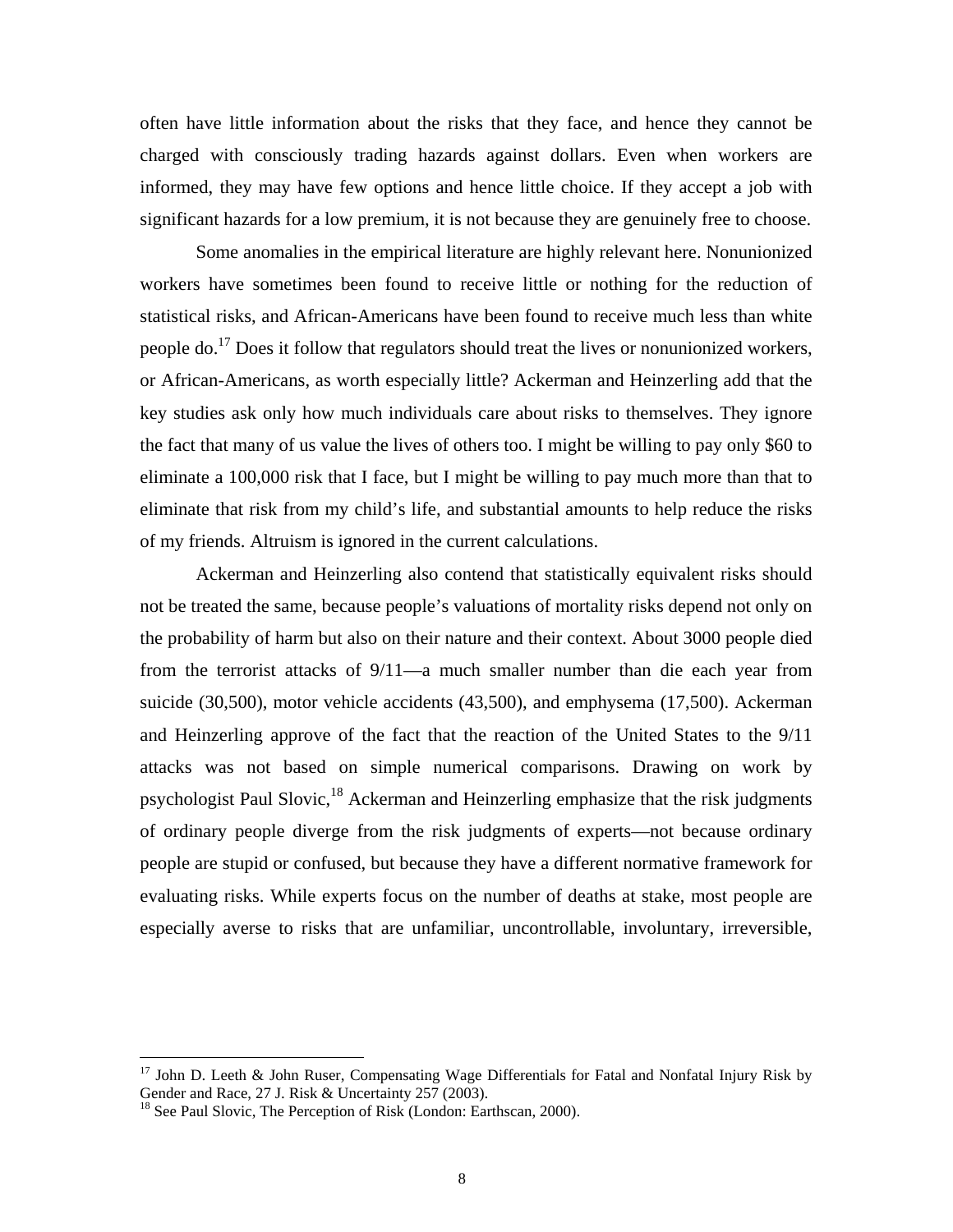inequitably distributed, man-made, or catastrophic.<sup>19</sup> Diverse valuations of diverse risks should play a role in regulatory policy.

For example, most of us are not greatly troubled by the cancer risks associated with x-rays, partly because they are voluntarily incurred. By contrast, the risks of terroris m and even pesticides and air pollution are more alarming because individuals of fairness. If environmental threats mostly burden poor people, regulators should take cannot easily control them. And when a risk is faced by an identifiable community—as, for example, when landfills with toxic chemicals are located in largely poor areas—the public is especially likely to object to what it will perceive as unfairness[.20](#page-10-1) Ackerman and Heinzeling thus complain that CBA disregards important qualitative differences among quantitatively identical risks. It also tends to ignore, and often to reinforce, patterns of social inequality, above all because it pays no attention to a key question, which is distributional: Who receives the benefits and who incurs the costs? For both domestic and international environmental issues, Ackerman and Heinzerling emphasize the importance that point into account, whatever the cost-benefit ratio.

Ackerman and Heinzerling are also concerned about how cost-benefit analysts value nature. How much will human beings pay to save an animal or a member of an endangered species? Economists have tried to answer the question by actually asking people. For example, one study find that the average American family is willing to pay \$70 to protect the spotted owl, \$6 to protect the striped shriner (an endangered fish), and as much as \$115 per year to protect major parks against impairment of visibility from air pollution. Ackerman and Heinzerling ridicule these numbers, complaining that any precise monetary value fails to provide useful information. Bans on whaling, for example, are rooted in a widely shared ethical judgment, not on cost-benefit analysis. A democracy should base its decisions about the protection of nature on such ethical judgments, rather than by aggregating people's willingness to pay.

1

<span id="page-10-0"></span><sup>&</sup>lt;sup>19</sup> But see Howard Margolis, Dealing With Risk (Chicago: University of Chicago Press, 1999), for a challenge to this account of the lay/expert division in risk perceptions.<br><sup>20</sup> Note, however, that the Not In My Backyard Syndrome – known in the trade as NIMBY – suggests that

<span id="page-10-1"></span>activities. This point is related to the suggestion, developed below, that people tend to become intuitive cost-benefit analysts when both the benefits and the costs of environmental regulation are on-screen. many people will make self-serving judgments about the proper location of environmentally risky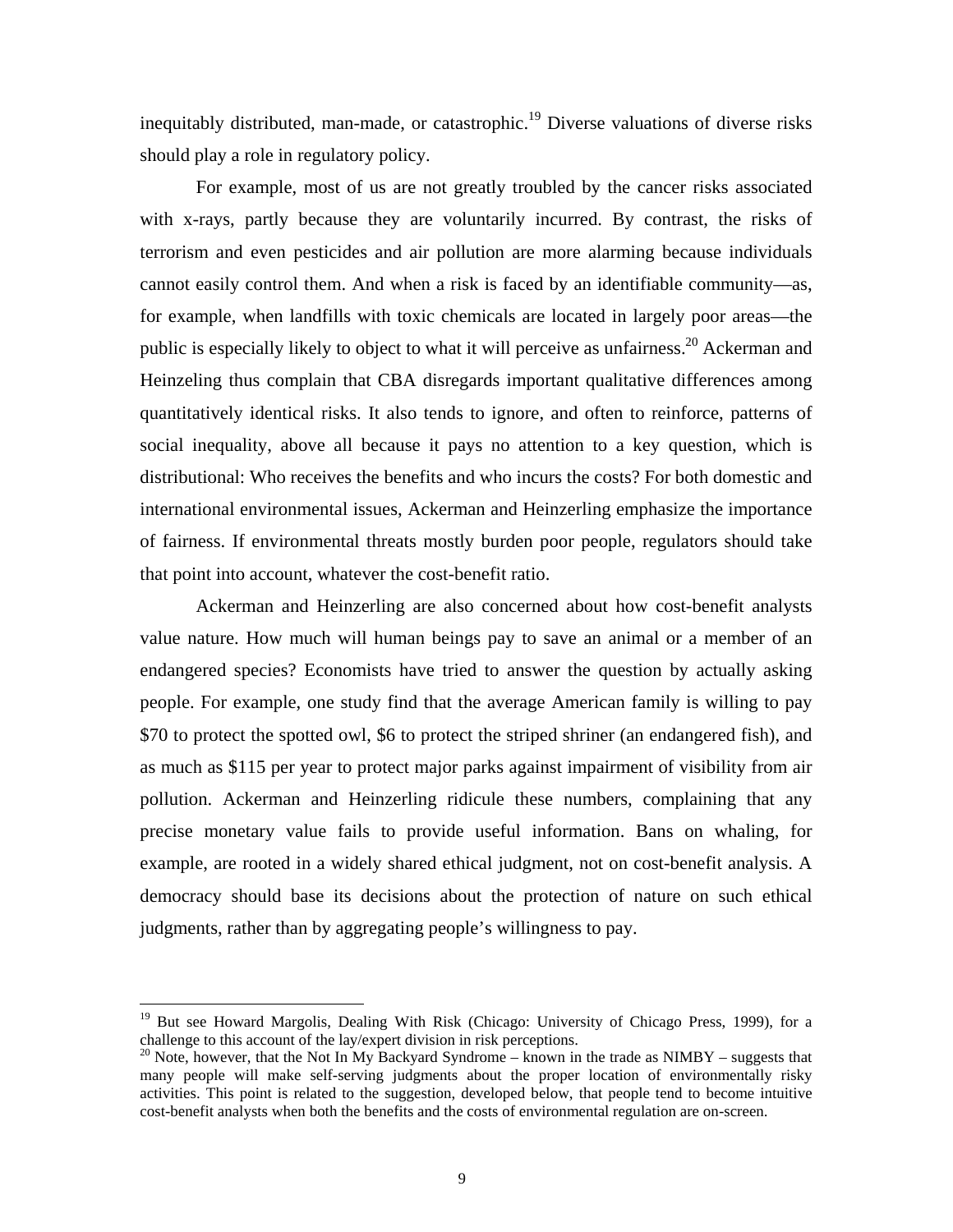Ackerman and Heinzerling offer a final objection to cost-benefit analysis: the rights of future generations. I have noted that economists generally apply a discount rate to futu re gains and losses. With a 7 percent discount rate, \$1000 in twenty years is worth only \$260 today. Cost-benefit analysts within the federal government have long applied the usual discount rate for money (7 percent) to the benefits of safety and health regulation, so that prevention of 1000 fatal cancers in 2025 is equivalent to the prevention of 260 fatal cancers in 2005. Ackerman and Heinzerling respond that lives are not like money; they cannot be placed in a bank for the accumulation of interest. A discount rate of 7 percent radically shrinks the value of reductions in risk for those born, say, one hundred years from now. But current generations owe obligations to the future and should not discount measures that protect people not yet born.

the worst-case scenario. If the worst case is extremely bad, aggressive regulation is Invoking the Precautionary Principle, Ackerman and Heinzerling argue that nations are obliged to take action against serious threats even before there is a scientific consensus. Above all, they want regulators to make regulatory decisions by attending to desirable even if it might result in wasted money. When a nation spends too much on regulatory protection, it loses limited resources, which admittedly is undesirable; but waste is far better than catastrophe. Hence their "preference is to tilt toward overinvestment in protecting ourselves and our descendents" (p. 227). Ackerman and Heinzerling urge that this approach was taken in the context of the military spending of the Cold War, arguing that the nation rightly prepared for the high-risk case. They see protection against terrorism in similar terms. Ackerman and Heinzerling want to treat health and environmental risks in the same way.

#### **II. Pointless Precautions?**

Ackerman and Heinzerling do not focus in detail on any particular regulatory issue. By contrast, Burgess explores the idea of "precaution" with close reference to a single controversy: the health risks associated with cellular phones. Burgess does not explicitly discuss CBA, but he is highly skeptical of the Precautionary Principle, which, in his view, leads regulators to capitulate to baseless public fear. One of Burgess' central claims is that public fears are often manufactured rather than found; for this reason,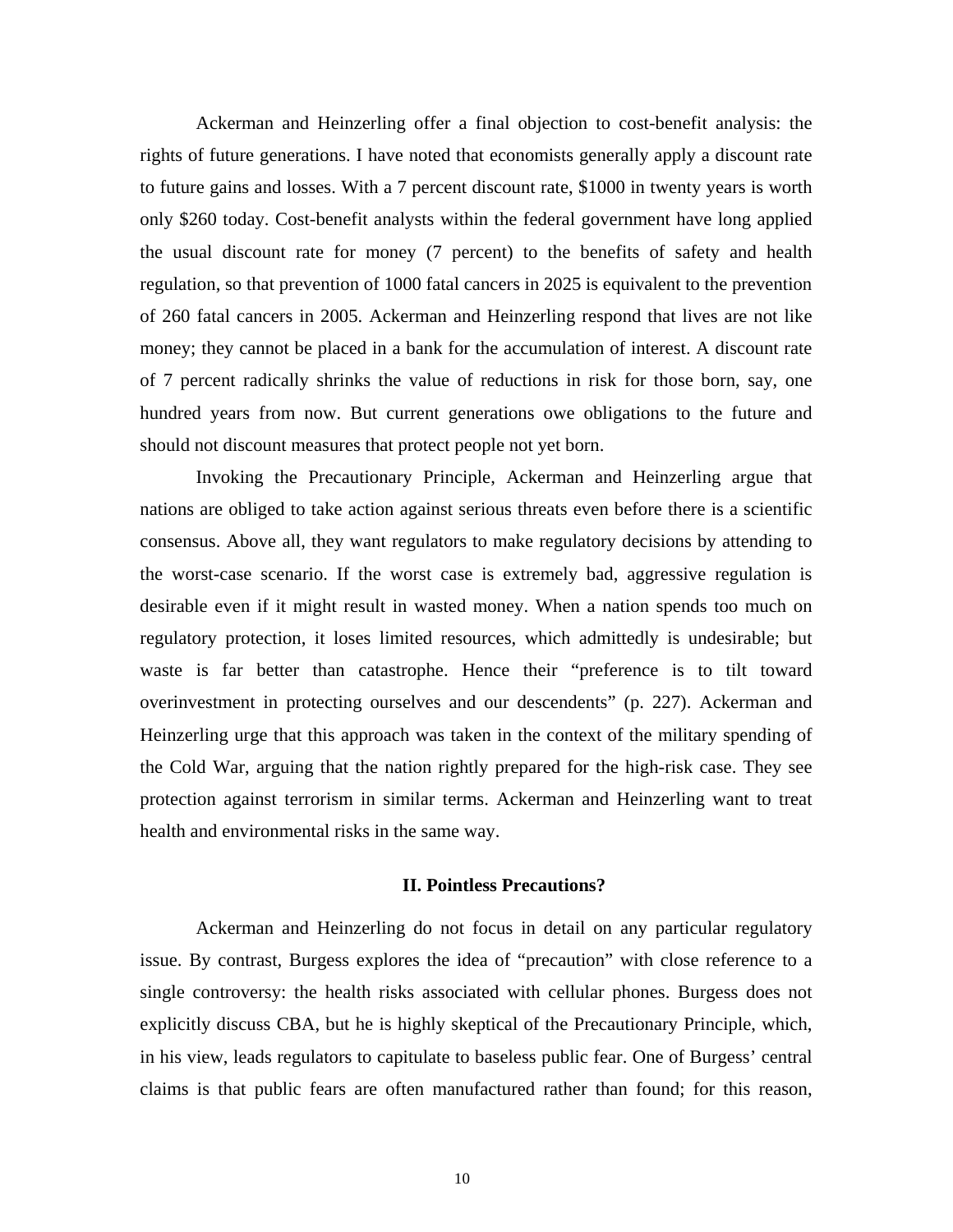Burges s describes himself as a "social constructivist" (p. 11). But with respect to risk, Burgess is no constructivist at all. He believes that some risks are serious and that others are not, and that science is the best way to tell the difference.

of children" (p. 1). Another mother said, "I needed no more proof than that. This term he Burgess contends that notwithstanding countless efforts, no reputable study has demonstrated significant health risks as a result of emissions from cell phones and cell phone towers.[21 T](#page-12-0)o date, much of the so-called evidence comes from anecdotes of the sort provided by anti-cell phone activist Debbie Collins, who contended that her daughter's health had significantly improved after she was removed from a school near a cell phone tower. Rejecting expert opinion, Collins stated: "She's a different child now—it's all the proof I need to convince me there is a link between those wretched masts and the health started at a new school and I can already see the change in him. His memory has improved and his headaches have gone" (p. 2). Burgess is concerned that a precautionary approach, founded on statements of this kind, will both aggravate fear and impose costs for no good reason.

Times featuring the headline, "Mobile phones cook your brain." In 1997, alarmist reports grew in the media, suggesting that cell phones could produce illness and premature mortality (and also reduce sex drives). These reports helped to spur citizen action. By 1999, l ocal political campaigns against cell phone towers became prominent, and they Burgess' tale begins with a media campaign. In the early1990s, a number of newspaper stories in the United Kingdom contended, on the basis of little evidence, that mobile phones and base stations were producing harmful health effects. Apparently influenced by these stories, the European Commission in Brussels began an official inquiry in 1995, ultimately funding future research and concluding that adverse effects could not be ruled out. Public fears intensified in 1996 after the issue received attention in a consumer health program on the BBC and a widely read news story in the *Sunday*  received favorable coverage in local and regional newspapers, which further energized public concern.

1

<span id="page-12-0"></span> $^{21}$  A different set of issues is raised by the risks associated with use of cell phones while driving. Here there is much stronger evidence of serious hazards. For an overview, see Robert Hahn and James Prieger, The Impact of Driver Cell Phone Use on Accidents (July 2004), available at http://www.aeibrookings.org/publications/abstract.php?pid=806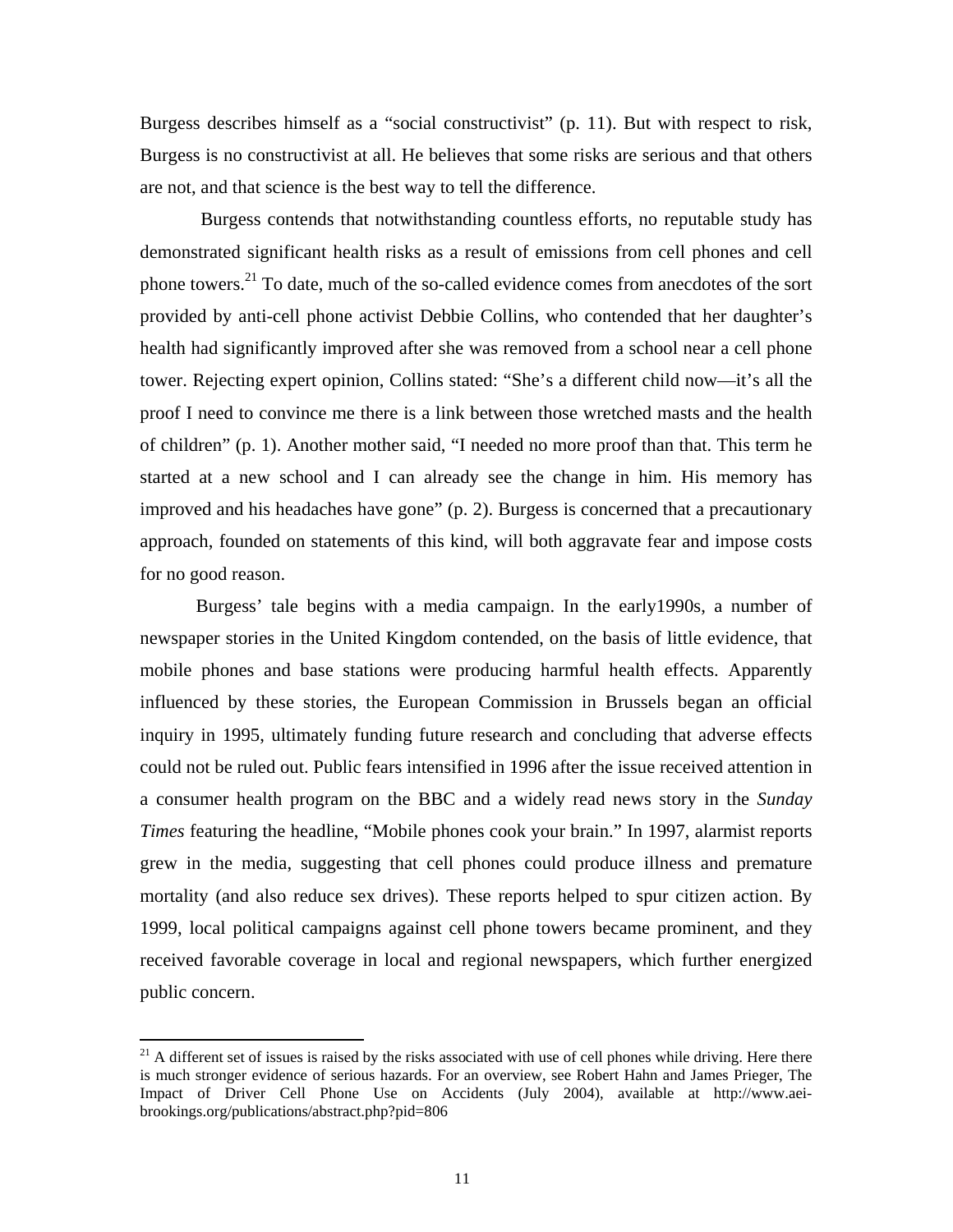These campaigns significantly affected both private and public institutions. The London Metropolitan police service told its officers to limit cell phones as a "purely precautionary measure" (p. 87). Harrods banned cell phones from its premises. Speaking in expl icitly precautionary terms, entrepreneur Richard Branson recommended the use of safety devices for his employees. Local governing councils across the United Kingdom attempted to ban or restrict mobile towers, particularly those near schools. At the national level, the Minister for Public Health legitimated public fears, insisting that in such a context, "it is very important that" officials "work very hard to keep ahead of public anxiety" (pp. 88-89). In Burgess' account, precautionary responses by official institutions helped to fuel that very anxiety. Thus it "is only through being taken seriously by state bodies that the allegations about hypothetical risks have been able to command authority and acquire momentum beyond the immediate reactions of some individuals" (p. 222).

phone risks; similar concerns have been found in Australia, Italy, and South Africa. In Italy, th e Environment Minister established a "green hotline" asking people to state their Burgess also makes some interesting and somewhat puzzling remarks about crosscultural comparisons. In the United Kingdom, there was intense public focus on cell complaints about "abusive" siting of cell phone towers. The Australian government funded a large-scale research project on potential adverse health effects. But in the United States, the brief burst of concern in the early 1990s rapidly dissipated, to the point where it is hard to find any serious private or public concern about health risks. And in Finland, no discernible public fear has arisen at all, even though Finland has the highest percentage of cell phone users in the world. (The fact that Nokia is Finland's biggest company is highly relevant here—a point, bearing on both precautions and CBA, to which I will return.)

modified food, describing it as "alarm" (p. 259); and he mounts a broader attack on what he sees as the unhelpful belief that it is wrong to interfere with nature. He is therefore Burgess thinks that the cell phone controversy is merely one example of the misuse of precautionary thinking in domains in which scientific evidence fails to support people's fears. For example, he challenges European skepticism about genetically troubled by a wide climate of sensitivity to small risks, especially those that are novel and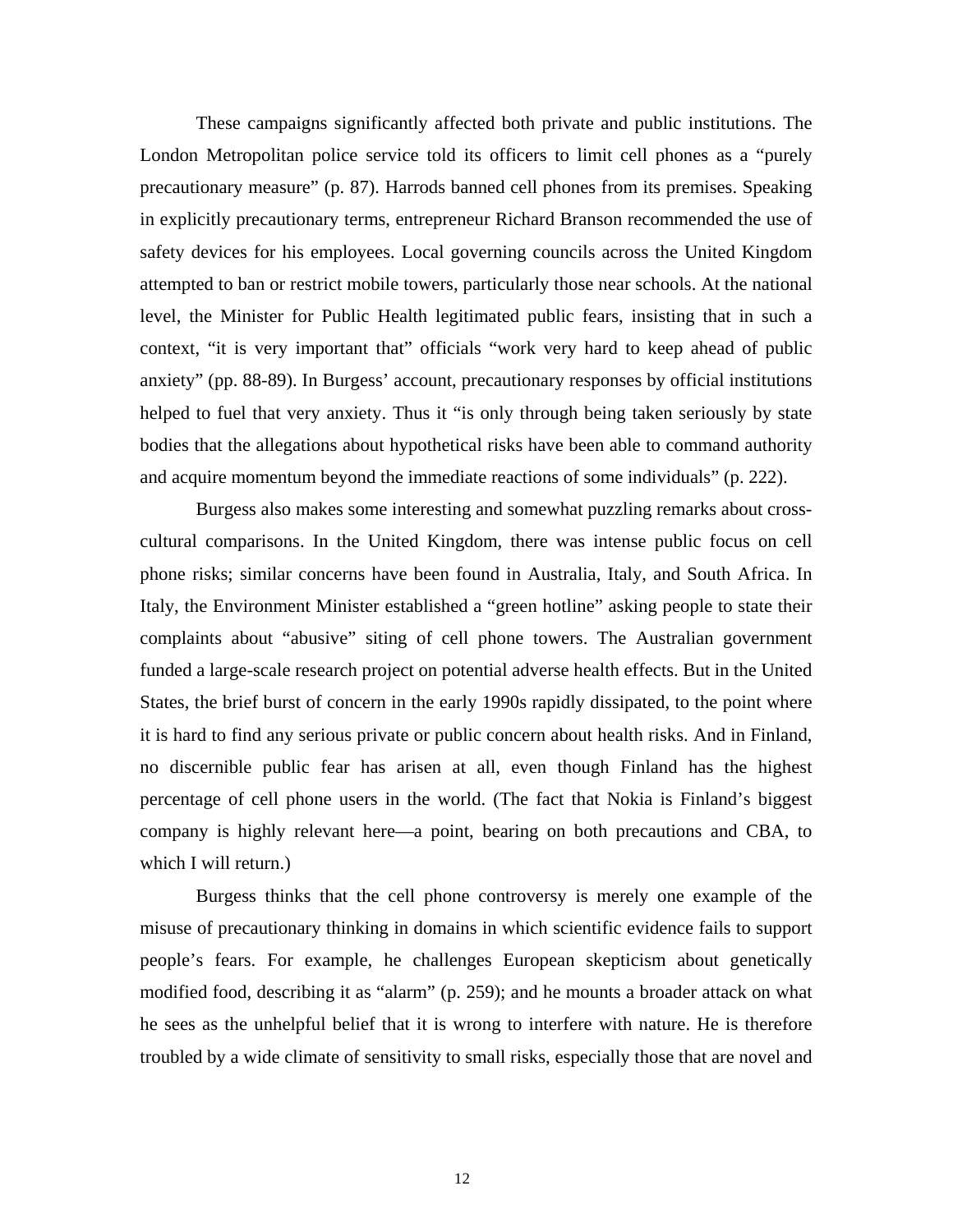associa ted with technological innovation. Precautionary thinking, he believes, helps to create a culture of fear.

#### **III. Catastrophe, Costs, and Benefits**

Posner believes that none of these risks can be dismissed, and he thinks that cost-benefit analysi s should be applied to each of them. Judge Richard Posner is one of the founders of the economic analysis of law, and he should be expected to be enthusiastic about CBA. In Catastrophe: Risk and Response, he does not disappoint that expectation. What makes the book noteworthy is its focus on the application of CBA to truly catastrophic risks—those that might threaten the survival of the human race. Posner covers an extraordinarily wide range of hazards, including genetically modified crops, robotics, and nanotechnology, but he focuses in particular on four: asteroid collisions, particle-accelerator disasters, global warming, and bioterrorism.

Consider, for example, the dangers associated with very powerful particle accelerators. It is extremely unlikely, but not impossible, that such accelerators will produce a highly compressed object called a "strangelet," which has the ability to convert whatever it encounters into a new form of matter. Posner quotes Sir Martin Rees, professor of physics at the University of Cambridge, who writes, "A hypothetical strangelet disaster could transform the entire plant Earth into an inert hyperdense sphere about one hundred meters across."<sup>22</sup> Posner accepts the widely held view that a strangelet disaster is exceedingly improbable, but he insists that it cannot be ruled out. As a result, he thinks that nations should at least be willing to ask whether the benefits of very powerful particle accelerators justify incurring the risk. On that question, he is quite doubtful.

Posner's discussion extends over a wide range. Because my topic is environmental protection, I shall focus on his treatment of global warming.<sup>23</sup> Posner believes that the associated risks should be taken seriously, above all because of the possibility of truly catastrophic harm. He acknowledges that the leading economic expert

<u>.</u>

<span id="page-14-1"></span><span id="page-14-0"></span>

<sup>&</sup>lt;sup>22</sup>See Martin Rees, Our Final Hour 120 (New York: Basic Books, 2003).<br><sup>23</sup> For a general discussion, see Stephen Gardiner, Ethics and Global Climate Change, 114 Ethics 555 (2004).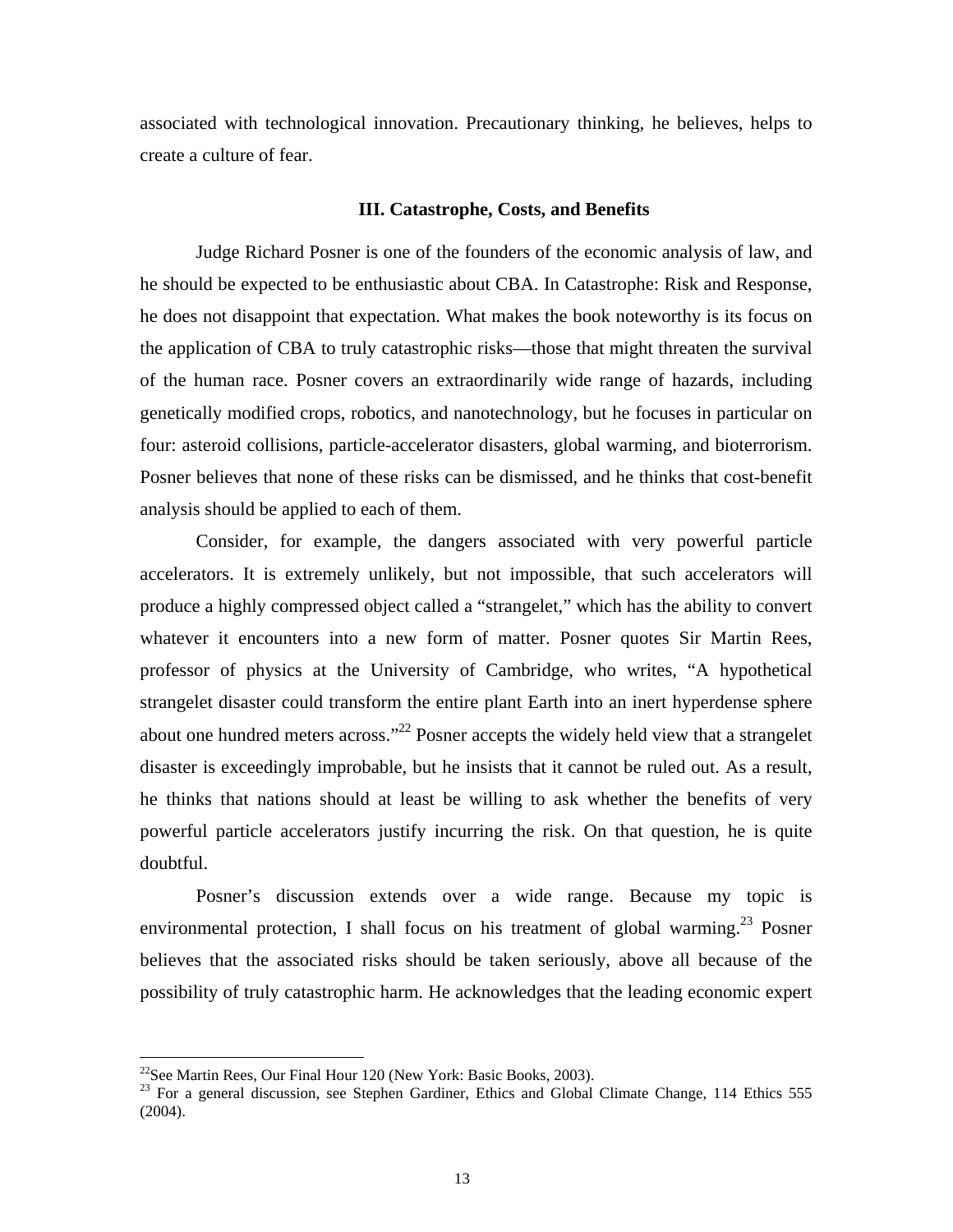<span id="page-15-2"></span>on global warming, William Nordhaus, estimates its total cost at \$4 trillion<sup>24</sup>—a high figure, to be sure, but hardly astronomical, and one that allows cost-benefit analysis to get off the ground. (The United States has an annual GDP of \$10 trillion, and as Posner points out, \$4 trillion represents present value, which might be compared with the present economic value of the United States, which is roughly \$100 trillion.) Nordhaus produces his \$4 trillion figure essentially through the methods that Ackerman and Heinzerling deplore—using WTP and discounting the future.

evolution and migration of deadly pests, and even a runaway greenhouse effect, produced by melting of tundras, thus releasing large quantities of additional greenhouse gases. One Posner is concerned not with the objections made by Ackerman and Heinzerling, which he implicitly rejects, but with the possibility that Nordhaus' estimate greatly understates the problem, above all because of the dangers of abrupt warming, which would be especially destructive. Thus Posner thinks that existing models do not rule out the possibility of (for example) very rapid changes in both temperature and sea levels, the worst-case scenario is "snowball earth," covering the world with a layer of ice several kilometers thick, a result of massive increases in cloud cover, preventing sunlight from reaching the earth. Sounding very much like Ackerman and Heinzerling, Posner seeks to draw attention to the worst that might happen.

probabilities an expected cost cannot be calculated." In the terms of decision theory, Many scientists and economists, including Nordhaus, believe that global warming is not likely to create catastrophic harm, and that the real costs, human and economic, will be high but not intolerable. In their view, the worst-case scenarios can be responsibly described as improbable.<sup>25</sup> Posner disagrees. He believes that "no probabilities can be attached to the catastrophic global-warming scenarios, and without an estimate of Posner contends that global warming presents a situation of uncertainty, where probabilities cannot be assigned to outcomes, rather than risk, where such probabilities can be assigned.<sup>26</sup> In this way, global warming differs from other potentially catastrophic

<span id="page-15-0"></span> $^{24}$  See William Nordhaus and Joseph Boyer, Warming the World (Cambridge: MIT Press, 2000).

<span id="page-15-1"></span><sup>&</sup>lt;sup>25</sup> See id. at 88, suggesting a 1.2% probability of a catastrophic impact with 2.5 C warming and of 6.8 percent with 6 C warming.

<sup>&</sup>lt;sup>26</sup> See Frank H. Knight, Risk, Uncertainty, and Profit (Boston: Houghton Mifflin Co., 1933); Paul Perspectives 129 (1991). Some people object that uncertainty does not exist, because it is always possible Davidson, Is Probability Theory Relevant for Uncertainty? A Post-Keynesian Perspective, 5(1) J. of Econ.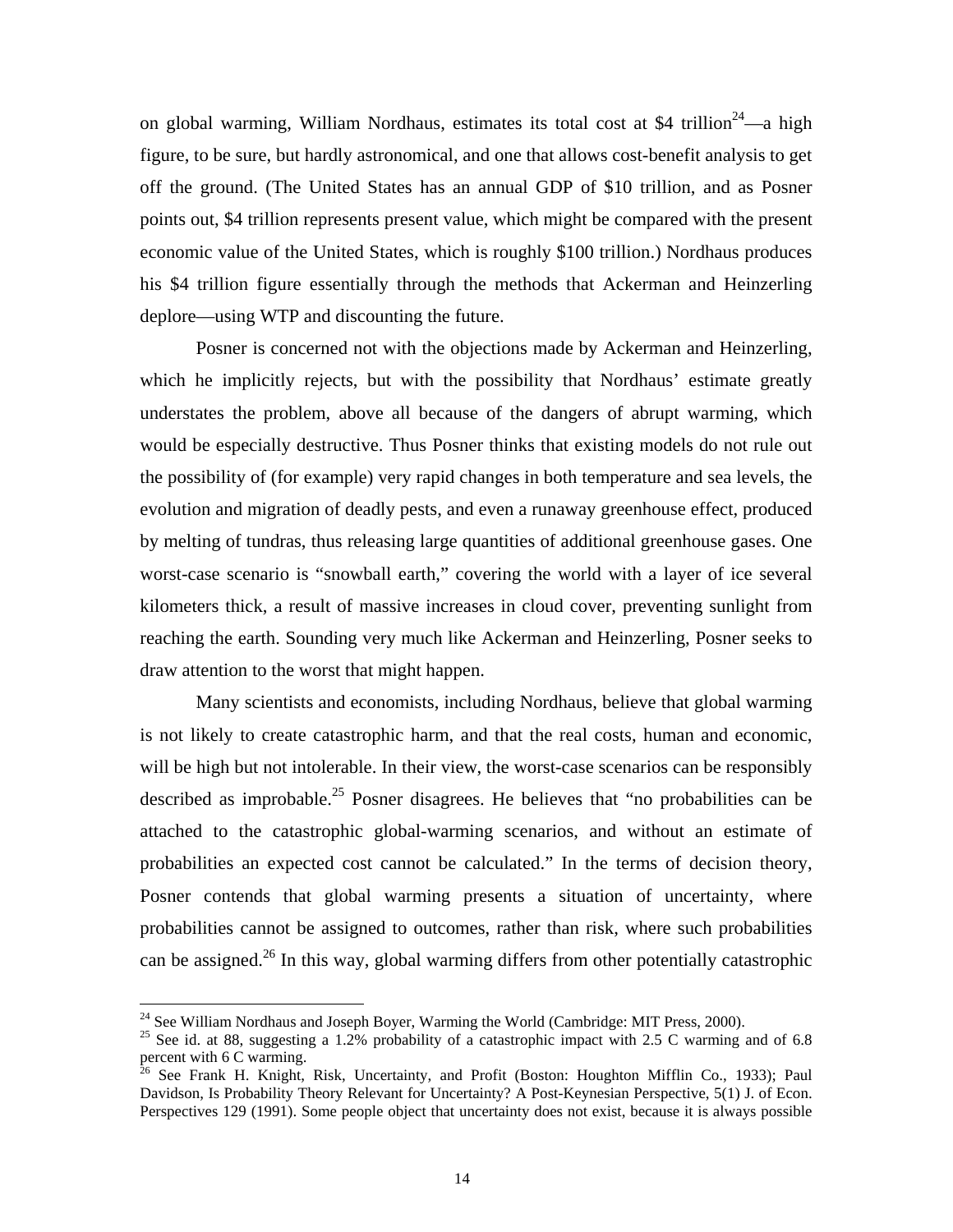risks that Posner explores, such as the strangelet disaster, which everyone characterizes as exceedingly unlikely.

In general, Posner does not claim that responses to catastrophic risks should be chosen solely by reference to CBA. But he proposes that CBA "is an indispensable step in rational decision making in this as in other areas of government regulation. Effective responses to most catastrophic risks are likely to be extremely costly, and it would be mad to adopt such responses without an effort to estimate the costs and benefits." While favorin g CBA, Posner rejects the Precautionary Principle because of its "sponginess." He contends that once that principle becomes sensibly tempered, it turns into a form of CBA with risk aversion—that is, a form of CBA that creates a margin of safety to protect against those dangers that produce special concern. This understanding of the Precautionary Principle, he believes, is perfectly reasonable, but it turns the principle into a version of CBA, not a rival (as Ackerman and Heinzerling claim).

evaluate the proposal by reference to CBA. He notes that no effort has been made to monetize its benefits, but he ventures a "wild guess" that they amount to \$250 million per "arbitrary," though it is in line with several estimates by expert risk assessors. For Posner emphasizes that any effort to apply CBA to catastrophic risks requires a great deal of guesswork. Consider the proposal to build a new and very powerful particle accelerator, Brookhaven's Relativistic Heavy Ion Collider. Posner is concerned about the remote possibility that the Brookhaven Collider will destroy the earth; he wants to year. (It is extremely hard to produce a figure, monetized or nonmonetized, to capture the benefits of basic research; for this reason Posner's guess is indeed wild.) With that amount, the Collider would have a net present value of \$400 million: \$21.1 billion in benefits, assuming a 3% discount rate, over a projected ten-year span, minus the accelerator's construction and operating costs, which are \$1.1 billion. But what is the monetized value of the extinction risk? To answer that question, Posner needs to estimate both the probability of extinction and its monetized cost if it comes to fruition. For probability, he ventures a figure of 1 in ten million—a figure that he also deems

for decisionmakers to produce probability assignments by proposing a series of lotteries over possible outcomes; but such assignments have no epistemic credentials if unrooted in either theory or repeated experiences, and some environmental problems, plausibly including global warming, are that sort of case.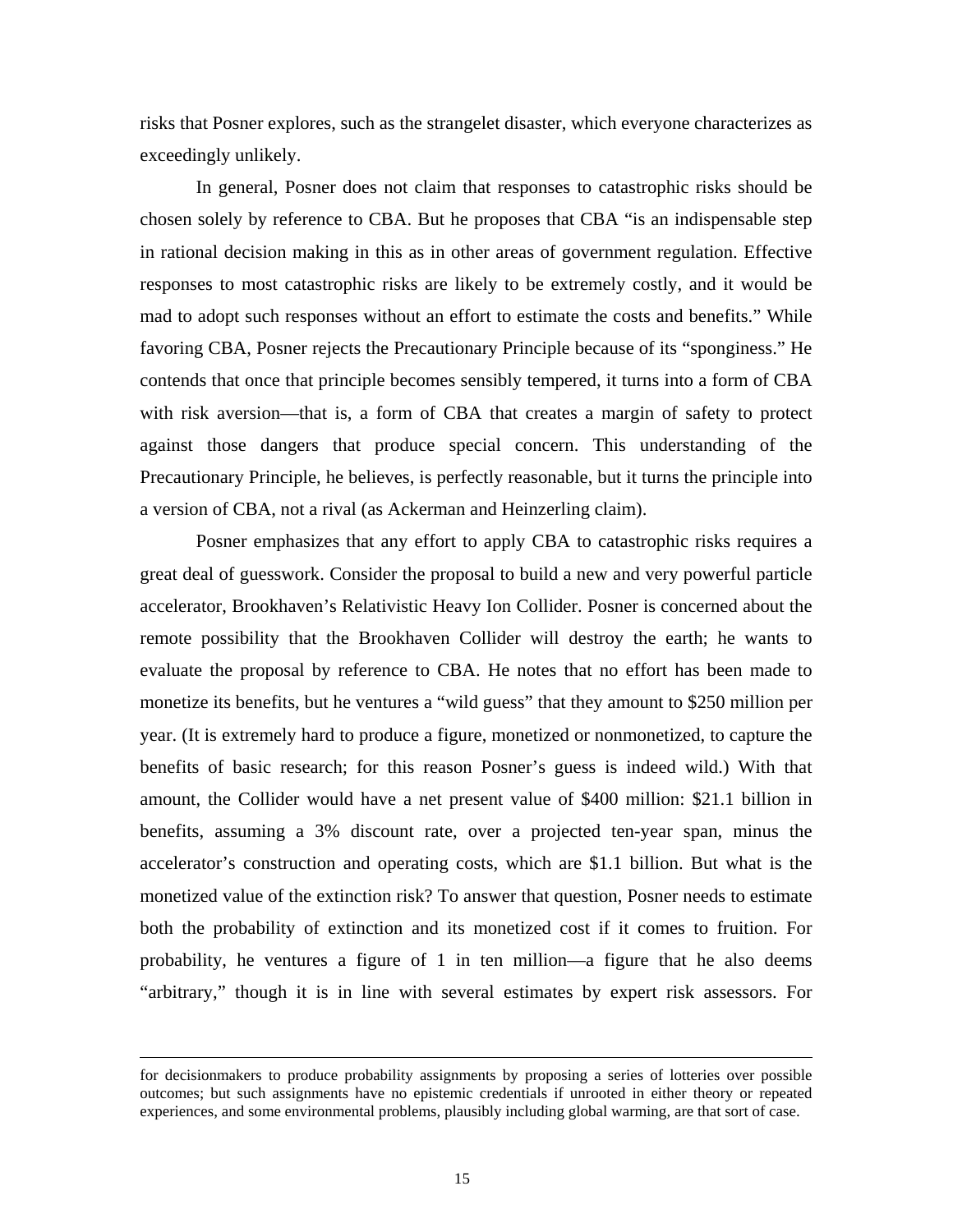monetized cost, based on WTP to reduce statistical risks<sup>27</sup> and a 3% discount rate, he values the loss of the human race at \$600 trillion. Doing the arithmetic, Posner believes that the net benefits of the Brookhaven Collider are negative: –\$100 million. Thus he concludes that the Collider should not be built.

global warming. Greenhouse gases stay in the atmosphere for a long time, and the Kyoto Protoco l would not, of course, affect those emissions that have already occurred. In Posner acknowledges that "global warming is the poster child for the limitations of cost-benefit analysis" (p. 222). But even here, he thinks that it is possible to make progress by attempting to be as quantitative as possible. Most economists, armed with cost-benefit analysis, oppose the Kyoto Protocol, arguing that its monetized costs probably would exceed its monetized benefits. Recall that the monetized costs of global warming are estimated at around \$4 trillion. For the world as a whole, the monetized benefits of the Kyoto Protocol are estimated at far less than those costs: only \$108 billion.<sup>28</sup> The reason is that the protocol would do relatively little about the problem of addition, its provisions do not limit developing nations, primary sources of greenhouse gases, at all (a primary complaint of the Bush Administration); and for the industrialized world, it would merely stabilize emissions modestly below 1990 levels. Hence the benefits of the Kyoto Protocol would be modest, consisting as they would of a mere *reduction* in the *increase* of global warming emissions. At the same time, the Kyoto Protocol would impose significant costs on those subject to it, producing a total global cost ranging from \$59 billion to \$884 billion.<sup>29</sup> The standard view is that the Kyoto Protocol fails CBA, because it is likely, in its implementation, to inflict costs in excess of the \$108 billion gains.

Posner thinks this analysis is badly incomplete, because it ignores the possibility that government regulation will force technological innovation, thus producing dramatic decreases in greenhouse gas emissions; and dramatic decreases are necessary to reduce the risk of catastrophe. Posner is particularly interested in the potentially desirable effects

1

<span id="page-17-0"></span> $27$  To produce this number, Posner values an individual life at only \$50,000, based on an assumption of a very low WTP for tiny risks. He emphasizes that this is a quite conservative assumption and that it would be reasonable to choose higher values.<br><sup>28</sup> See Nordhaus and Boyer, supra note, at 167.

<span id="page-17-1"></span>

<span id="page-17-2"></span><sup>&</sup>lt;sup>29</sup> Id. at 156. The low end of the range represents the cost with fully global emissions trading; the high end represents the cost without trading. If trading occurs within the nations listed in an annex to the protocol, the costs are estimated at \$217 billion.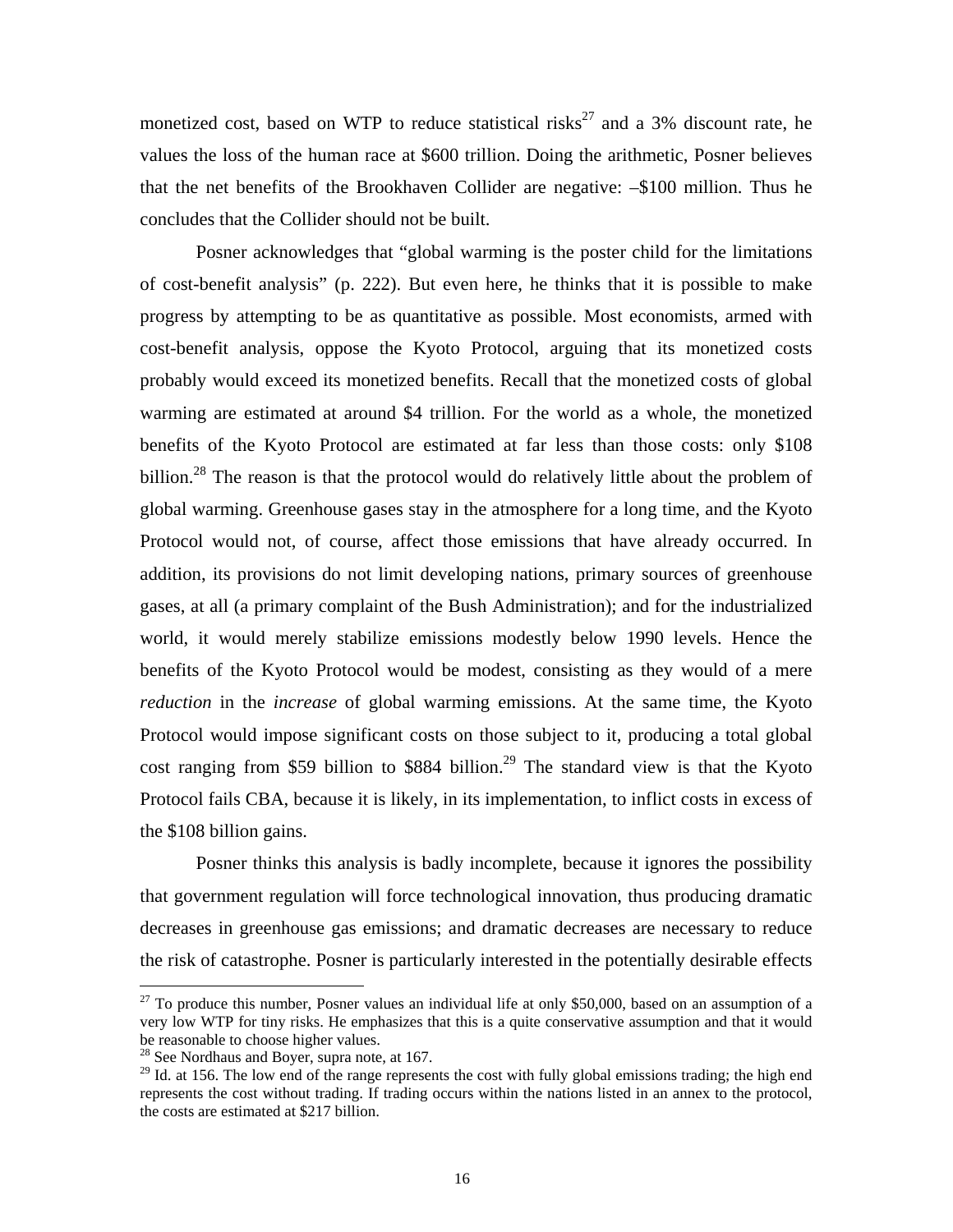of significant taxes on carbon emissions. Such taxes would create economic incentives to develop clean fuels and better methods of carbon sequestration. Posner acknowledges that in view of existing uncertainty and the high costs of emissions controls, it is tempting simply to wait for more scientific information (as the Bush Administration has argued). One pr oblem with this approach is that of irreversibility: Once greenhouse gases are in the atmosphere, they stay there for a long time. In a key passage, he argues that making "shallower cuts now can be thought of as purchasing an option to enable global warming to be stopped or slowed at some future time at a lower cost."

Posner does not offer a formal CBA for various approaches to the global warming problem. The reason is that his fundamental concern is abrupt warming, to which he believes that no probability can be assigned. In contrast to his quantitative analysis of particle accelerators, his analysis of global warming does not offer many numbers. Indeed, his own form of balancing does not have a transparent structure; his major argument involves the option analysis just described, with the suggestion that current cuts give us the flexibility to reduce warming in the future if that is what we choose to do. He thus argues in favor of aggressive emissions taxes on greenhouse gases, above all to reduce the possibility of catastrophic risk.

#### **IV. Problems with Precautions**

These three books cover three quite different issues: the idea of precaution; the translation of environmental harms into monetary equivalents; and the appropriate approach to environmental regulation in the face of scientific uncertainty. Let us explore these issues in turn.

is enough? But the most serious problem lies elsewhere. In many contexts, the Ackerman and Heinzerling argue in favor of the Precautionary Principle. Burgess rejects it as leading to nonsensical outcomes. Posner believes that it must be converted into a form of CBA, one that embodies an aversion to those risks that deserve particular concern. At first glance, it is tempting to say, with Burgess, that the idea of precaution will lead to excessive controls on small or nonexistent risks. It is equally tempting to say, with Posner, that the idea is simply too vague to provide guidance; how much precaution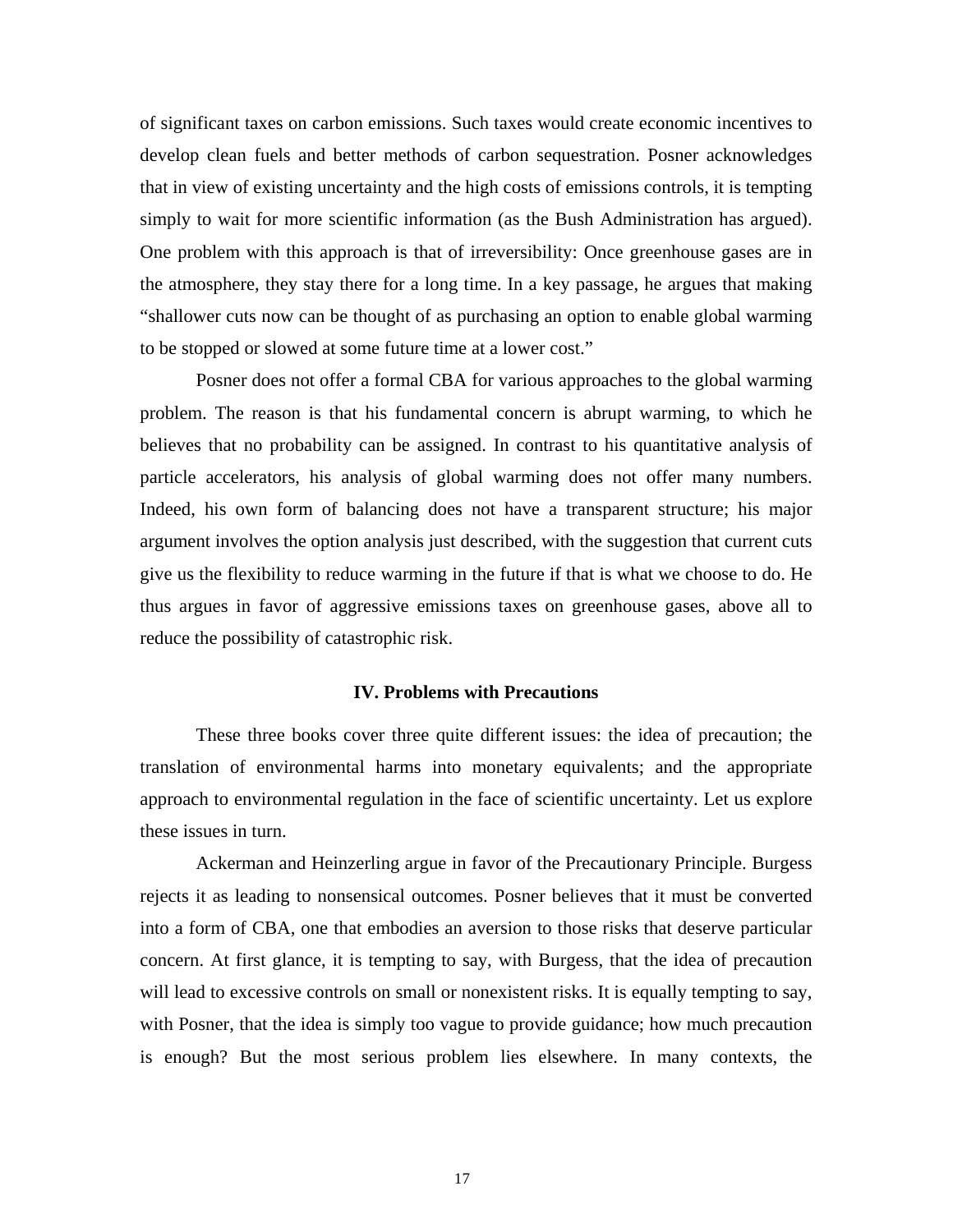Precautionary Principle is incoherent.<sup>30</sup> Risks are often on all sides of social situation, and risk reduction itself produce risks. Hence the Precautionary Principle, taken for all that it is worth, forbids the very measures that it requires. Ackerman and Heinzerling neglect the fact that regulation can create dangers of its own, in a way that suggests that along some dimensions, many precautions are not precautionary at all. Advocates of precaution often emphasize the costs associated with a product or process, without seeing that it may have benefit as well; and sometimes those benefits involve the environment itself. Why should regulators examine only one side of the ledger?

difficulty, from the standpoint of that very principle, is that substitutes for asbestos also carry risks. The problem is pervasive. The Precautionary Principle is often invoked as a reason for banning genetic modification of food, on the ground that genetic modification creates risks to human health and to the environment. The problem is that genetic Principle. When the principle seems to give guidance, it is often because those who use it are foc using on one aspect of risk-related situations and neglecting others. For example, regulation often gives rise to substitute risks, in the form of hazards that materialize, or are increased, as a result of regulation. Consider the case of DDT, often banned or regulated in the interest of reducing risks to birds and human beings. From the standpoint of the Precautionary Principle, the problem with such bans is that in poor nations, they eliminate what appears to be the most effective way of combating malaria—and thus significantly undermine public health.<sup>31</sup> Or consider the United States Environmental Protection Agency's effort to ban asbestos, a ban that, on health grounds, might well seem justified or even compelled by the Precautionary Principle. The modification of food also promises benefits to human health and the environment—and by eliminating those benefits, regulation itself threatens to run afoul of the Precautionary

It is possible to go much further. A great deal of evidence suggests the possibility that an expensive regulation can have adverse effects on life and health. $32$  It has been

<u>.</u>

<span id="page-19-0"></span> $30$  I develop this claim in some detail in Cass R. Sunstein, Laws of Fear: Beyond the Precautionary Principle (Cambridge: Cambridge University Press, forthcoming 2005).<br><sup>31</sup> See Indur Goklany, The Precautionary Principle (Washington, DC: Cato, 2002).<br><sup>32</sup> Ralph Keeney, Mortality Risks Induced by Economic Expenditures, 10

<span id="page-19-1"></span>

<span id="page-19-2"></span>Lutter & John F. Morrall, III, Health-Health Analysis: A New Way to Evaluate Health and Safety Regulation, 8(1) J. Risk & Uncertainty 43, 49 table 1 (1994).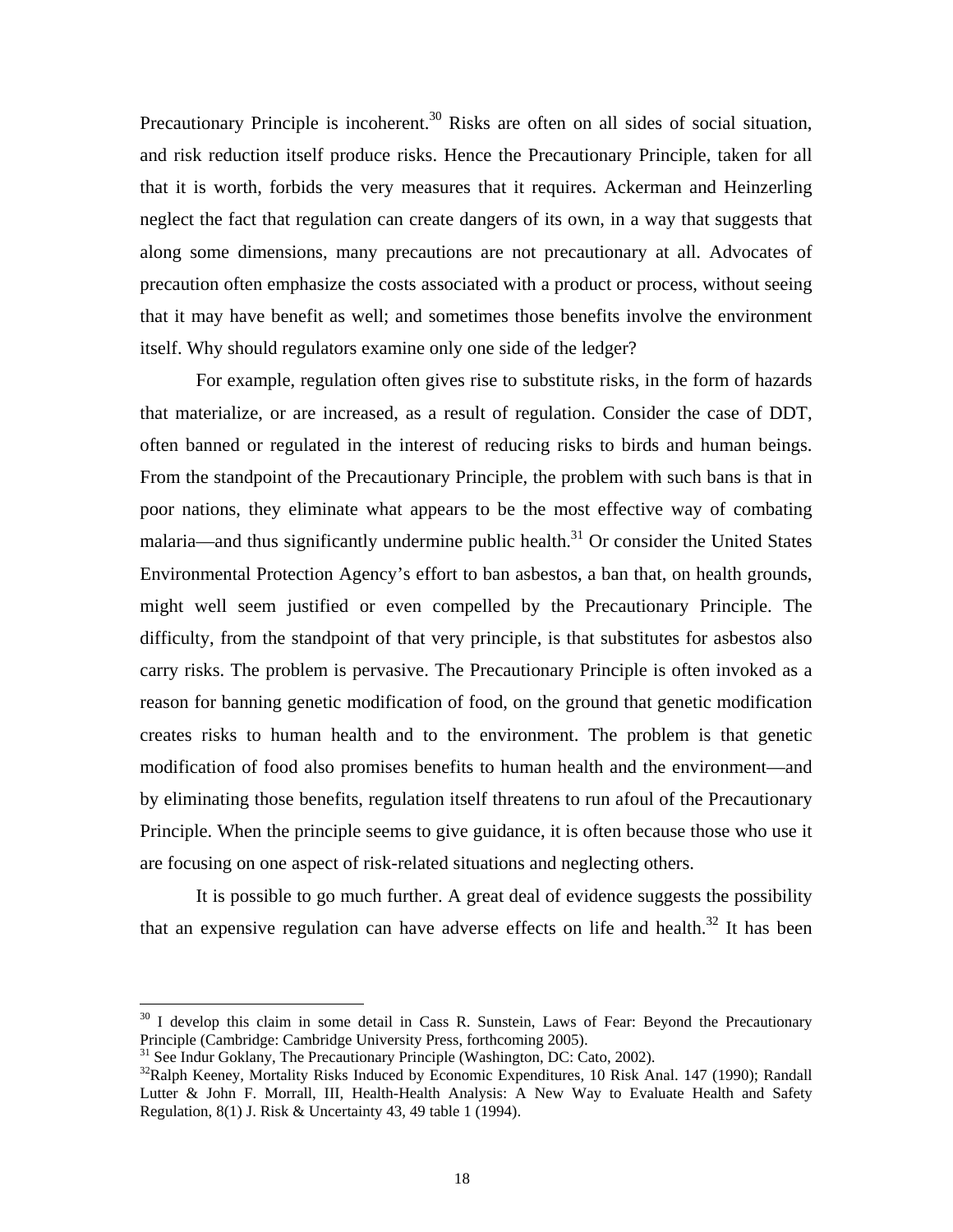urged that a statistical life can be lost for every expenditure of \$7 million<sup>33</sup>; one study suggests that an expenditure of \$15 million produces a loss of life.<sup>34</sup> Another suggests that poor people are especially vulnerable to this effect—that a regulation that reduces wealth for the poorest 20% of the population will have twice as large a mortality effect as a regulation that reduces wealth for the wealthiest  $20\%$ <sup>35</sup> If poor people are paying a significant amount for modest environmental benefits, their health might be made worse rather than better. To be sure, both the phenomenon and the underlying mechanisms are reasonably disputed (and Ackerman and Heinzerling reasonably dispute it).<sup>36</sup> For purpos es of applying the Precautionary Principle, the only point is that sensible people believe in that association. It follows that a multimillion dollar expenditure for "precaution" has -- as a worst case scenario -- significant adverse health effects, with an expenditure of \$200 million possibly leading to perhaps as many as twenty or more lives lost.

This point makes the Precautionary Principle hard to implement not merely where regulation introduces or increases substitute risks, but in any case in which the regulation costs a significant amount. If this is so, the Precautionary Principle, for that very reason, raises doubts about many regulations. If the principle argues against any action that carries a small risk of imposing significant harm, then we should be reluctant to spend a great deal of money to reduce risks, simply because those expenditures themselves carry risks. Here is the sense in which, the Precautionary Principle, taken for all that it is worth, is paralyzing: It stands as an obstacle to regulation and nonregulation, and to everything in between.<sup>37</sup>

the possibility that expensive regulation will actually hurt real people. Consider their Ackerman and Heinzerling do not sufficiently appreciate this point. They neglect

1

<span id="page-20-0"></span><sup>&</sup>lt;sup>33</sup> See Keeney, supra note.

<span id="page-20-1"></span><sup>&</sup>lt;sup>34</sup> See Robert W. Hahn et al., Do Federal Regulations Reduce Mortality? (Washington, D.C.: American Enterprise Institute, 2000).

<span id="page-20-2"></span><sup>&</sup>lt;sup>35</sup> See Kenneth S. Chapman & Govind Hariharan, Do Poor People Have a Stronger Relationship Between Income and Mortality Than the Rich? Implications of Panel Data for Health-Health Analysis, 12 J. Risk & Uncertainty 51, 58-63 (1996).<br><sup>36</sup>See Randall Lutter & John F. Morrall, III, Health-Health Analysis: A New Way to Evaluate Health and

<span id="page-20-3"></span>Safety Regulation, 8 J. Risk & Uncertainty 43, 49 table 1 (1994).<br><sup>37</sup> Posner's distinctive concern involves catastrophic harms with a threat of extinction; here, of course, no

<span id="page-20-4"></span>equally serious risk is likely to be on the other side. I return to this point in the discussion of maximin below.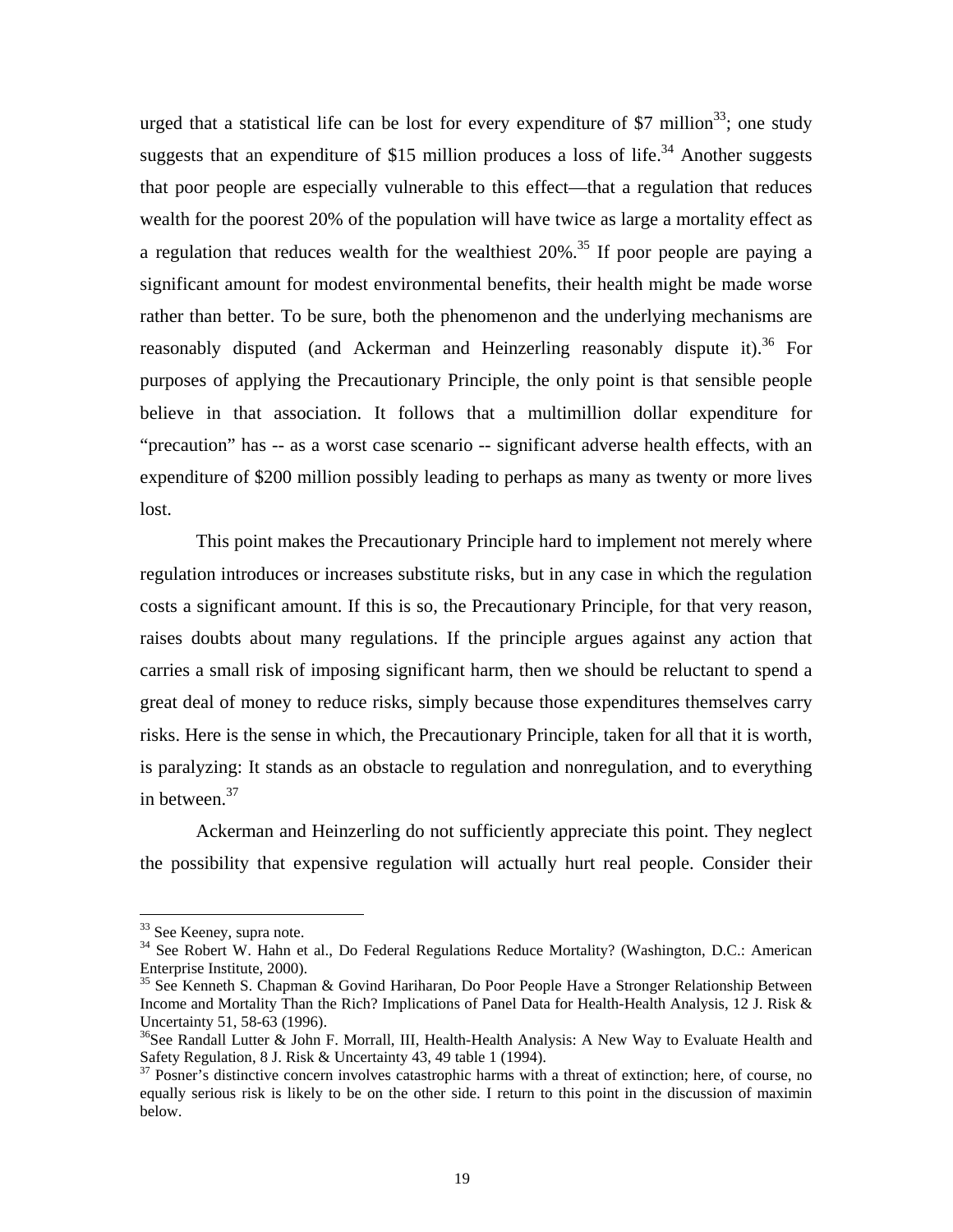seemingly offhand remark about protection against workplace hazards: The "costs of the regulation would probably be borne by the employers who would be required to maintain safer workplaces" (p. 193). But the costs of regulation are often borne not only by "employers," but also by consumers, whose prices increase, and by workers, who might find fewer and less remunerative jobs. When government imposes large costs on "polluters," consumers and workers are likely to pay part of the bill. And if prices increase, some risks will increase as well. To be sure, some environmental regulations do increase employment and decrease prices. But as a general rule, there is no reason to believe that regulatory imposition of high costs will benefit workers and consumers; the opposite is more likely to be true.

In the context of cell phones, this point helps illuminates a quite remarkable fact, one to which Burgess gives too little attention: Notwithstanding the popularity of precautionary thinking, and the apparent intensity of public fears, those fears did not, in fact, p roduce large-scale controls on either phones or towers. Burgess offers no (Imagine, for example, the likely public reaction to a current suggestion by an American politici an that cell phones should be banned because they pose a cancer risk.) If the of evidence that the harm is real. In short, the very idea of precaution loses some of its appeal when people are aware that precaution imposes costs and even risks of its own.<sup>38</sup> explanation of why such controls did not materialize, but his brief discussion of Finland provides a useful clue. Is it really a paradox, or an irony, that fears of cell phones were especially weak in a nation that has the largest percentage of cell phone users in the world? I do not believe so. The Finnish economy is heavily dependent on Nokia and thus the cell phone industry; people in Finland do not want the Finnish economy to collapse. And if most citizens depend on cell phones, they are far less likely to accept sensationalistic claims of risk, simply because they have so much to lose from regulation. benefits of cell phone use are evident to all or most, then people will demand a great deal When people are aware of that fact, some kind of balancing, involving both costs and benefits, is likely to emerge.

1

<span id="page-21-0"></span><sup>&</sup>lt;sup>38</sup> See the treatment of fungibility in Howard Margolis, Dealing with Risk (Chicago: University of Chicago Press, 1999).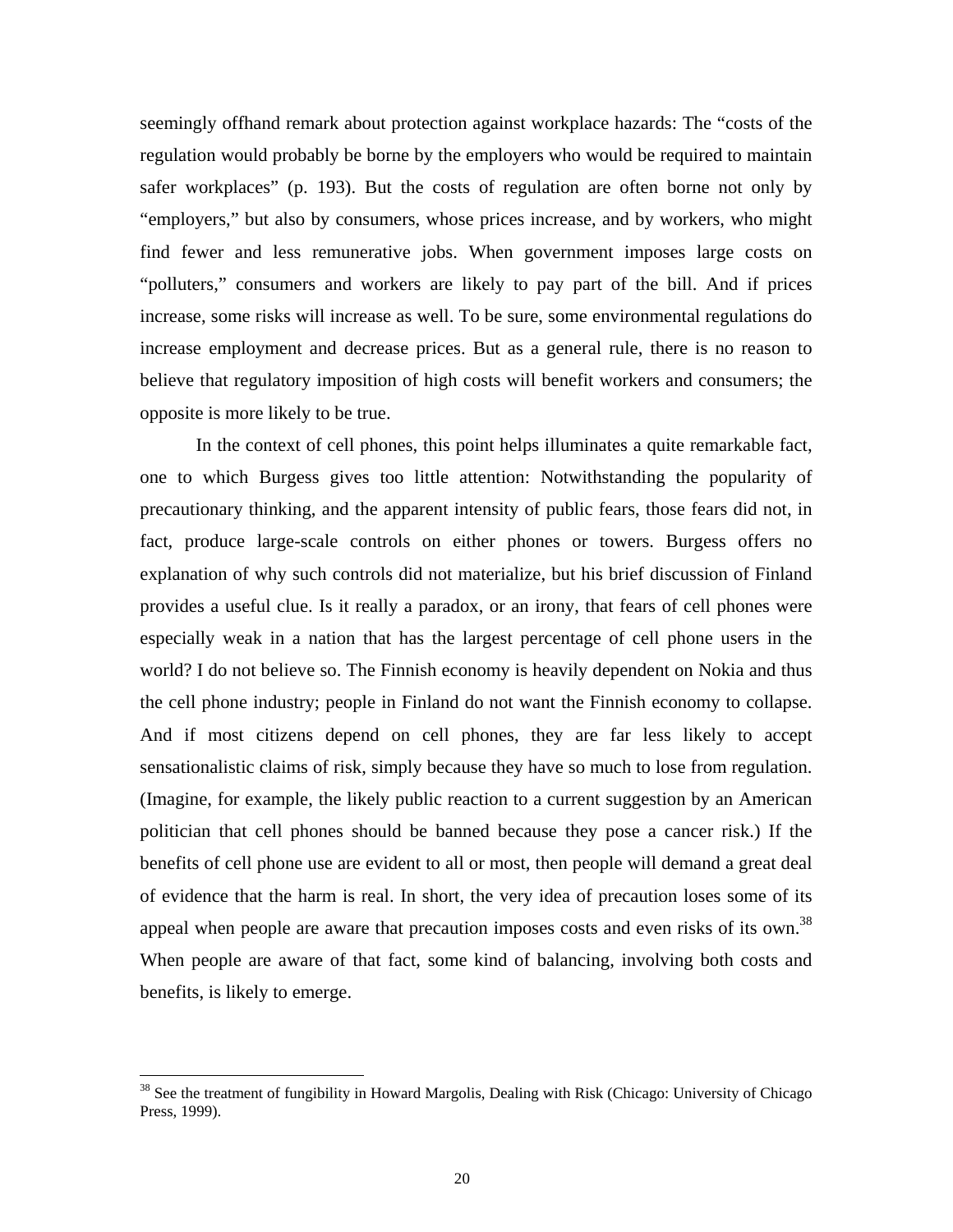In a brief but illuminating discussion of another environmental issue, Burgess strongly supports the general point. He refers to a mining town in Colorado whose citizens were deemed, by the Environmental Protection Agency, to be at risk from toxic contamination. The town's citizens, already suffering from serious economic decline, responded not with fear, and much less with enthusiasm for a precautionary approach, but by demonizing the EPA, which it regarded as "the devil incarnate. Grimly they recounted how government bureaucrats had invaded their town uninvited, threatening residents with the prospect of condemned property, involuntary relocation, and unwelcome new legal requirements. . . . And all, they claimed, over a hazard 'that doesn't exist.'" (p. 272). Far from succumbing to panic, citizens of the mining town were well aware of how much they ha d to lose from aggressive regulation; hence they sought to dismiss real evidence of harm. Precautions and precautionary thinking seem far less attractive when people believe that precautions would produce significant costs and risks.

Burgess does not draw attention to one of the remarkable lessons of his story, which is that the cell phone scare did not produce aggressive regulation not only because the evidence of harm was weak, but also and still more fundamentally because a growing number of people use cell phones and would be inconvenienced, or far worse, by such measures. (Consider the fact that cell phones are often used to obtain help in emergency situations.) In the context of genetically modified food, by contrast, the costs of regulation are not highly visible, at least not to Europeans. Precautionary thinking, in short, is most appealing when the costs and burdens of precautions are not visible. When both costs and benefits are on the public viewscreen, people become intuitive cost-benefit analysts, and they tend to be cautious about precautions—unless the evidence in their favor is strong. This point brings us directly to the questions raised by CBA.

#### **V. Costs and Benefits**

CBA involve the translation of risks into monetary equivalents. Recall that under current practice, the monetary values come mostly from involves real-world markets, producing evidence of compensation levels for actual risks. It is important to see that in basing cost-As Ackerman and Heinzerling stress, some of the most difficult questions for benefit analysis on calculations of this kind, regulators are not, in fact, producing a "value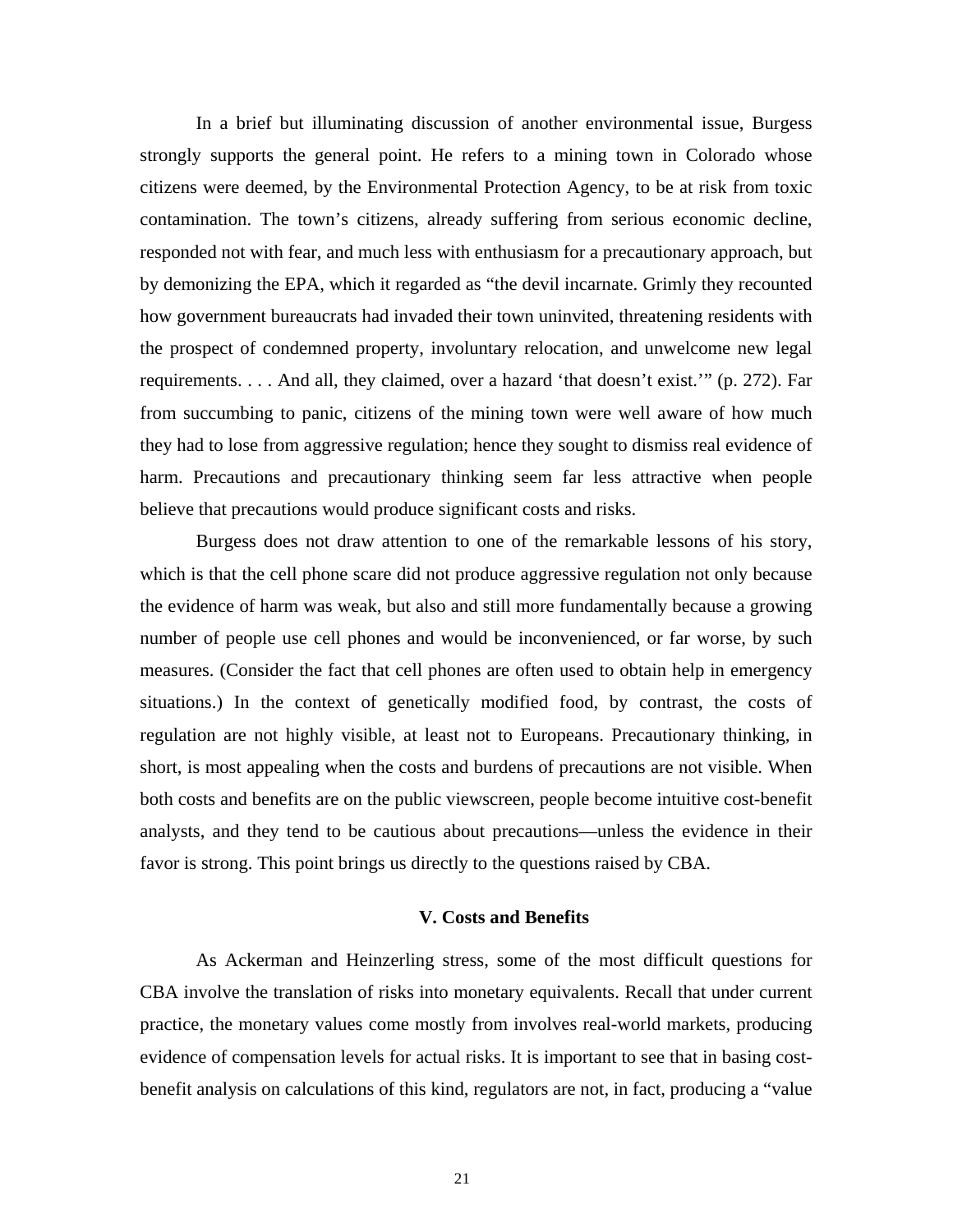of a sta tistical life." In fact they are not "valuing life" at all. They are not saying that the average American would pay \$6 million to avoid death, or that a human life is, in some metaphysical sense, worth that amount. Instead they are generating numbers that reflect the market value of statistical risks. Typically agencies are dealing with low-level risks, on the order of 1/100,000, and when they "value a life" at \$6 million, they are really saying that the evidence suggests that people must be paid \$60 to be subject to a risk of that magnitude—and that government will build on that evidence in making regulatory decisions.

#### **A. The Argument for WTP**

with individual choice, and both growing directly out of prominent strands in liberal theory. The first involves welfare; the second involves autonomy. Ackerman and Heinzerling think that this practice is a form of madness, and hence they do not pause to ask why regulators in a democratic society might care about market valuations of statistical risks. But there are two possible answers, both connected

To clarify the point, assume a society in which people face multiple risks of 1/100,000, and in which every person is both adequately informed and willing to pay no more and no less than \$60 to eliminate each of those risks. Assume too that the cost of eliminating these 1/100,000 risks is widely variable, ranging from close to zero to hundreds of millions of dollars. Assume finally that the cost of eliminating any risk is borne entirely by those who benefit from risk elimination. Under that assumption, regulation imposes the equivalent of user's fee; for example, people's water bills will entirely reflect the costs of a policy that eliminates a 1/100,000 of getting cancer from arsenic in drinking water. If the per-person cost is \$100, each water bill will be increased by exactly that amount.

At first glance, use of WTP, under the stated assumptions, is easy to defend. Why should people be forced to pay an amount for regulation that exceeds their WTP? Of course we might believe that a measure of redistribution is appropriate—that private sources, or government, should provide people with regulatory protection for free. But regulation need not, and often does not, amount to a subsidy to those who benefit from it. After the enactment of workers' compensation regulation, nonunionized workers faced a dollar-for-dollar wage reduction, corresponding almost perfectly to the expected value of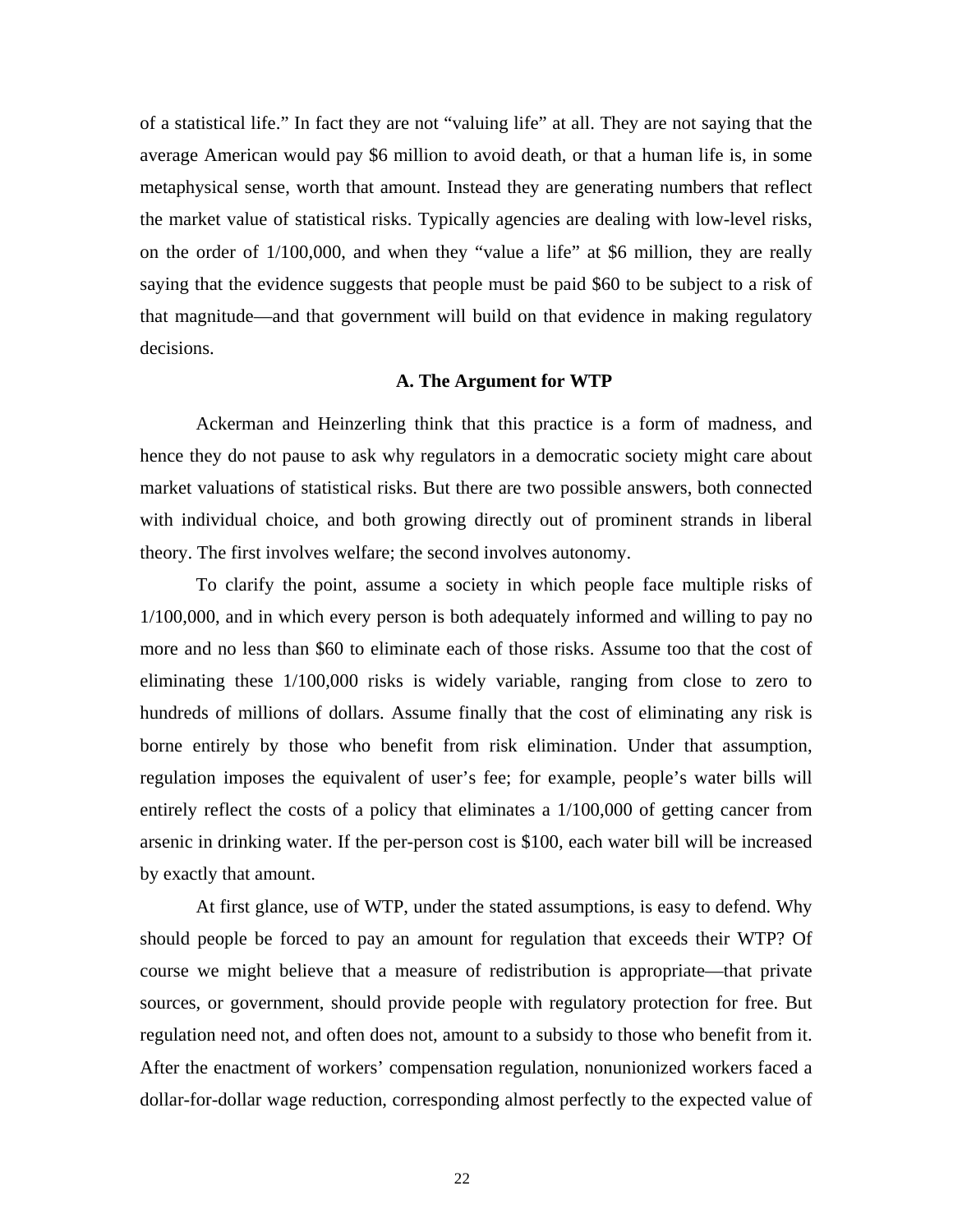the benefits they received.<sup>39</sup> For drinking water regulation, something similar is involved. The cost of regulations is passed onto consumers in the form of higher water bills.<sup>40</sup>

More particularly, those who are interested in welfare will insist on the relevance of WTP under the stated assumptions.<sup>41</sup> If people are willing to pay \$60, but no more, to eliminate a risk of 1/100,000, then we have good reason to think that their welfare is increased by asking them to pay that amount—and that their welfare is decreased by asking them to pay more. There are many demands on people's budgets, and if they refuse to spend more than \$60 on a 1/100,000 risk, it may because they would like to use their money for food, shelter, recreation, education, or any number of other goods. Regulation can operate as a forced exchange, and by hypothesis, a forced exchange on terms that people dislike will make them worse off.<sup>42</sup>

run certain risks. The remedy for unjust distributions, and for that form of coercion, is not to requ ire people to buy regulatory benefits on terms that they find unacceptable. Suppose For purposes of evaluating regulation, it does not matter if the existing distribution of income is unjust or if poor people are, in an intelligible sense, coerced to that people are willing to pay only \$60 to eliminate a 1/100,000 risk because they are not rich, and that if they had double their current wealth, they would be willing to pay \$120. Even if this is so, government does people no favors by forcing them to pay the amount that they would pay if they had more money. In ridiculing WTP, Ackerman and Heinzerling devote too little attention to this point.

about how to use limited resources (again so long as those choices are adequately informe d). When people decline to devote more than \$60 to eliminate a 1/100,000 risk, it If we reject the argument from welfare, we might nonetheless rely on willingness to pay on grounds of personal autonomy.<sup>43</sup> On this view, people should be sovereign over their own lives, and this principle means that government should respect personal choices

<span id="page-24-0"></span><sup>&</sup>lt;sup>39</sup> Price Fishback and Shawn Everett Kantor, A Prelude to the Welfare State (Chicago: University of Chicago Press, 1998).

<span id="page-24-2"></span><span id="page-24-1"></span>

<sup>&</sup>lt;sup>40</sup> See Sunstein, The Arithmetic of Arsenic, in Risk and Reason, supra note.  $41$  See Gibbard, supra note, at 97, for a valuable discussion of how cost-benefit analysis might be taken as "a rough surrogate for expected total intrinsic-reward maximization." To the same general effect, defending CBA on welfare grounds, see Matthew Adler and Eric A. Posner, Implementing Cost-Benefit Analysis When Preferences Are Distorted, 29 J. Legal Stud. 1105 (2000); Matthew Adler and Eric A.

<span id="page-24-4"></span><span id="page-24-3"></span> $^{42}$  As we shall see, it matters a great deal whether it actually so operates; I explore this issue in detail below.<br> $^{43}$  See Ronald Dworkin, Sovereign Virtue (Cambridge: Harvard University Press, 2002).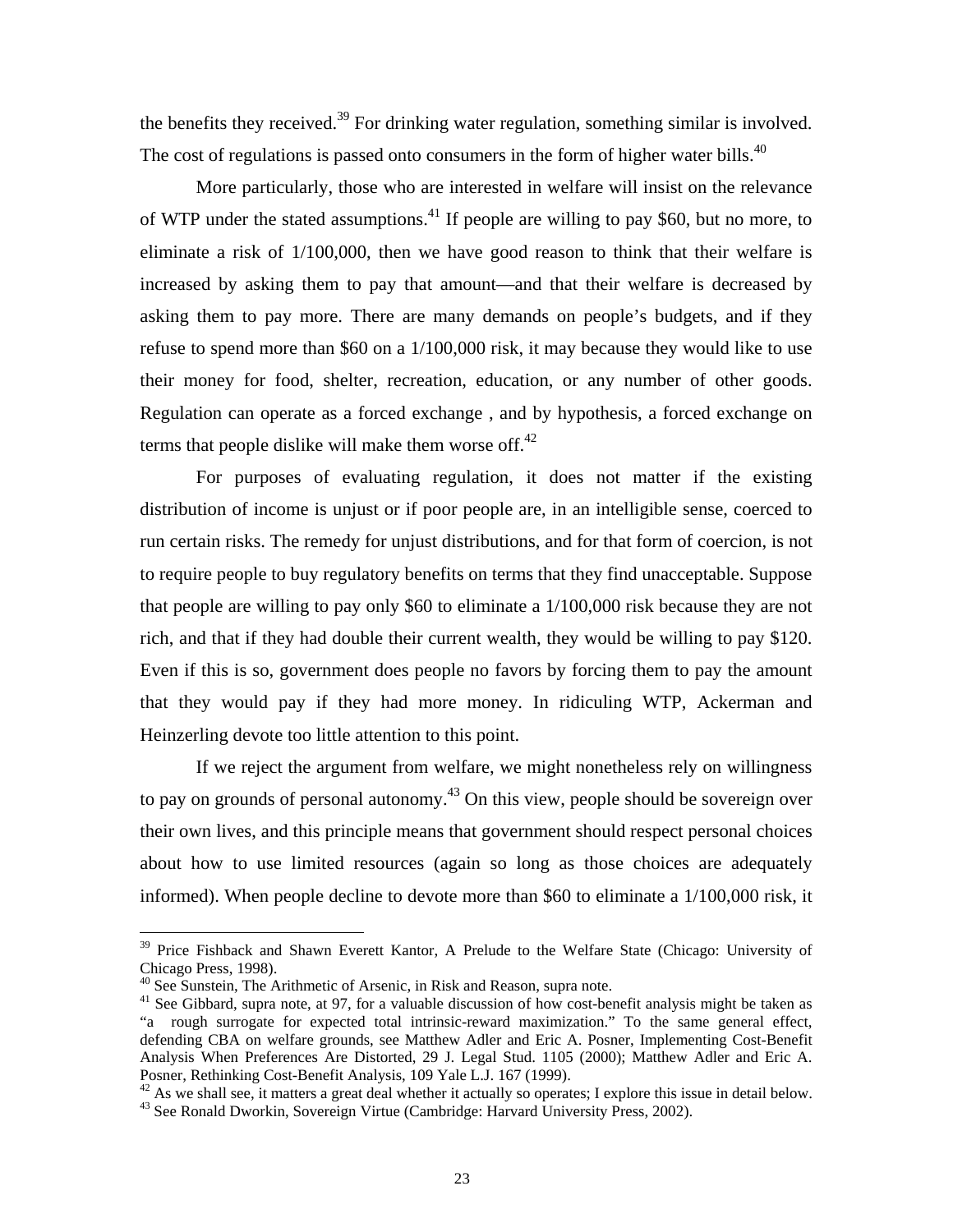is because they would prefer to spend the money in a way that seems to them more desirable. If regulators reject people's actual judgments, then they are insulting their dignity . The use of willingness to pay therefore can claim a simultaneous defense from both utilitarian and deontological accounts.

one, to the effect that people are willing to trade money against decreases in statistical risks. I f people actually make those trades, then government might well build on their When the assumptions just outlined are met, we have what might be described as easy cases for the use of the WTP criterion. Some people contend that money and health are incommensurable—that our reflective judgments do not permit us to line up dollars and risks along a single metric.<sup>44</sup> Suppose that this is so. To see the easy cases as such, it is not necessary to make controversial arguments about commensurability or to venture into controversial philosophical territory. The underlying claim is a simple pragmatic practices in designing policies.

#### **B. Objections**

1/20 annual risk of dying from water pollution; it makes sense to say that the government is requ ired to reduce that risk even if people are willing to pay only \$1 to eliminate it and There are several possible objections. Perhaps the most obvious would point to people's rights. On one view, people have a right not to be subjected to risks of a certain magnitude, and the use of WTP will violate that right. In fact it is fully reasonable to say that whatever their WTP, human beings have a right not to be subject to risks above a particular level. Imagine, for example, that poor people live in a place where they face a the per-person cost is \$5. The only qualification is that in practice, rights are resourcedependent. What rights people are able to claim, against their government, is a product of the amount of available money, and hence people's legitimate arguments for protection are inevitably affected by the level of resources in the society. But let us simply assume here that risks above a certain level should count as violative of rights.

It might be added that people have a right not to be subjected to the intentional or reckless imposition of harm, whatever their WTP. If a company subjects the citizens of a town to a high danger, and it does so maliciously or without the slightest concern for their

<span id="page-25-0"></span><sup>&</sup>lt;sup>44</sup> See Elizabeth Anderson, Value in Ethics and in Economics (Cambridge: Harvard University Press, 1994).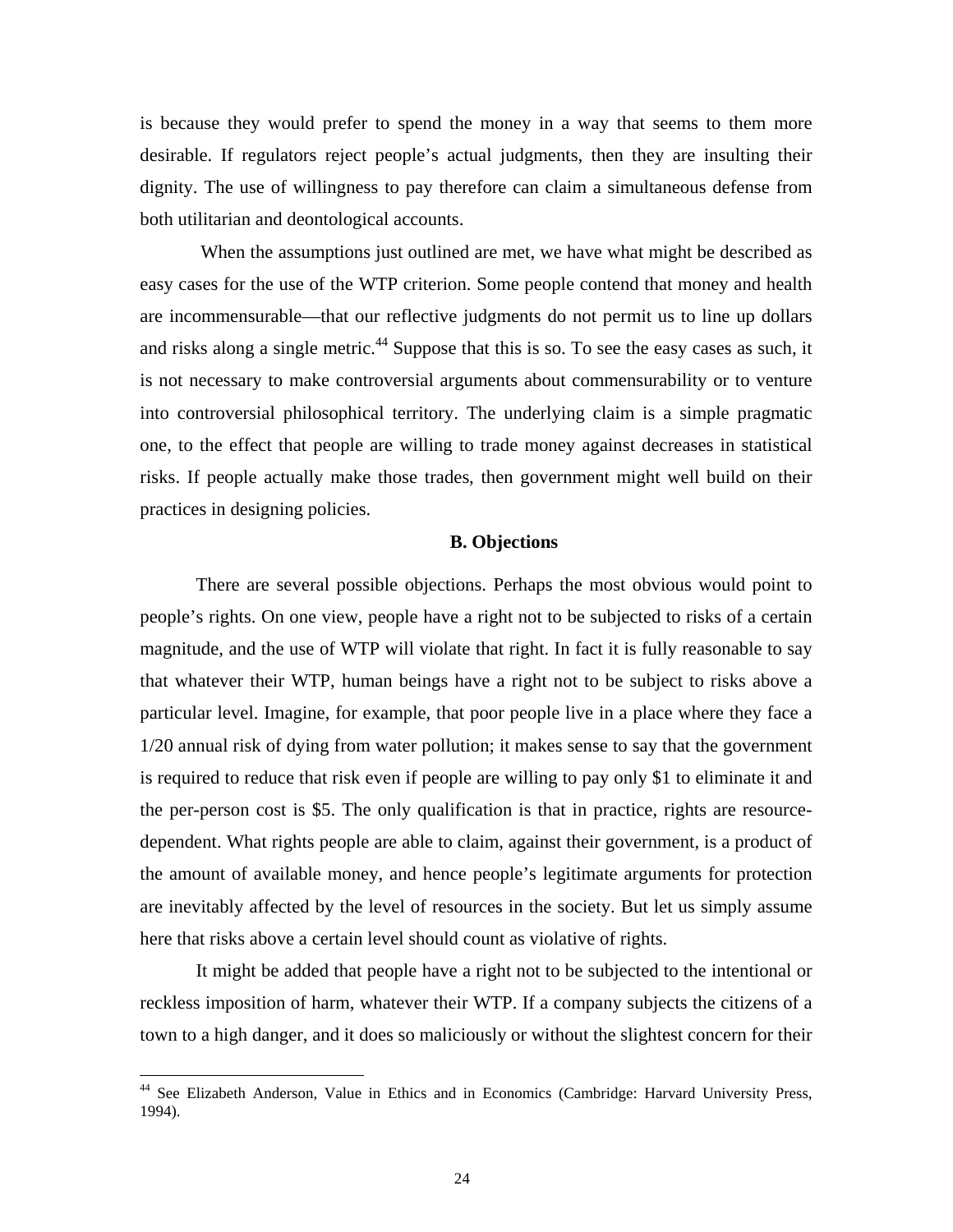welfare, the rights of those citizens have been violated, even if their WTP is low. Indeed, some such systems impose strict liability for harms. Well-functioning legal systems make wrongdoers pay for the injuries they inflict.

As abstract claims about people's rights, these objections are entirely plausible. Someth ing has gone badly wrong if people are exposed to serious risks and if their low WTP prevents them from doing anything in response. Things are even worse if government uses their low WTP to justify inaction in the face of those risks. It would be ludicrous to suggest that WTP is determinative of the appropriate use of government subsidies; a redistributive policy hardly tracks people's WTP. (Would it make sense to say that government will give poor people a check for \$100 only if they are willing to pay \$100 for that check?)

involved; we are speaking here of statistically small risks. Even if rights are involved when people are subject to small risks, people should be permitted to waive those rights at an ag reeable price (at least on the assumptions that I am making). The proper response In many cases of environmental regulation, however, rights violations are not to an apparent rights violation is not to force people to buy protection that they do not want, but to provide a subsidy that will give them the benefit for free or enable them to receive the benefit at what is, for them, an acceptable price. But regulation—and this is the key point—often does not such thing; and for the easy cases, the question is one of regulation under the stated assumptions. So long as that is the question, use of WTP does not violate anyone's rights.

choose to force companies to internalize the costs of their activities by requiring them to pay for the harms they have caused, even if there has been neither intentional nor reckless What about environmental wrongdoers? If a company has intentionally, recklessly, or even negligently exposed people to harm, it should be held accountable through the payment of damages, even if the WTP of the affected population is low. It is possible for the tort system to go much further. A sensible legal system might well wrongdoing. Within tort theory, there is an active debate on this question, and it is possible to support strict liability by reference to a range of theoretical positions.<sup>45</sup> But

1

<span id="page-26-0"></span>Economic Analysis of Law 175-82 (New York: Aspen Publishers, 4th ed., 1992). <sup>45</sup> See Richard A. Epstein, A Theory of Strict Liability, 2 J. Legal Stud. 151 (1973); Richard Posner,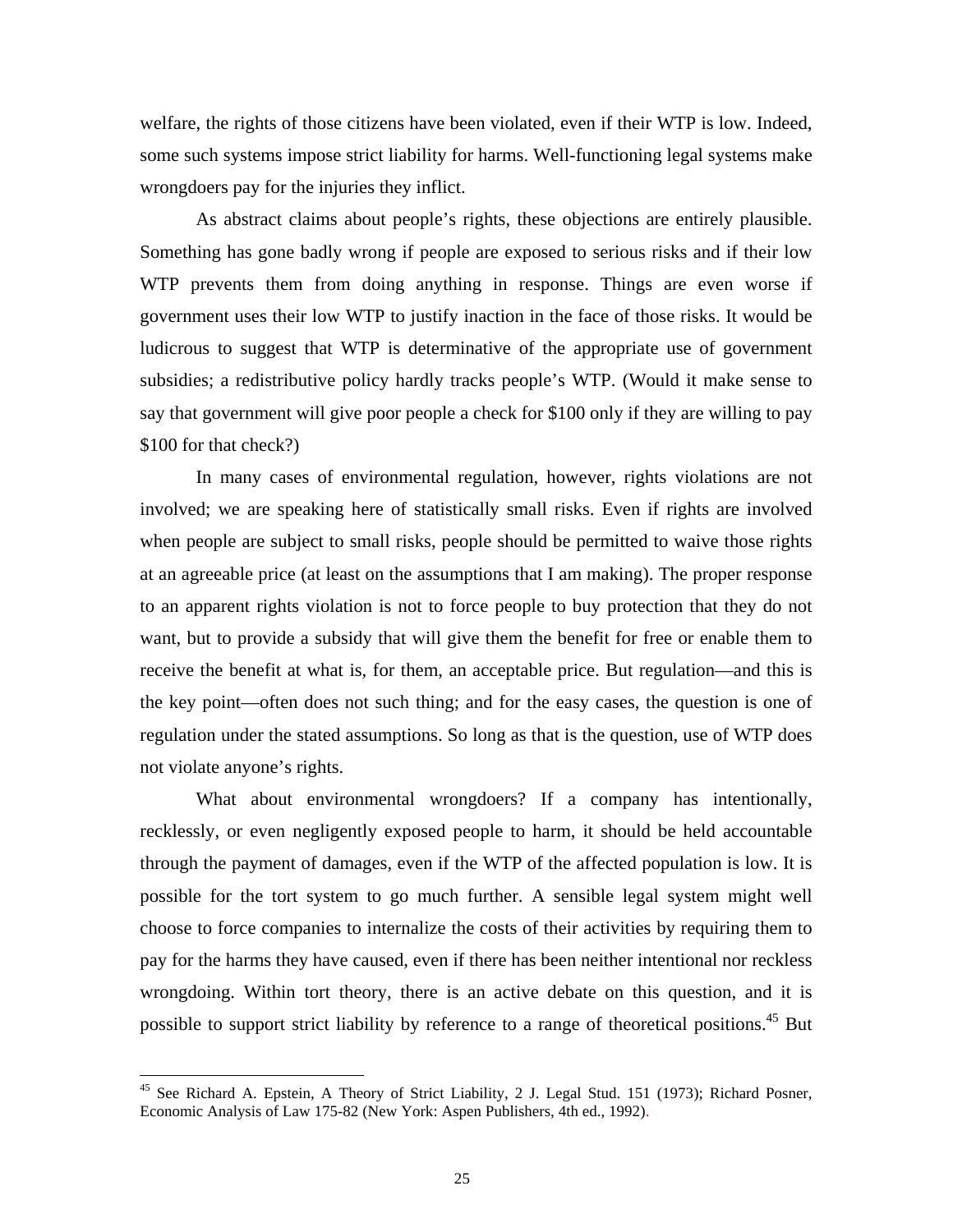the subject here is regulation, not compensation via the tort system. It would be odd to say that people have a right to be required to pay more for risk reduction than they are willing to pay, at least if they are adequately informed. If people are willing to pay only \$25 to eliminate a risk of 1/100,000, a reference to their "rights" cannot plausibly justify the conclusion that government should impose a regulation that costs them \$75.

other commodities. For some decisions, this approach is badly misconceived. The American constitutional system is a deliberative democracy,  $46$  not a maximization An independent objection would stress, as Ackerman and Heinzerling do, that people are citizens, not merely consumers. On this view, regulatory choices should be made not after aggregating WTP, but after citizens have deliberated with one another about their preferences and values. The argument against forced exchanges treats people as consumers; it sees their decisions about safety as the same as their decisions about all machine, and many social judgments should be made by citizens engaged in deliberative discussion with one another rather than by aggregating the individual choices of consumers.

Nor is the protection of endangered species chosen on the basis of aggregated WTP. Whethe r and when to protect members of endangered species is a moral question to be In the context of racial and sex discrimination, for example, sensible societies do not aggregate people's WTP. The level of permissible discrimination is not set by using market evidence to see how much people would be willing to pay to discriminate (or to be free from discrimination). Even if discriminators would be willing to pay a great deal to avoid associating with members of unpopular groups, such discrimination is banned. resolved through democratic discussion, not through exercises in consumer sovereignty. In many environmental contexts, use of WTP would wrongly see people as consumers, purchasing products, rather than as citizens, deliberating about values. Speaking in this vein, Amartya Sen emphasizes that "discussions and exchange, and even political arguments, contribute to the formation and revision of values."<sup>47</sup> He urges that in the particular context of environmental protection, solutions require us "to go beyond looking

<span id="page-27-0"></span><sup>&</sup>lt;sup>46</sup> See William Bessette, The Mild Voice of Reason (Chicago: University of Chicago Press, 1992). <sup>46</sup> See William Bessette, The Mild Voice of Reason (Chicago: University of Chicago Press, 1992).<br><sup>47</sup> Amartya Sen, Rationality and Freedom 287 (Cambridge: Harvard University Press, 2001).

<span id="page-27-1"></span>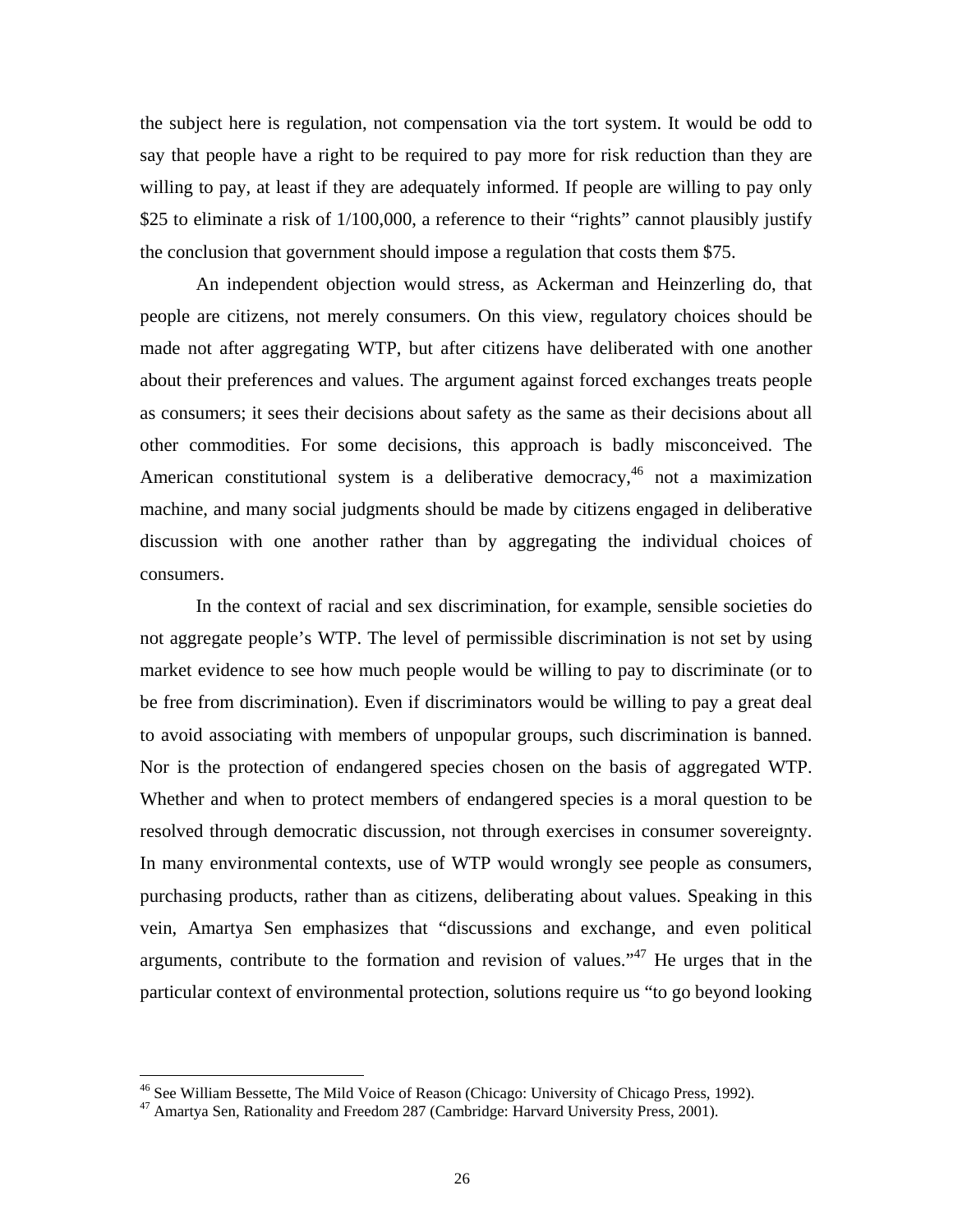only for the best reflection of existing individual preferences, or the most acceptable procedures for choices based on those preferences."<sup>[48](#page-28-0)</sup>

Sen's claims identify some serious limitations on the use of WTP. But such objections should not be read for more than they are worth. In trading off safety and health in our own private lives, we do not have static values and preferences. Much of the time, o ur choices are a product of reflection, even if we are simply acting as consumers. To be sure, moral questions are not to be resolved by aggregating private willingness to pay. Some preferences, even though backed by WTP, are morally off-limits, and policy should not take account of them. In addition, many people are unwilling to pay a great deal for goods that have strong moral justifications; animal welfare is an example. In these circumstances, the market model is inapplicable and WTP tells us very little.

generally, it is indeed important to go beyond "the best reflection of existing individual prefere nces." But this point does not establish that people should be required to pay (for But what about the easy cases? Do these arguments suggest that government should override individual choices about how much to spend to eliminate low-level risks, even when those choices are adequately informed? For environmental protection example) \$100 to eliminate mortality risks of 1/100,000 when they are willing to pay only \$75. If people's WTP reflects impulsiveness, recklessness, an absence of information, or insufficient deliberation, then it is important for other people, in government as elsewhere, to draw their attention to that fact. And in some cases, a low WTP might be overridden on the ground that it is rooted in errors, factual or otherwise. But these points should not be taken as a general objection to my conclusion about the easy cases, and to suggest that government should force people to reduce statistical risks at an expense that they deem excessive.

people's WTP reflects an effort to reduce cognitive dissonance through the conclusion A final objection would emphasize the possibility that people's preferences have adapted to limitations in existing opportunities, including deprivation.<sup>49</sup> Perhaps people show a low WTP for environmental goods, including health improvements, simply because they have adjusted to environmental bads, including health risks. Perhaps

<span id="page-28-0"></span><sup>48</sup> Id. at 289.

<span id="page-28-1"></span><sup>&</sup>lt;sup>49</sup> See Jon Elster, Sour Grapes (Cambridge: Cambridge University Press, 1983); Martha Nussbaum, Women and Human Development (Cambridge: Cambridge University Press, 2001).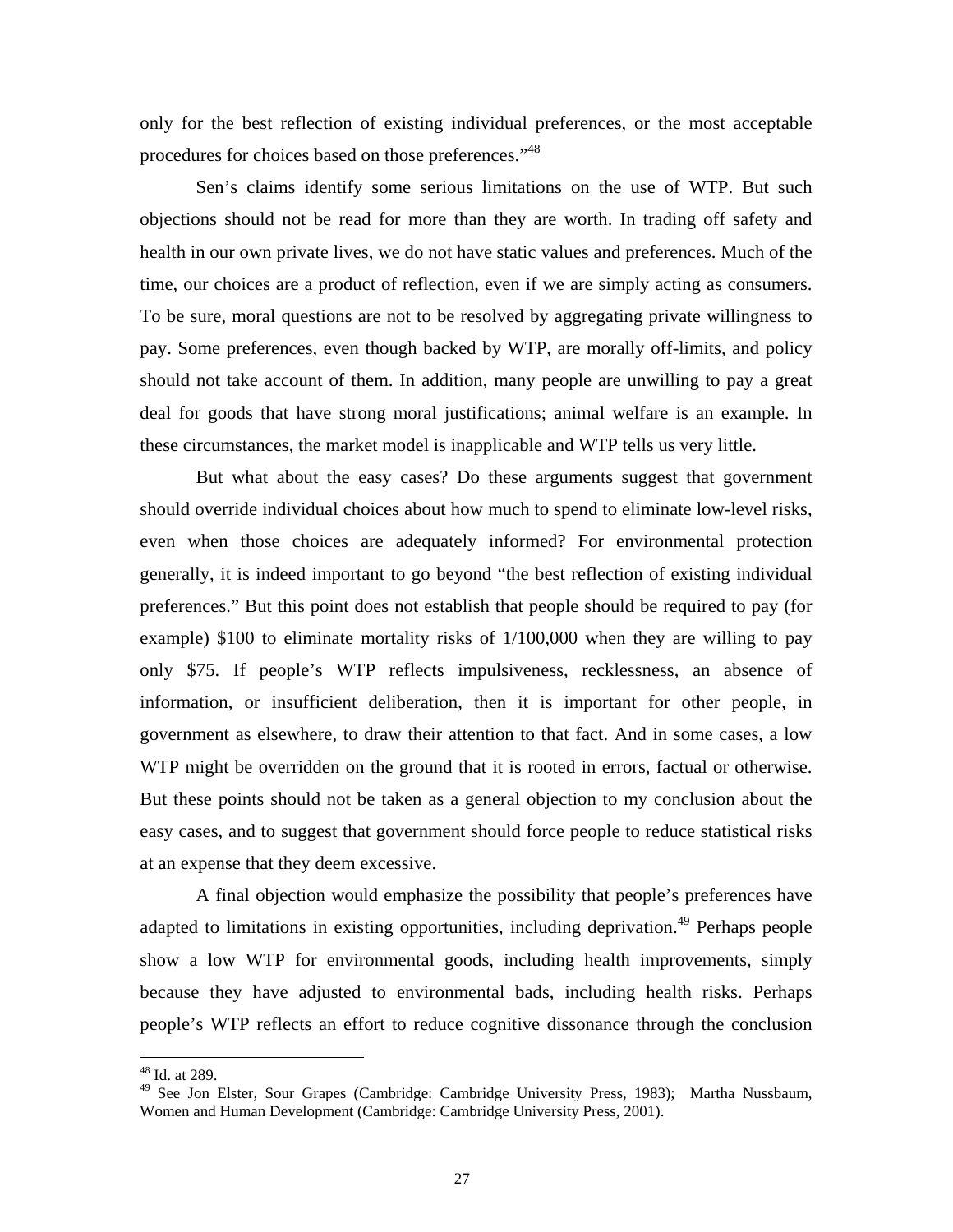that risks are lower than they actually are.<sup>50</sup> To generalize the objection, perhaps people suffer from a problem of "miswanting"<sup>51</sup>; they want things that do not promote their welfare , and they do not want things that would promote their welfare. If this is so, then circumstances in which they believe that little can be done and hence adapt. If govern ment can be confident that people are not willing to pay for goods from which WTP loses much of its underlying justification; people's decisions do not actually promote their welfare,  $52$  and their autonomy, properly understood, may not require respect for their decisions, which may be nonautonomous. In other words, the idea of autonomy requires not merely respect for whatever preferences people happen to have, but also social conditions that allow preferences to be developed in a way that does not reflect coercion or injustice. With respect to some risks, the relevant preferences are nonautonomous; consider the fact that many women face a risk of male violence under they would greatly benefit, government should probably abandon WTP.

In the context of ordinary regulatory policy, however, this objection has more theoretical than practical interest. Typically we are speaking of steps that would reduce low-level mortality risks (say, 1/50,000). Much of the time, there is no reason to believe that the use of informed WTP (say, \$100) is a product of adaptive preferences. When there is such a reason, the judgment about the easy cases must be revised.

#### **C. Harder Cases**

all. When this is so, the analysis is much more complicated. In the context of air pollution regulat ion, for example, there is a complex set of distributional effects, and on balance, There is an obvious artificiality in the assumptions behind the easy cases. Most important, people do not always bear the full social costs of the regulatory benefits they receive. Sometimes they pay only a fraction of those costs—or possibly even nothing at

<span id="page-29-0"></span><sup>50</sup> See George A. Akerlof, An Economic Theorist's Book of Tales 123-37 (Cambridge: Cambridge University Press 1984).<br><sup>51</sup> Daniel T. Gilbert & T.D. Wilson, Miswanting, *in* Thinking and Feeling: The Role of Affect in Social

<span id="page-29-1"></span>Cognition 178 (Joseph P. Forgas ed., 2000); Timothy D. Wilson & Daniel T. Gilbert, Affective Forecasting, Advances in Experimental Social Psychology, June 2003, at 345.<br><sup>52</sup> For general discussion, see Daniel Kahneman, A Psychological Perspective on Economics, 93 Am. Econ.

<span id="page-29-2"></span>Rev. (Papers & Proc.) 162 (2003); Daniel Kahneman et al., Back to Bentham? Explorations of Experienced Utility, 112 Q.J. Econ. 375, 379–80 (1997).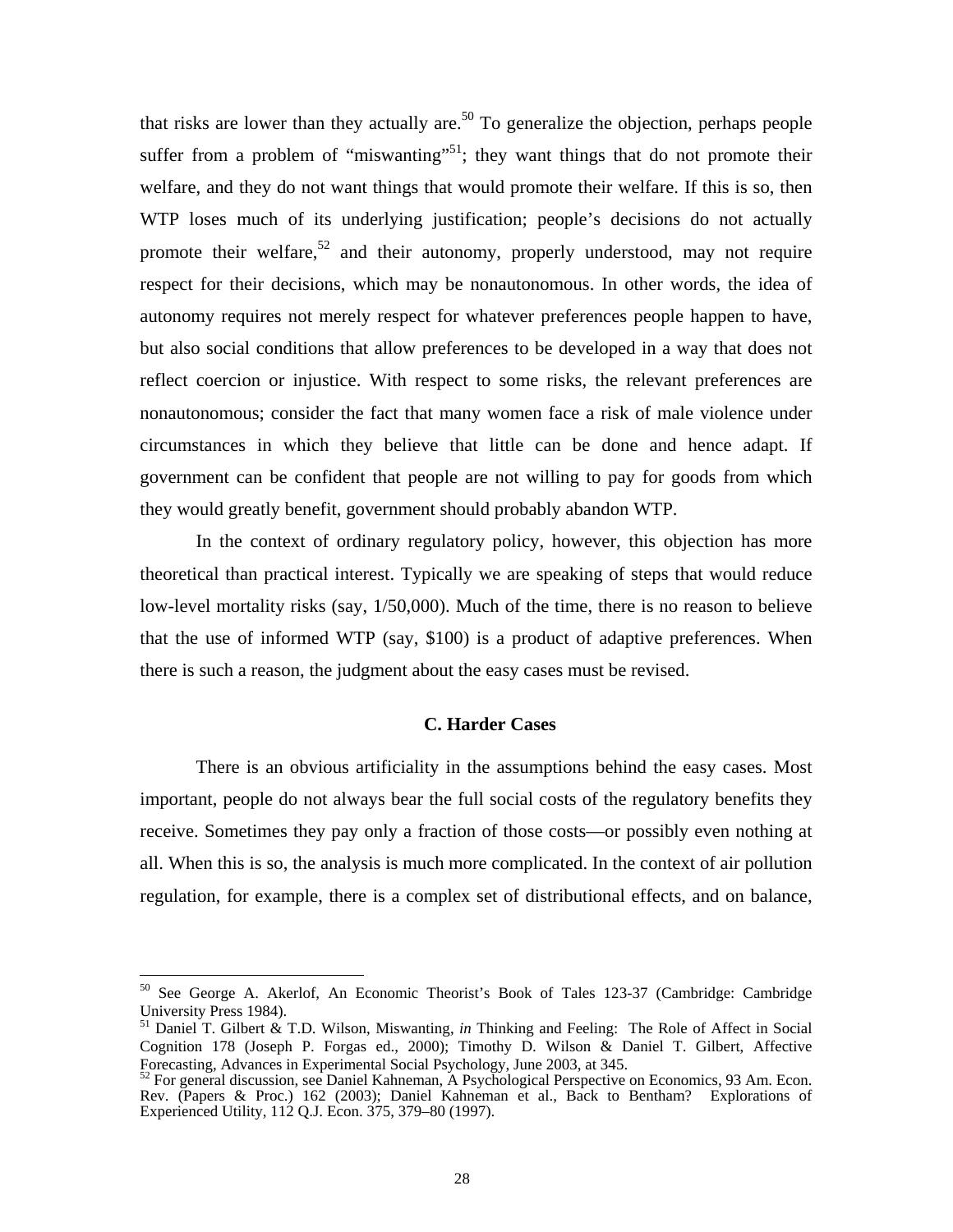poor people, and members of minority communities, appear to be net gainers.<sup>53</sup> A CBA, based on WTP, might not produce an adequate account of the welfare effects of air pollution regulation.<sup>54</sup> And even if it does, an account of welfare effects would not end the normative question, because the distributional gains are important to consider.

Suppose, for example, that beneficiaries of a proposed drinking water regulation are willing to pay only \$80 to eliminate a risk of 1/50,000 in drinking water; that the perperson cost of eliminating a 1/50,000 risk is \$100; but that for every dollar of that cost, the beneficiaries pay only 70 cents. The remaining 30 cents might be paid by water companies themselves, in the form of reduced profits, or by employees of the water companies, in the form of reduced wages and fewer jobs. In this example, the costs of the regulation exceed the benefits; it is inefficient. But by hypothesis, the regulation makes its beneficiaries of the regulation better off. If CBA provides the rule of decision, and if the WTP criterion is used, the fact that the monetized costs exceed the monetized benefits is decis ive. But as a normative matter, the analysis here is far harder than in the easy cases. On what assumption should the WTP numbers be decisive?

should aggregate the benefits and costs of regulation, and act if and only if the benefits exceed the costs. When using the WTP numbers, government is acting as a maximization machine, aggregating all benefits and costs as measured by the WTP criterion. But this is an imp lausible understanding of what government should be doing. In fact it represents a asks whether in principle, the winners could compensate the losers, and a surplus could The assumption must be that economic efficiency is the goal of government, at least in the context of environmental regulation—that in order to know what to do, we shift from the relatively uncontroversial Pareto criterion, exemplified in the easy cases, to a version of the far more controversial Kaldor-Hicks criterion,<sup>55</sup> which assesses policy by asking this question: Are the gainers winning more than the losers are losing? The Kaldor-Hicks criterion is sometimes described as potential Pareto superiority, because it

<span id="page-30-0"></span> $53$  See Matthew E. Kahn, The Beneficiaries of Clean Air Act Regulation, 24 Regulation 34 (2001).

<span id="page-30-1"></span><sup>&</sup>lt;sup>54</sup> On the relationship between welfare and cost-benefit analysis, see Gibbard, supra note; Adler and Posner, supra note.<br><sup>55</sup> It is only a version of that criterion, because it is measuring welfare in monetary equivalents. A direct

<span id="page-30-2"></span>assessment of welfare, if it were possible, might show that the regulation in question is justified on Kaldor-Hicks grounds.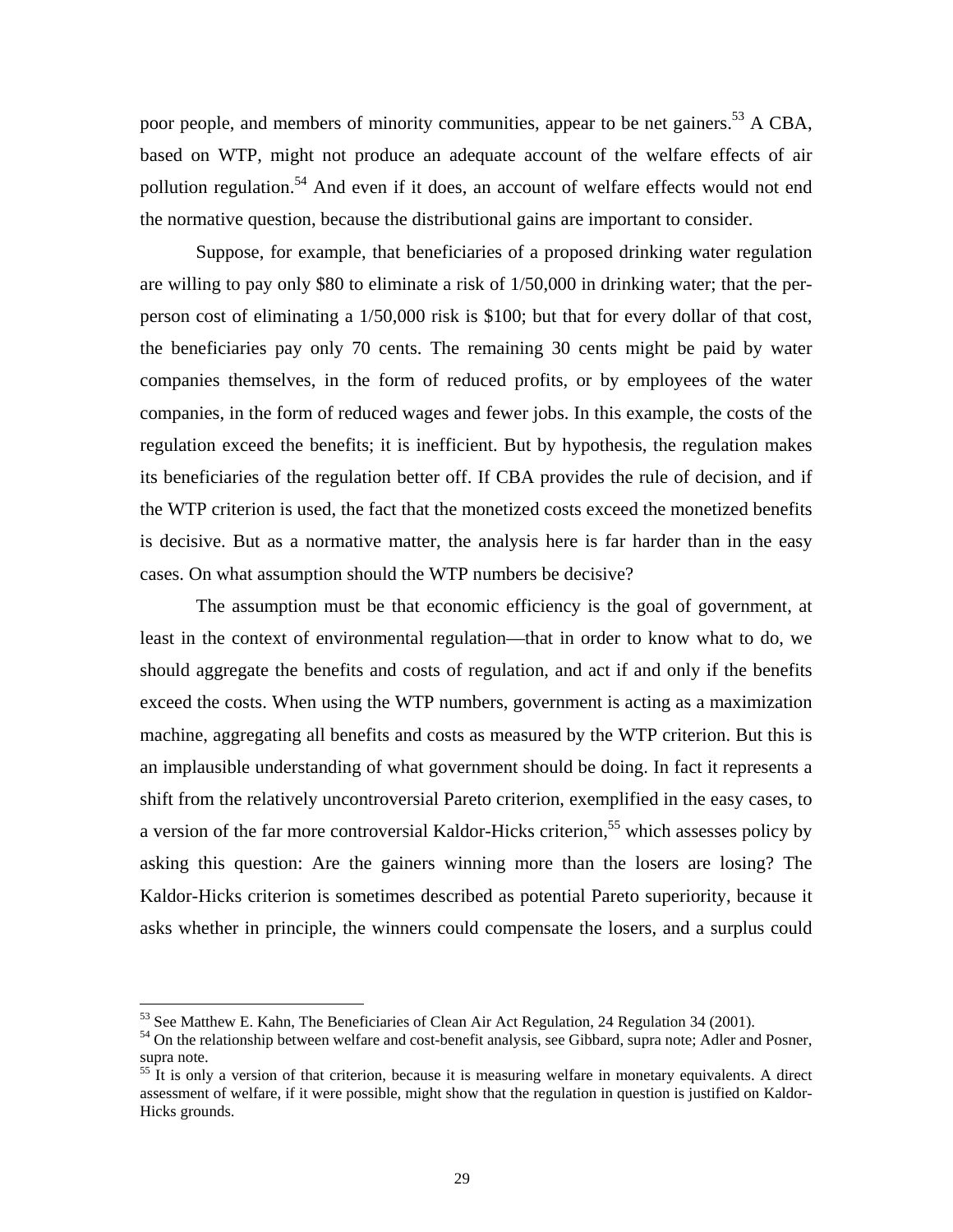be left over. The difficulty of course is that Pareto superiority is merely potential. Some people really are losing and others are gaining.

In the harder cases, the gainers are gaining less (in monetary terms) than the losers are losing -- and hence CBA suggests that regulation is unjustified. Under the assump tions I have given, the regulation is indeed inefficient: Its social cost is higher than its social benefit. But is the regulation undesirable? This is not at all clear. The first problem is that WTP is measuring gains and loses in monetary terms, rather than in welfare terms. It is possible that those who gain, in the harder cases, are gaining more welfare than the losers lose; WTP is not dispositive on that question.<sup>56</sup> The second problem is distributional. Suppose that in terms of overall welfare, the regulation is not desirable; it makes aggregate welfare lower rather than higher. But suppose too that those who benefit are poorer and more disadvantaged than those who lose. If, for example, those who are willing to pay \$80 are disproportionately poor, and those who pay the remainder are disproportionately wealthy, the regulation might be plausibly justified despite the welfare loss.

It is natural to respond here that if redistribution is what is sought, then it should be produced not through regulation but through the tax system, which is a more efficient way of transferring resources to those who need help.<sup>57</sup> But suppose that redistribution is not going to happen through the tax system. If so, then the regulation in the harder cases cannot be ruled off-limits despite its inefficiency. The fact that a regulation is helpful to the most disadvantaged is not decisive in its favor. If it is trivially helpful, and if it inflicts huge costs on everyone else, little can be said for it. But everything depends on the magnitude of the relevant effects. A program that produces large gains for the least welloff would seem to be justified even if it imposes, in terms of WTP, slightly higher costs than benefits on balance.

cases in which the beneficiaries of regulation pay all or most of its cost. In such cases, WTP is reasonably used so long as people are adequately informed and so long as the The simple conclusion is that the argument for using WTP is most plausible in

<span id="page-31-0"></span><sup>&</sup>lt;sup>56</sup> On CBA and welfare, and for a welfarist defense of CBA as a decision procedure, see Adler and Posner, supra note.<br>
<sup>57</sup> See a.g. I onis Karlow & Street and Ward and Ward and Ward and Ward and Ward and Ward and Ward a

<span id="page-31-1"></span>See, e.g., Louis Kaplow & Steven Shavell, Why the Legal System is Less Efficient Than the Income Tax in Redistributing Income, 23 J. Legal Stud. 667, 667 (1994).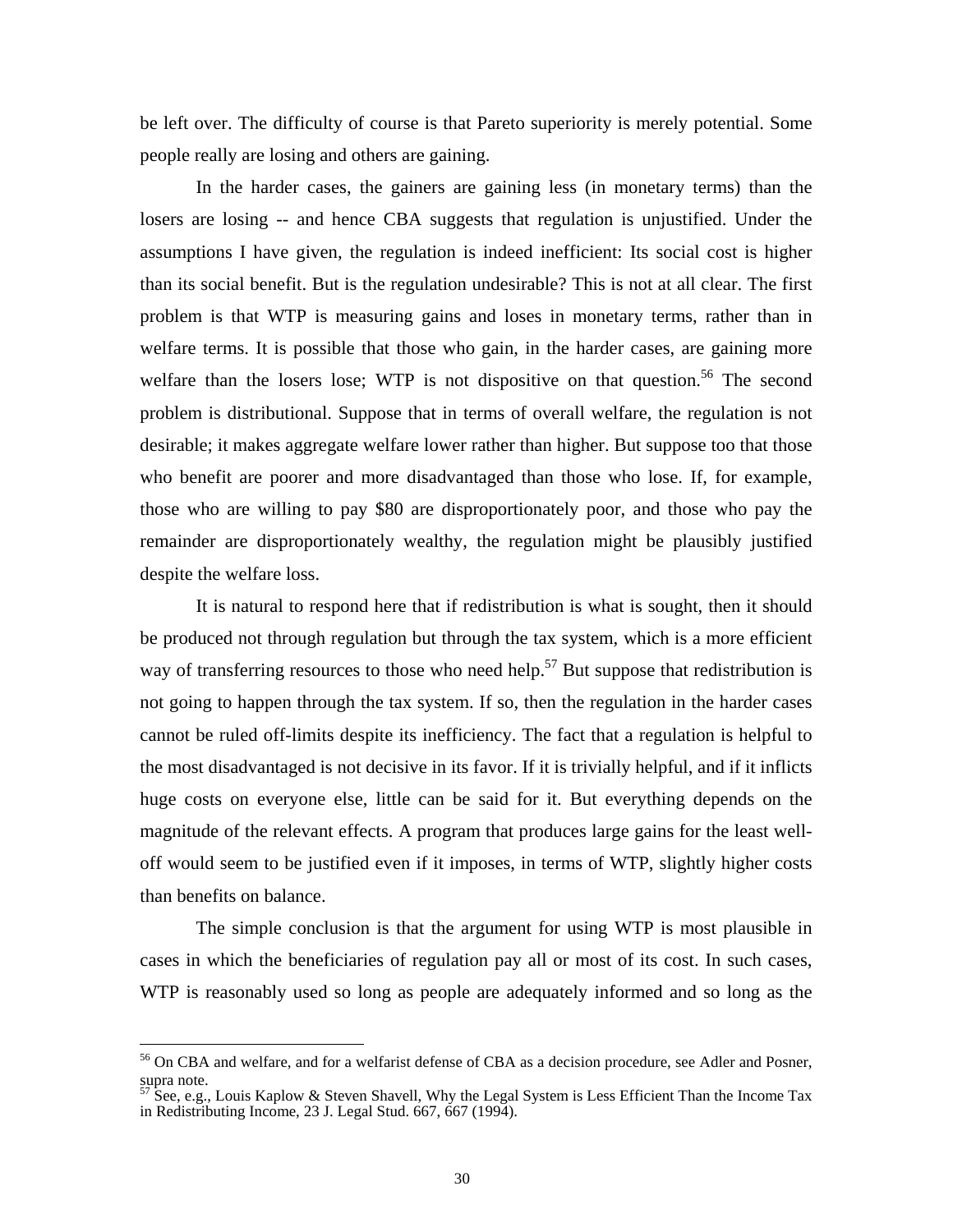question is how much they should be forced to spend to avoid existing risks. The analysis must be different when the beneficiaries of regulation are paying only a small fraction of its cost s. In such cases, it is possible that the regulation can be justified as a redistributive measure or on welfare grounds. To know whether it can be so justified, it is necessary to go beyond CBA and to identify the winners and losers.<sup>58</sup> Ackerman and Heinzerling neglect to distinguish between the easy cases and the harder ones, and thus fail to appreciate the arguments that lie behind use of WTP.

#### **D. On Individuation and Discount Rates**

nature and context. A risk of death from cancer might well be worse than a statistically equiva lent risk of a sudden, unanticipated death. A risk of death from air pollution, or Many of the most interesting arguments offered by Ackerman and Heinzerling are best seen as attacks on CBA as currently practiced, not on CBA as such. Consider, for example, their suggestion that it is foolish to extrapolate, from workplace studies, a single figure for the value of statistical risks. Ackerman and Heinzerling note that people care not only about the magnitude of the risk (is it  $1/10,000$  or  $1/100,000$ ?) but also about its drinking water, might well produce a higher WTP than a statistically equivalent risk of death from a workplace accident.

grows only out of one set of risks, and which (as Ackerman and Heinzerling say) cannot plausib ly be applied to every risk of a given statistical magnitude. The real question is not This claim is plausible, but it is most sensibly taken as an argument for a more refined version of CBA, one that insists on variations among statistically equivalent risks.[59 A](#page-32-1) single number is genuinely obtuse; in fact it is inconsistent with the very theory that gives rise to the use of WTP in the first place. Recall that if WTP is relevant, it is because its use promotes welfare, autonomy, or both. If this is so, regulators should consult actual WTP, which varies across risks, rather than a single or unitary WTP, which whether to have more differentiated monetary values for qualitatively identical risks, but

<u>.</u>

<span id="page-32-0"></span> $58$  A possible defense of CBA would be that individualized identification of winners and losers would be extremely difficult, that agencies would not make defensible distributional judgments, and that CBA works better, on balance, that any approach that attempts to make finer distinctions. A great deal of empirical work would be necessary to make this defense convincing. My goal here is to sort out the theoretical issues; CBA might look especially good, or especially bad, when we investigate empirical issues as well. 59 I develop this point in Sunstein, Laws of Fear, supra note.

<span id="page-32-1"></span>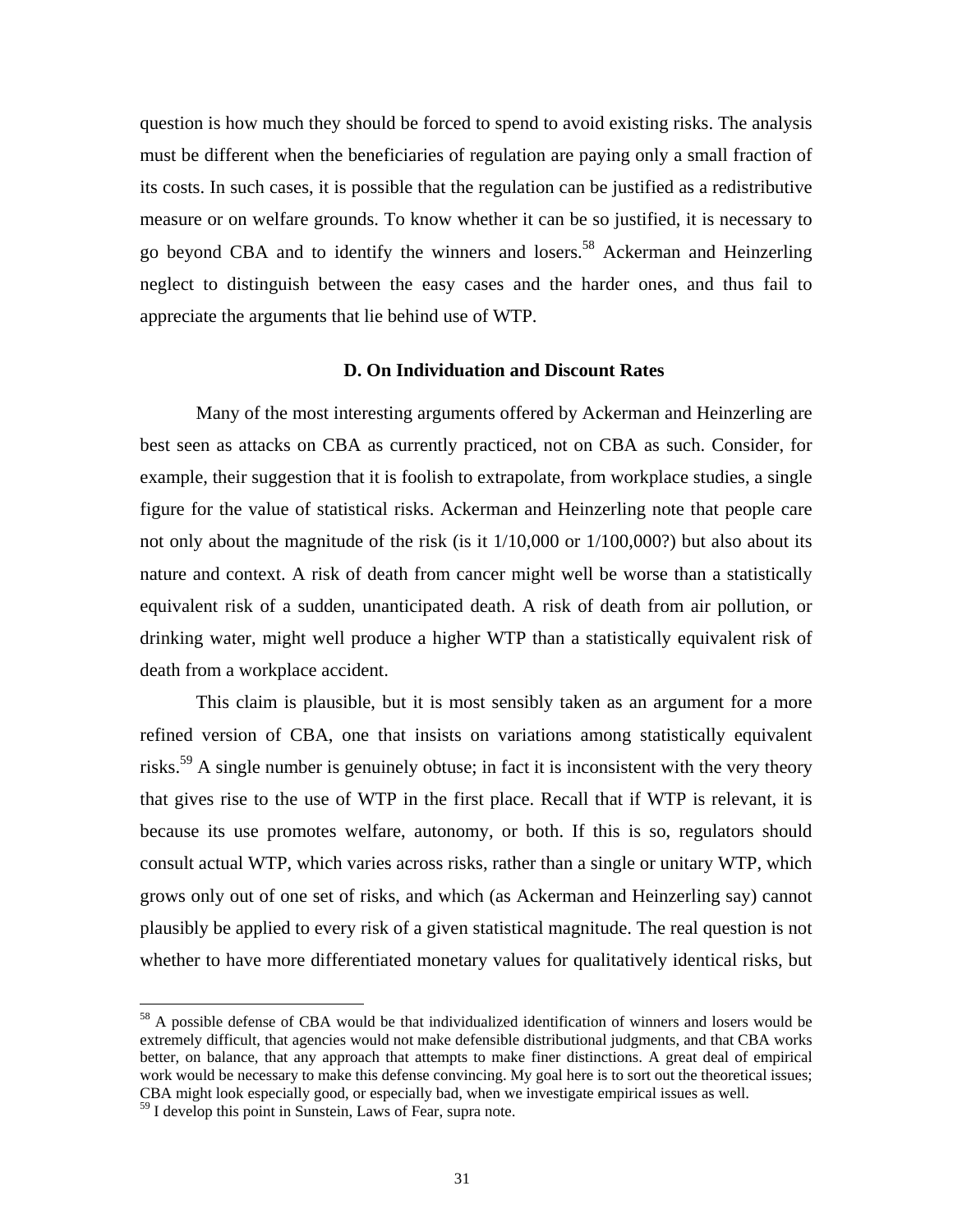where to find reliable evidence on which to base those values. Economists are starting to fill the relevant gaps, in a way that supports the suggestion that a single WTP is far too crude.<sup>60</sup> It would not be difficult to continue to use WTP, but to take account of the fact that it varies across risks, even if they are statistically identical.

Ackerman and Heinzerling also object, plausibly, to the application of the standard discount rate for money to the valuation of future gains in terms of both mortality and morbidity.<sup>61</sup> But suppose that no discount rate is appropriate  $-$  that deaths in 2050 should be valued the same way as deaths in 2010. If so, the analysis of costs and benefits would not be the same; but it would remain possible to calculate both costs and discount rate for money). But sometimes environmental regulation protects members of future generations; and this is a quite different problem. If a program would save one benefits. In any case the analysis of discounting must make a distinction to which Ackerman and Heinzerling devote insufficient attention.<sup>62</sup> Sometimes environmental regulation protects living people from latent harms -- risks that will come to fruition not now, but ten, twenty, or thirty years from now. It seems clear that some discount rate should be applied to latent harms. Most people, intuitively and on reflection, would much prefer to face a harm in the future rather than immediately.<sup>63</sup> Hence some kind of discount rate makes a great deal of sense for harms that will not come to fruition for a long time (even if the discount rate for such harms does not turn out to be the same as the hundred people born in 2020, it is not clear that it deserves less enthusiasm than a program that would save one hundred people born in 2002.

On the other hand, a refusal to use a discount rate creates a number of logical and practical conundrums, especially if it would impose high costs on current generations—a particular problem in light of the fact that if current generations face high costs, posterity

<span id="page-33-0"></span> $60$  See id.

<span id="page-33-1"></span><sup>&</sup>lt;sup>61</sup> See Tyler Cowen & Derek Parfit, *Against the Social Discount Rate*, *in* Justice Between Age Groups and Generations 144-45 (Peter Laslett & James S. Fishkin eds.) (New Haven: Yale University Press, 1992).

<span id="page-33-2"></span> $^{62}$  See the illuminating discussion in Richard L. Revesz, Environmental Regulation, Cost-Benefit Analysis, and the Discounting of Human Lives, 99 Colum. L. Rev. 941, 962–74 (1999).

<span id="page-33-3"></span>test of discounting: Most people would rather have a month of illness in 2010 than a month of illness in  $63$  It is difficult to separate, in practice, the fact that people would prefer more life-years rather than fewer from the fact that people would prefer a distant death rather than an immediate one. If most people would much prefer a fatal illness in 2050 to a fatal illness in 2010, there may be no discounting; the choice might be based on the fact that the later date ensure more life-years. The question of morbidity present a simpler 2005.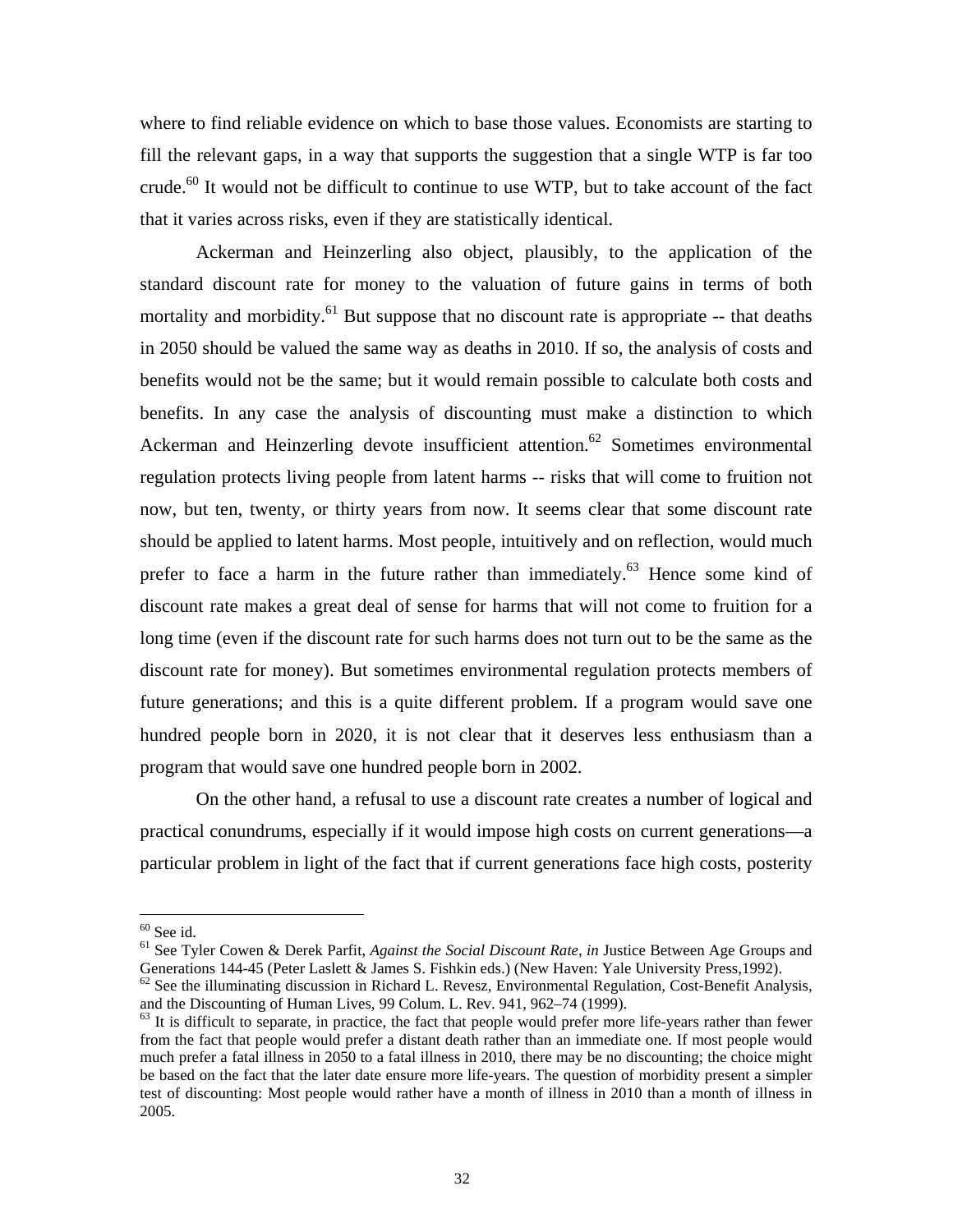is likely to be hurt too. Hence aggressive regulation, at least if it is extremely costly, may not help future generations at all. It has also been argued that if regulators are indifferent as between lives saved now and lives saved in the future, but discount costs at some positive rate, then it makes sense for them to delay life-saving expenditures indefinitely.<sup>64</sup> In any case it has been suggested that instead of discounting lives, regulators might simply use the future discounted (monetary) cost of saving lives at the time when lives are saved—an approach that is mathematically identical and hence produces the same analysis.[65](#page-34-1)

I cannot resolve here the complex questions raised by individuation of WTP and by discount rates.<sup>66</sup> Ackerman and Heinzerling are right to raise questions about existing practice.<sup>67</sup> It seems clear that greater individuation is justified for statistically equivalent risks that people consider different to be qualitatively different; it also seems clear that a discount rate should be used for latent harms. The appropriate approach to risks faced by future generations remains unsettled. The simplest point is that if these questions are properly answered, CBA will be mended, not ended.

#### **VI. Uncertainty, Catastrophe, and Maximin**

equivalents. Recall that Posner's assessment of the risks of particle accelerators contains what h e himself describes as arbitrariness. Nor is the problem limited to unconventional Thus far I have emphasized issues of monetization, as highlighted by Ackerman and Heinzerling. But as Posner's discussion demonstrates, some of the most interesting problems raised by CBA have nothing to do with the translation of risks into monetary problems of this kind. Consider a fairly mundane issue under the Safe Drinking Water Act: If government reduces permissible levels of arsenic in drinking water from 50 parts

<u>.</u>

<span id="page-34-0"></span><sup>&</sup>lt;sup>64</sup> Emmett B. Keeler and Shan Cretin, Discounting of Life-Saving and Other Nonmonetary Effects, 29 Management Science 300 (1983). Ackerman and Heinzerling discuss this claim and reject it (pp. 193-94), claim is one of the logical implication of refusing to discount, and the fact that it entails a politically unacceptable outcome does not mean that it is wrong.<br><sup>65</sup> See Morrall, supra note. Note that many people believe that because of technological advances, future in part on the ground that allowing numerous current deaths would be politically unacceptable; but the

<span id="page-34-1"></span>risks are unlikely to come to fruition, simply because new technologies will permit us to prevent them. This is not, however, a point about discounting itself.<br>
<sup>66</sup> An especially good discussion is Revesz, supra note.<br>
<sup>67</sup> They are also right to contend that regulators should consider not only the WTP of those who face

<span id="page-34-2"></span>

<span id="page-34-3"></span>Dollars and Death, U Chi L Rev. (forthcoming 2005). mortality risks, but also that of others who care about them. See Eric A. Posner and Cass R. Sunstein,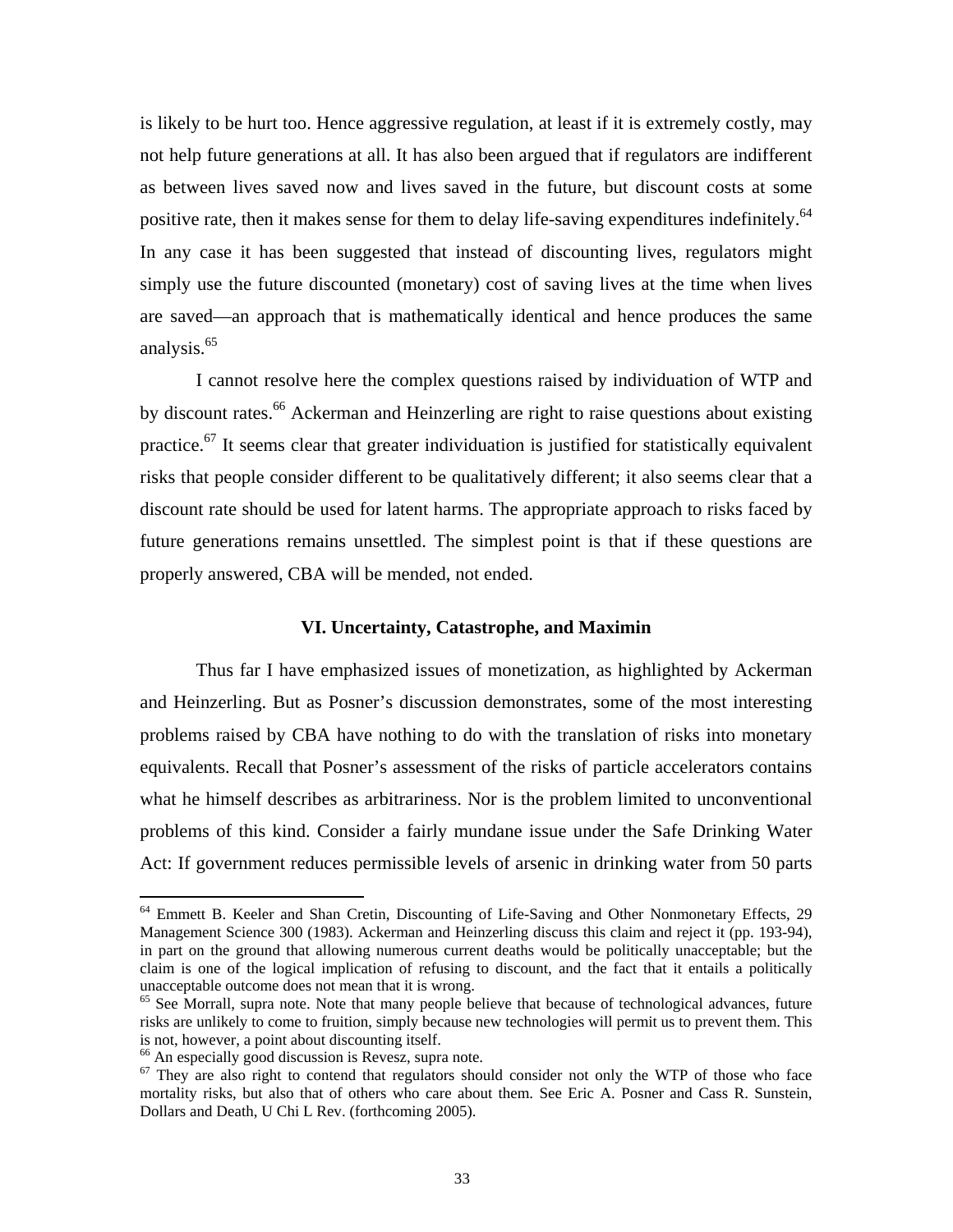per billion (ppb) to 10 ppb, what, exactly, are the expected benefits? On the basis of existing evidence, many answers are scientifically respectable.<sup>[68](#page-35-0)</sup> For a regulation mandating that reduction, the EPA estimated that it would prevent about twenty-five premature deaths and roughly an equivalent number of nonfatal cancer cases. But on the basis of the same inconclusive evidence that was before the EPA, it would have been reasonable to project that the regulation would prevent as few as six deaths or as many as 110. The evidence suggested a range, not a specific estimate.

As a result, critics of CBA might contend the method gives only the illusion of precisio n. Even before deaths are translated into monetary equivalents, regulators might undertake cost-benefit analysis with reference to the range. Such an analysis would not resolve the question of what to do, but it would greatly discipline the inquiry. well be required to make judgments of value, not merely fact, in projecting the likely effects of regulatory protection. But this point should not be read for more than it is worth. When specific estimates are not feasible, the evidence often permits agencies to specify a range. For the arsenic rule, they could say, for example, that a 10 ppb standard is likely to prevent a minimum of six and a maximum of 110 deaths, and they might

In some circumstances, however, existing information puts regulators in a far more difficult situation. These are cases of genuine uncertainty, in which probabilities under such conditions, they might well do best to follow maximin, identifying the worstappealing decision rule whenever uncertainty is present, but in the regulatory context, it cannot be assigned to the expected outcomes. Posner is much concerned with these situations. While he does not spell out the argument, his treatment of catastrophic risks points to a promising possibility for a narrower, and more appealing, version of the Precautionary Principle, a kind of Anti-Catastrophe Principle. Suppose that citizens face catastrophic risks to which probabilities cannot be assigned; suppose, that is, that they are operating under conditions of uncertainty rather than risk. If regulators are operating case scenarios and choosing the approach that eliminates the worst of these. It follows that if aggressive measures are justified to reduce the risks associated with global warming, one reason is that those risks are potentially catastrophic and existing science does not enable us to assign probabilities to the worst-case scenarios. Maximin is an

1

<span id="page-35-0"></span><sup>68</sup> See Sunstein, supra note.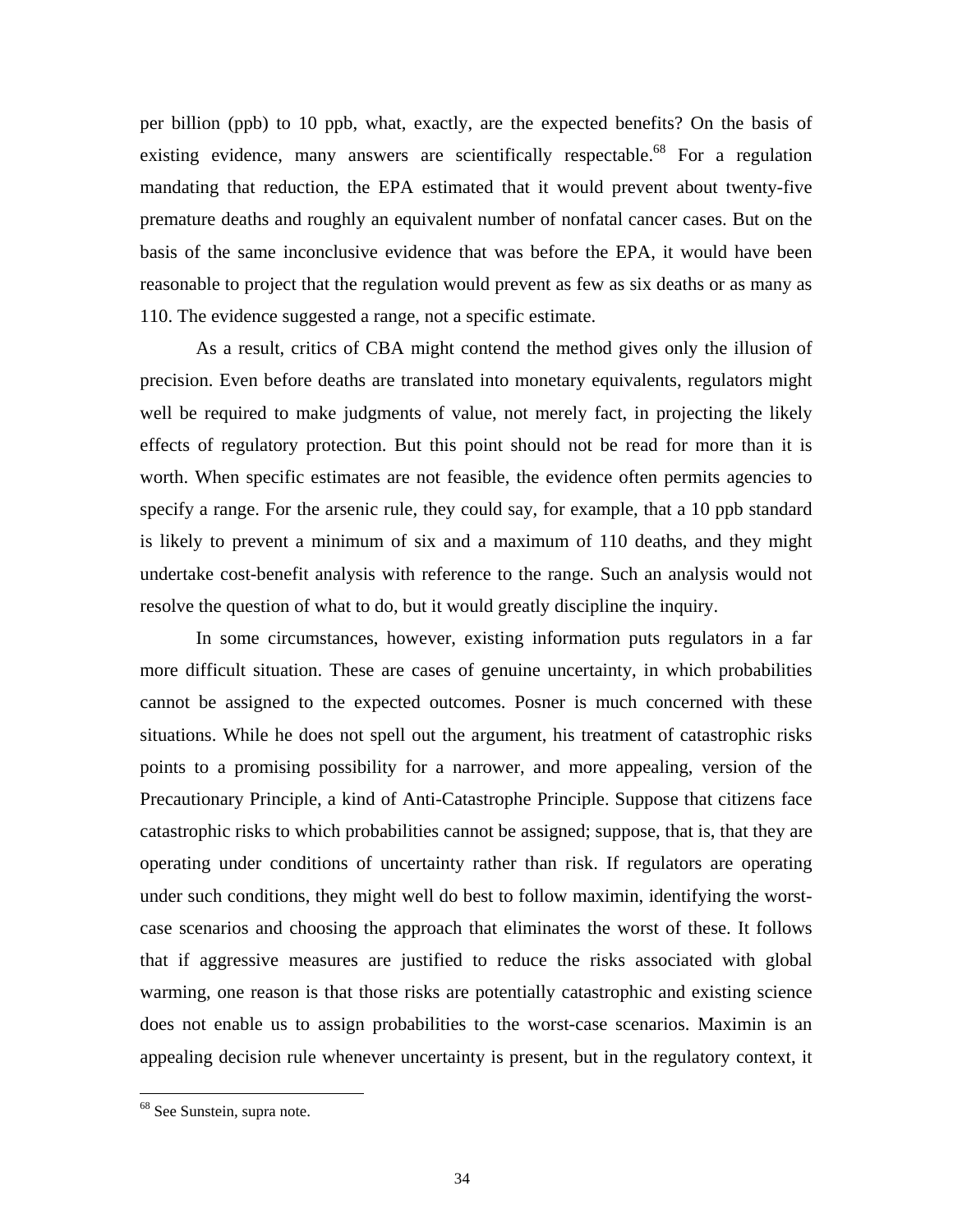is particularly important for extremely bad outcomes. When Ackerman and Heinzerling suggest the value of focusing on the worst case, they are offering bad advice under circumstances of risk; but if they are understood to be speaking of uncertainty, they are on much firmer ground (see pp. 225–26).

In an illuminating effort to recast the Precautionary Principle,  $69$  Stephen Gardiner adapts John Rawls's argument that when "grave risks" are involved, and when probabilities cannot be assigned to the occurrence of those risks, maximin is the of plausibility. If they can be dismissed as unrealistic, then maximin should not be followe d. Gardiner believes that the problem of global warming can be usefully analyzed appropriate decision rule, at least if the chooser "cares very little, if anything, for what he might gain among the minimum stipend that he can, in fact, be sure of by following the maximin rule."[70](#page-36-1) Applying Rawls' claims about the original position and distributive justice to the environmental setting, Gardiner urges that maximin, and hence a "core" Precautionary Principle, is justified (1) in the face of potentially catastrophic outcomes (2) where probabilities cannot be assigned and (3) when the loss, from following maximin, is a matter of relative indifference. Gardiner adds, sensibly, that to justify maximin, the threats that are potentially catastrophic must satisfy some minimal threshold in these terms and that it presents a good case for the application of maximin.

This argument seems to me on the right track, but its conclusion, as stated, risks triviality, above all because of condition (3). If individuals and societies can eliminate an uncertain danger of catastrophe for essentially no cost, then of course they should eliminate that risk. But the real world rarely presents problems of this form. In real disputes, the elimination of uncertain dangers of catastrophe imposes both costs and risks. In the context of global warming, for example, it is implausible to say that regulatory choosers can or should care "very little, if anything," for what might be lost by following maximin. If we followed maximin for global warming, we would spend a great deal to reduce greenhouse gas emissions, and the result would almost certainly be higher prices for gasoline and energy, probably producing increases in unemployment and poverty.

<span id="page-36-1"></span><span id="page-36-0"></span>

<sup>&</sup>lt;sup>69</sup> See Stephen Gardiner, The Core Precautionary Principle (unpublished manuscript 2003).<br><sup>70</sup> See John Rawls, A Theory of Justice 134 (Cambridge: Harvard University Press, revised edition 1999). Rawls draws in turn on William Fellner, Probability and Profit (Homewood, Ill., R.D. Irwin., Inc. 1965).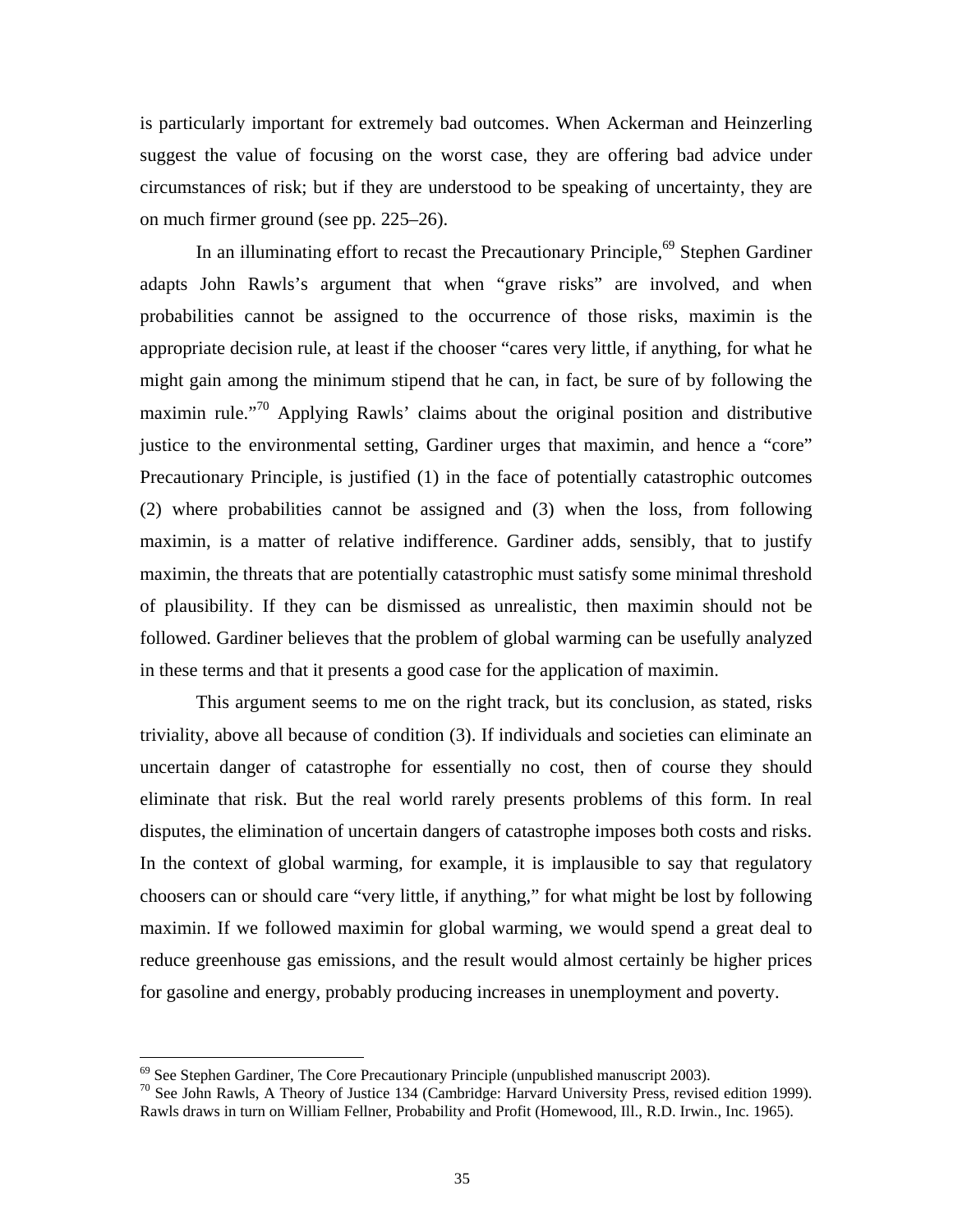<span id="page-37-0"></span>For environmental problems, does the argument for maximin provide help beyond the trivial cases? I believe that if properly reformulated, it does, for one simple reason: Condition (3) is too stringent and should be abandoned. Even if the costs of following maximin are significant, and even if choosers care a great deal about incurring those costs, i t makes sense to follow maximin when they face uncertain dangers of catastrophe. will occur. It would seem far more sensible to take less costly steps now and to engage in further research, attempting to learn enough to know more about the probability that the The hardest question here is: Under circumstances of uncertainty, how much cost does it make sense to incur in the service of maximin? Consider a straightforward case: The catastrophic dangers associated with global warming could be eliminated if every nation contributed \$2 million to a fund to combat that risk. Surely that cost would be acceptable. Consider a very different case: The catastrophic dangers associated with global warming could be eliminated only if every nation contributed enough resources to reduce standards of living by 50% world-wide, with a corresponding increase in global poverty. If global warming really does pose an uncertain danger of total catastrophe, the logic of maximin argues in favor of this extraordinary reduction in world-wide standards of living; but it is not clear that following that logic would be reasonable. To incur costs of this magnitude, we might want to insist that the danger of catastrophe rises above a minimal threshold that there be demonstrable probability, and a not-so-low one, that the catastrophic risk catastrophic outcomes will occur.<sup>71</sup>

 $71$  Sometimes the Precautionary Principle is urged in situations in which one or another course seems irreversible; and Posner attends to issues of reversibility in discussing global warming. But the issue of irreversibility raises many problems. Any death, of any living creature, is irreversible, and those who invoke irreversibility do not intend the notion of irreversible harm to apply to each and every mortality risk. And because time is linear, every decision is, in an intelligible sense, irreversible. If I play tennis at 11 am today, that decision cannot be reversed, and what might have been done at that time will have been permanently lost. If government builds a new highway in upstate New York in May, that particular decision will be irreversible, even though the highway can be replaced or eliminated.

Those who are concerned about irreversibility have something far more particular in mind. They mean something like a large-scale alteration in environmental conditions, one that imposes permanent, or nearly permanent, changes on those subject to them. But irreversibility in this sense is not a sufficient reason for a highly precautionary approach. At a minimum, the irreversible change has to be for the wor se, and it must also rise to a certain level of magnitude. A truly miniscule change in the global temperature, even if permanent, would not justify expensive precautions if it is benign or if it imposes little in the way of harm. The idea of irreversibility is really important for two reasons. The first, referred to by Posner, draws on the analogy to stock options, and suggests that it is worthwhile to spend resources on (bounded) second reason involves the relationship between irreversibility and catastrophic harm; a harm is unlikely to precautions to wait for more information to emerge before incurring a substantial and irreversible loss. The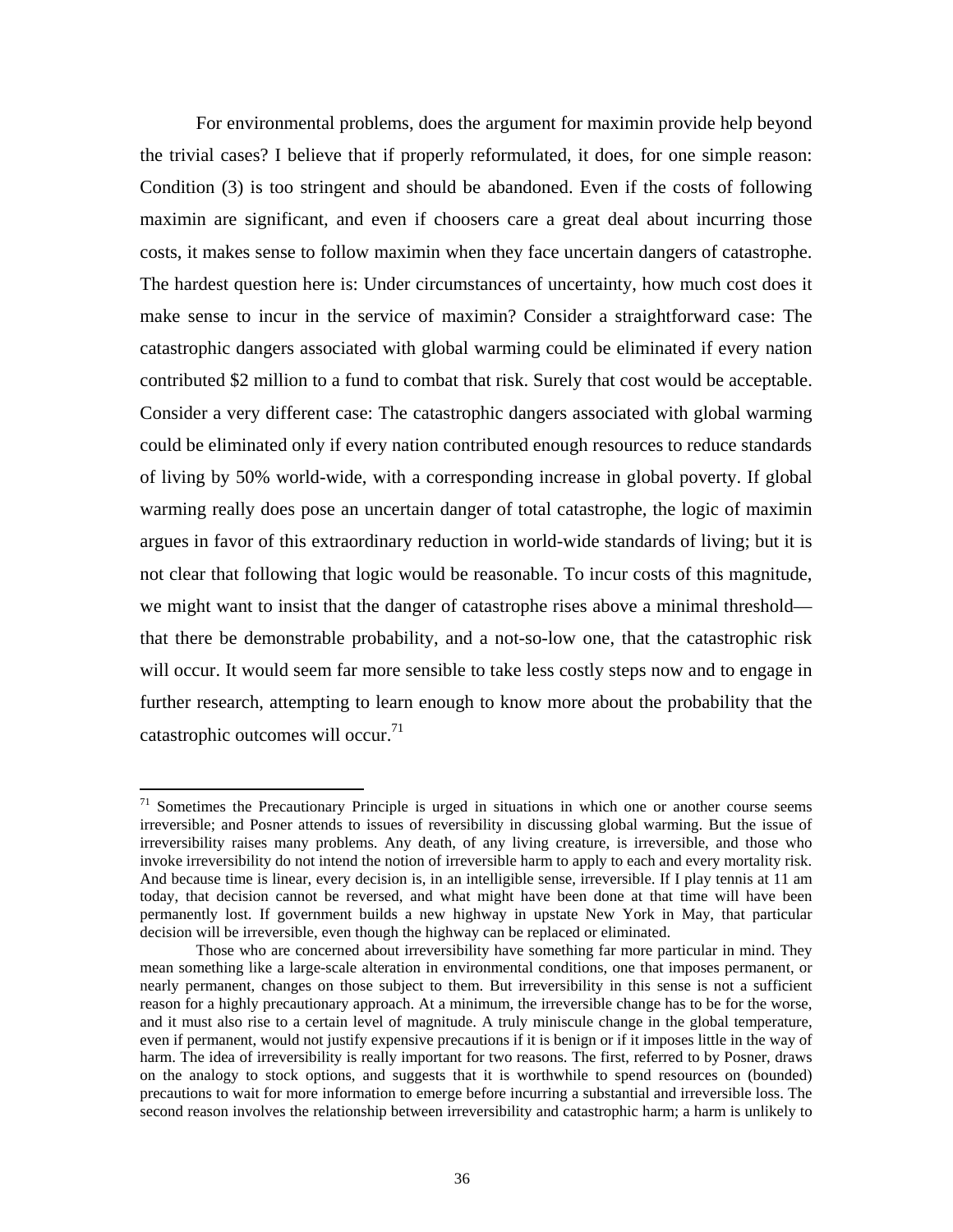For global warming, Posner's interesting recommendations seem vulnerable for this reason. Though a firm defender of quantification, he offers too little in the way of numbers here. To evaluate his proposal for new taxes on greenhouse gas emissions, designed to produce technological innovation, it would be valuable to know both the costs of that initiative and the likely benefits. Assessment of costs would not be easy, because we cannot project the rate of technological innovation; but if the taxes are significant, large increases should be expected in the price of energy, including gasoline, with particularly serious effects on poor people. Because of the range of uncertainties in the science of global warming, assessment of benefits is even harder. But at the very least, it should be possible to measure the likely effects of such taxes on greenhouse gas emissions. If the relevant taxes can be projected to spur significant reductions, then the argument for them is certainly strengthened.

divert resources from more pressing problems. The Anti-Catastrophe Principle is not the Precautionary Principle; it is far narrower than that, and it covers only a small set of Unlike Posner, I suspect that the likelihood of real catastrophe from global warming is low, and hence that he is wrong to say that no probability can be assigned to it. But I am far from an expert on the underlying science, and in any case Posner convincingly argues that some kind of positive tax on carbon emissions would be costjustified. The larger point is that an Anti-Catastrophe Principle has a legitimate place in environmental regulation, applying to uncertain dangers of catastrophe, at least when the costs of reducing those dangers are not huge and when incurring those costs does not environmental problems. But it nonetheless deserves to play a role in environmental protection, plausibly including global warming—calling for significant (but not hugely costly) steps now, accompanied by further research to obtain a better understanding of the likelihood of real disaster.

Four qualifications are important. First, the Anti-Catastrophe Principle must be attentive to the full range of social risks; it makes no sense to take steps to avert catastrophe if those very steps would create catastrophic risks of their own. Second, use of the principle should be closely attentive to the idea of cost-effectiveness, which

be catastrophic if it can be reversed. For discussion, see Cass R. Sunstein, Laws of Fear: Beyond the Precautionary Principle (Cambridge: Cambridge University Press, forthcoming 2005).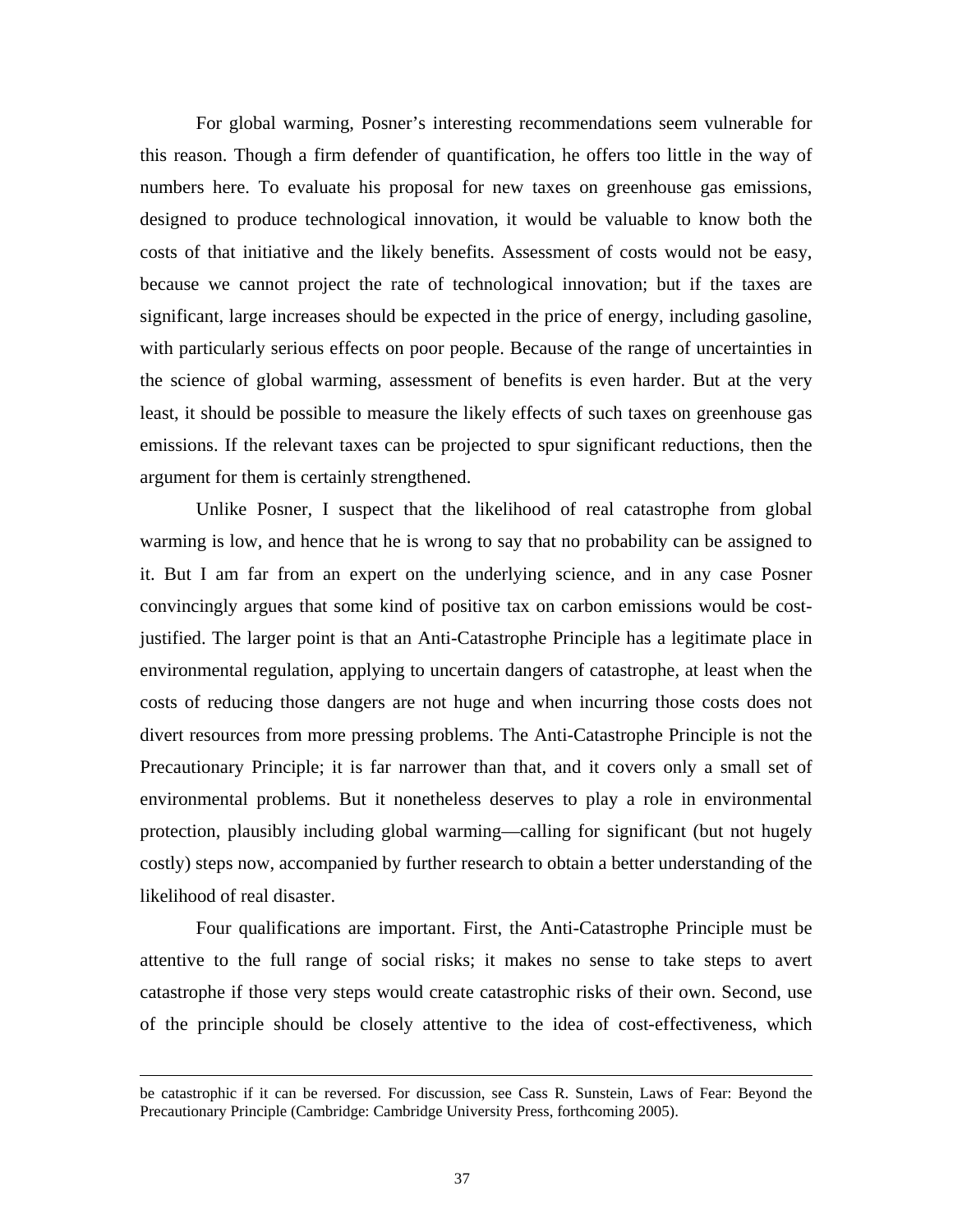requires regulators to choose the least costly means of achieving their ends. In the context of global warming, there are many methods by which to reduce the relevant risks. Both nations and international institutions should choose those methods that minimize costs. Third, distributional considerations matter. The principle should be applied in a way that reduces extreme burdens on those least able to bear them. For global warming, there is a particular need to ensure that citizens of poor nations are not required to pay a great deal to contribute to the solution of a problem for which wealthy nations are most responsible—partly because the latter caused the problem in the first place, but also because poor people, faced with a global risk, need and deserve help from those who can provide it. Fourth, costs matter. The extent of precautions cannot reasonably be divorced from their expense. Where the worst-case scenario is truly catastrophic and when probabilities cannot be assigned, a large margin of safety makes a great deal of sense.

#### **Conclusion**

Because regulation itself often introduces new hazards, the Precautionary Principle risks incoherence; it forbids the very steps that it requires. For its part, CBA runs into two serious difficulties. The first involves the specification of both probabilities and outcomes. The second involves the translation of environmental risks into monetary equivalents.

because nations that impose high costs might increase mortality and morbidity risks as a result. For many of the problems involved in environmental regulation, it is possible to identify a range of outcomes, in a way that allows CBA to get off the ground. But where catastrophic outcomes are possible and where regulators are operating under circumstances of uncertainty, it may well make sense to follow maximin. Even in such circumstances, however, an inquiry into costs cannot sensibly be avoided, not least

especially strong. In such cases, beneficiaries are unlikely to be helped if they are With respect to monetization, I have suggested that it is important to distinguish between the easy cases for using WTP and the harder ones. Where the beneficiaries of environmental regulation pay all or most of its cost, the argument for using WTP is required to pay more than they are willing to pay; and requiring them to do so is an insult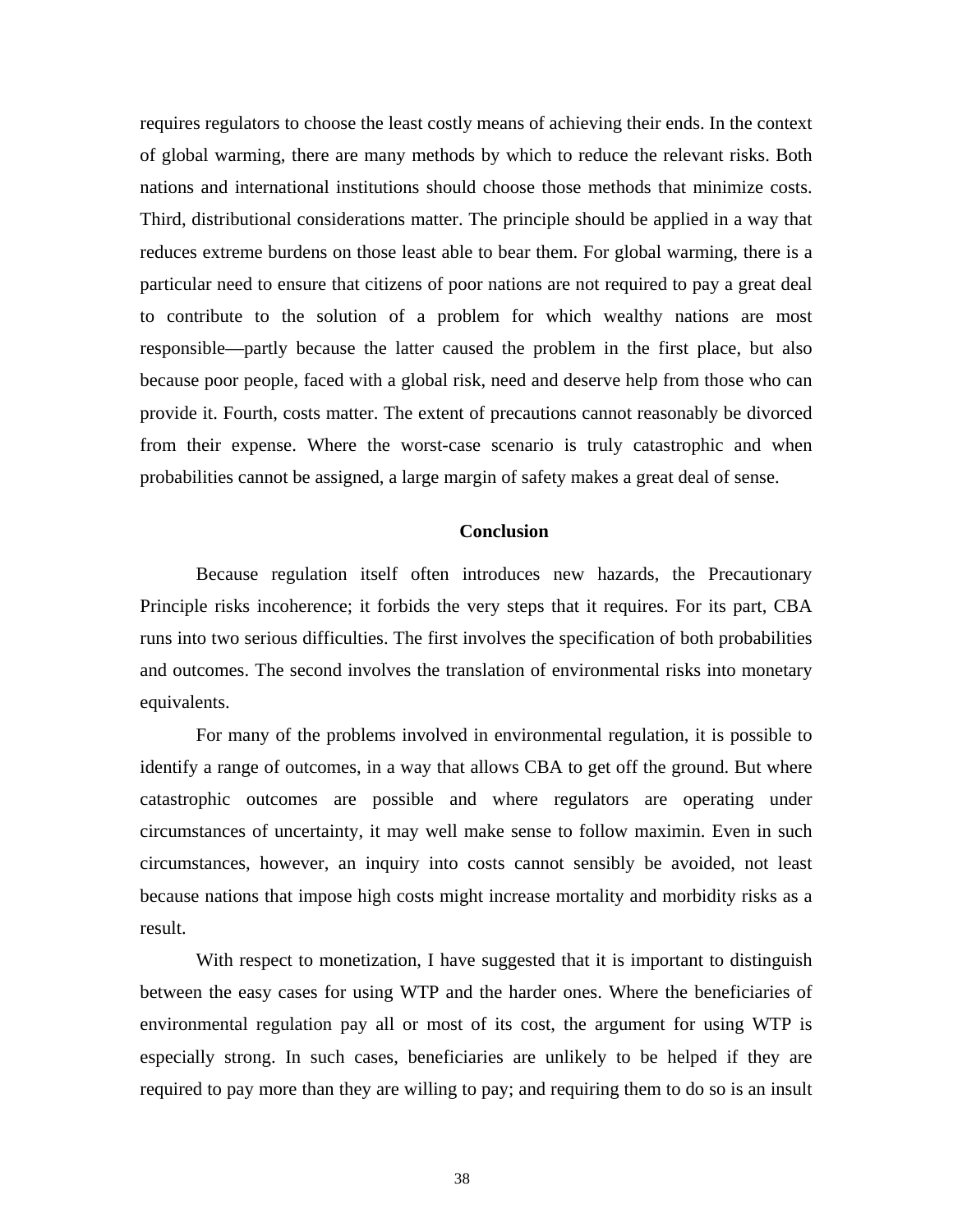to their autonomy.<sup>72</sup> But when the beneficiaries of environmental regulation pay little or none of the costs, the regulation might be justified even if it fails CBA. To decide whether it is, it is necessary to identify the likely winners and losers. The most general conclusion is that CBA does not tell regulators all that they need to know; but without it, they will know far too little.

Readers with comments should address them to:

Chicago, IL 60637 csunstei@midway.uchicago.edu Cass R. Sunstein University of Chicago Law School 1111 East 60th Street

<span id="page-40-0"></span> $72$  As I have emphasized, a low WTP does not mean that government should not subsidize the good; but regulation is not a subsidy.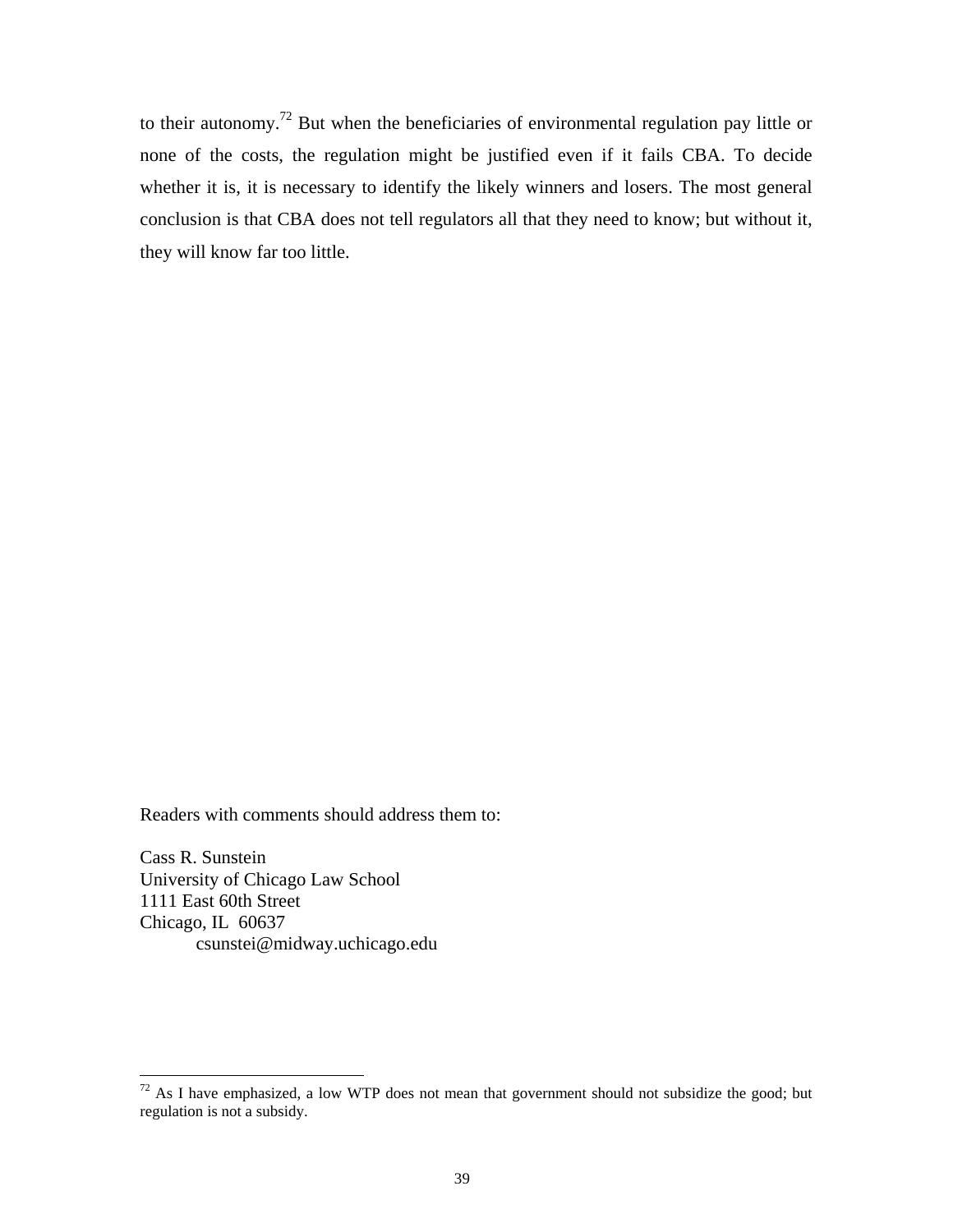#### Chicago Working Papers in Law and Economics (Second Series)

- 1. William M. Landes, Copyright Protection of Letters, Diaries and Other Unpublished Works: An Economic Approach (July 1991)
- 2. Richard A. Epstein, The Path to *The T. J. Hooper*: The Theory and History of Custom in the Law of Tort (August 1991)
- 3. Cass R. Sunstein, On Property and Constitutionalism (September 1991)
- 4. Richard A. Posner, Blackmail, Privacy, and Freedom of Contract (February 1992)
- . Randal C. Picker, Security Interests, Misbehavior, and Common Pools (February 1992) 5
- . Tomas J. Philipson & Richard A. Posner, Optimal Regulation of AIDS (April 1992) 6
- . Douglas G. Baird, Revisiting Auctions in Chapter 11 (April 1992) 7
- . William M. Landes, Sequential versus Unitary Trials: An Economic Analysis (July 1992) 8
- . William M. Landes & Richard A. Posner, The Influence of Economics on Law: A Quantitative Study (August 1992) 9.
- 0. Alan O. Sykes, The Welfare Economics of Immigration Law: A Theoretical Survey With An Analysis of U.S. Policy (September 1992) 10.
- 1. Douglas G. Baird, 1992 Katz Lecture: Reconstructing Contracts (November 1992) 11.
- 2. Gary S. Becker, The Economic Way of Looking at Life (January 1993)  $12<sub>1</sub>$
- 3. J. Mark Ramseyer, Credibly Committing to Efficiency Wages: Cotton Spinning Cartels in Imperial Japan (March 1993) 13.
- 4. Cass R. Sunstein, Endogenous Preferences, Environmental Law (April 1993)  $14.$
- 5. Richard A. Posner, What Do Judges and Justices Maximize? (The Same Thing Everyone Else Does) (April 1993) 15.
- Lucian Arye Bebchuk and Randal C. Picker, Bankruptcy Rules, Managerial Entrenchment, and Firm-Specific Human Capital (August 1993) 16.
- 7. J. Mark Ramseyer, Explicit Reasons for Implicit Contracts: The Legal Logic to the Japanese Main Bank System (August 1993)  $17.$
- William M. Landes and Richard A. Posner, The Economics of Anticipatory Adjudication (September 1993) 18.
- 9. Kenneth W. Dam, The Economic Underpinnings of Patent Law (September 1993) 19.
- 0. Alan O. Sykes, An Introduction to Regression Analysis (October 1993)  $20.$
- 1. Richard A. Epstein, The Ubiquity of the Benefit Principle (March 1994) 21.
- 2. Randal C. Picker, An Introduction to Game Theory and the Law (June 1994)  $22.$
- 3. William M. Landes, Counterclaims: An Economic Analysis (June 1994) 23.
- 4. J. Mark Ramseyer, The Market for Children: Evidence from Early Modern Japan (August 1994) 24.
- 25. Robert H. Gertner and Geoffrey P. Miller, Settlement Escrows (August 1994)
- . Kenneth W. Dam, Some Economic Considerations in the Intellectual Property Protection of Software (August 1994) 26
- 27. Cass R. Sunstein, Rules and Rulelessness, (October 1994)
- 28. David Friedman, More Justice for Less Money: A Step Beyond *Cimino* (December 1994)
- 29. Daniel Shaviro, Budget Deficits and the Intergenerational Distribution of Lifetime Consumption (January 1995)
- 30. Douglas G. Baird, The Law and Economics of Contract Damages (February 1995)
- 31. Daniel Kessler, Thomas Meites, and Geoffrey P. Miller, Explaining Deviations from the Fifty Percent Rule: A Multimodal Approach to the Selection of Cases for Litigation (March 1995)
- 2. Geoffrey P. Miller, Das Kapital: Solvency Regulation of the American Business Enterprise (April 1995) 32.
- 33. Richard Craswell, Freedom of Contract (August 1995)
- 34. J. Mark Ramseyer, Public Choice (November 1995)
- Kenneth W. Dam, Intellectual Property in an Age of Software and Biotechnology (November 1995) 35.
- 36. Cass R. Sunstein, Social Norms and Social Roles (January 1996)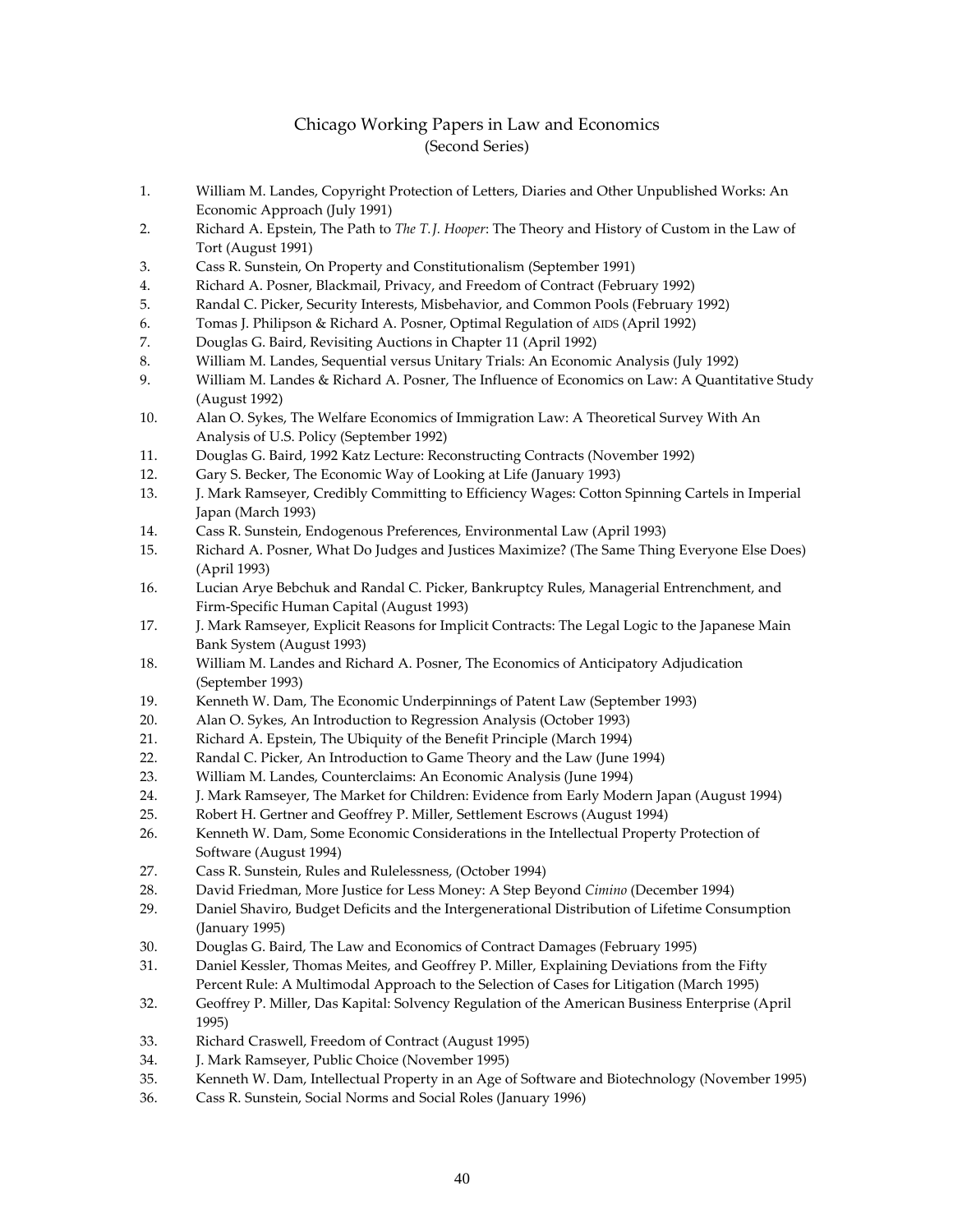- 37. J. Mark Ramseyer and Eric B. Rasmusen, Judicial Independence in Civil Law Regimes: Econometrics from Japan (January 1 996)
- 38. Richard A. Epstein, Transaction Costs and Property Rights: Or Do Good Fences Make Good Neighbors? (March 1996)
- 39. Cass R. Sunstein, The Cost-Benefit State (May 1996)
- 40. William M. Landes and Richard A. Posner, The Economics of Legal Disputes Over the Ownership of Works of Art and Other Collectibles (July 1996)
- 41. John R. Lott, Jr. and David B. Mustard, Crime, Deterrence, and Right-to-Carry Concealed Handguns (August 1996)
- 42. Cass R. Sunstein, Health-Health Tradeoffs (September 1996)
- 43. G. Baird, The Hidden Virtues of Chapter 11: An Overview of the Law and Economics of Financially Distressed Firms (March 1997)
- 44. Richard A. Posner, Community, Wealth, and Equality (March 1997)
- 45. William M. Landes, The Art of Law and Economics: An Autobiographical Essay (March 1997)
- 46. Cass R. Sunstein, Behavioral Analysis of Law (April 1997)
- 47. John R. Lott, Jr. and Kermit Daniel, Term Limits and Electoral Competitiveness: Evidence from California's State Legislative Races (May 1997)
- 48. Randal C. Picker, Simple Games in a Complex World: A Generative Approach to the Adoption of Norms (June 1997)
- 49. Richard A. Epstein, Contracts Small and Contracts Large: Contract Law through the Lens of Laissez-Faire (August 1997)
- 50. Cass R. Sunstein, Daniel Kahneman, and David Schkade, Assessing Punitive Damages (with Notes on Cognition and Valuation in Law) (December 1997)
- 51. William M. Landes, Lawrence Lessig, and Michael E. Solimine, Judicial Influence: A Citation Analysis of Federal Courts of Appeals Judges (January 1998)
- 52. John R. Lott, Jr., A Simple Explanation for Why Campaign Expenditures are Increasing: The Government is Getting Bigger (February 1998)
- 53. Richard A. Posner, Values and Consequences: An Introduction to Economic Analysis of Law (March 1998)
- 54. Denise DiPasquale and Edward L. Glaeser, Incentives and Social Capital: Are Homeowners Better Citizens? (April 1998)
- 55. Christine Jolls, Cass R. Sunstein, and Richard Thaler, A Behavioral Approach to Law and Economics (May 1998)
- 56. John R. Lott, Jr., Does a Helping Hand Put Others At Risk?: Affirmative Action, Police Departments, and Crime (May 1998)
- 57. Cass R. Sunstein and Edna Ullmann-Margalit, Second-Order Decisions (June 1998)
- 1998) Value, and the Impact of Supreme Court and Congressional Attempts to Limit Awards (July 58. Jonathan M. Karpoff and John R. Lott, Jr., Punitive Damages: Their Determinants, Effects on Firm
- 59. Kenneth W. Dam, Self-Help in the Digital Jungle (August 1998)
- 60. John R. Lott, Jr., How Dramatically Did Women's Suffrage Change the Size and Scope of Government? (September 1998)
- 61. Kevin A. Kordana and Eric A. Posner, A Positive Theory of Chapter 11 (October 1998)
- 62. David A. Weisbach, Line Drawing, Doctrine, and Efficiency in the Tax Law (November 1998)
- 63. Jack L. Goldsmith and Eric A. Posner, A Theory of Customary International Law (November 1998)
- 64. John R. Lott, Jr., Public Schooling, Indoctrination, and Totalitarianism (December 1998)
- 65. Cass R. Sunstein, Private Broadcasters and the Public Interest: Notes Toward A "Third Way" (January 1999)
- 66. Richard A. Posner, An Economic Approach to the Law of Evidence (February 1999)
- 67. Yannis Bakos, Erik Brynjolfsson, Douglas Lichtman, Shared Information Goods (February 1999)
- 68. Kenneth W. Dam, Intellectual Property and the Academic Enterprise (February 1999)
- 69. Gertrud M. Fremling and Richard A. Posner, Status Signaling and the Law, with Particular Application to Sexual Harassment (March 1999)
- 70. Cass R. Sunstein, Must Formalism Be Defended Empirically? (March 1999)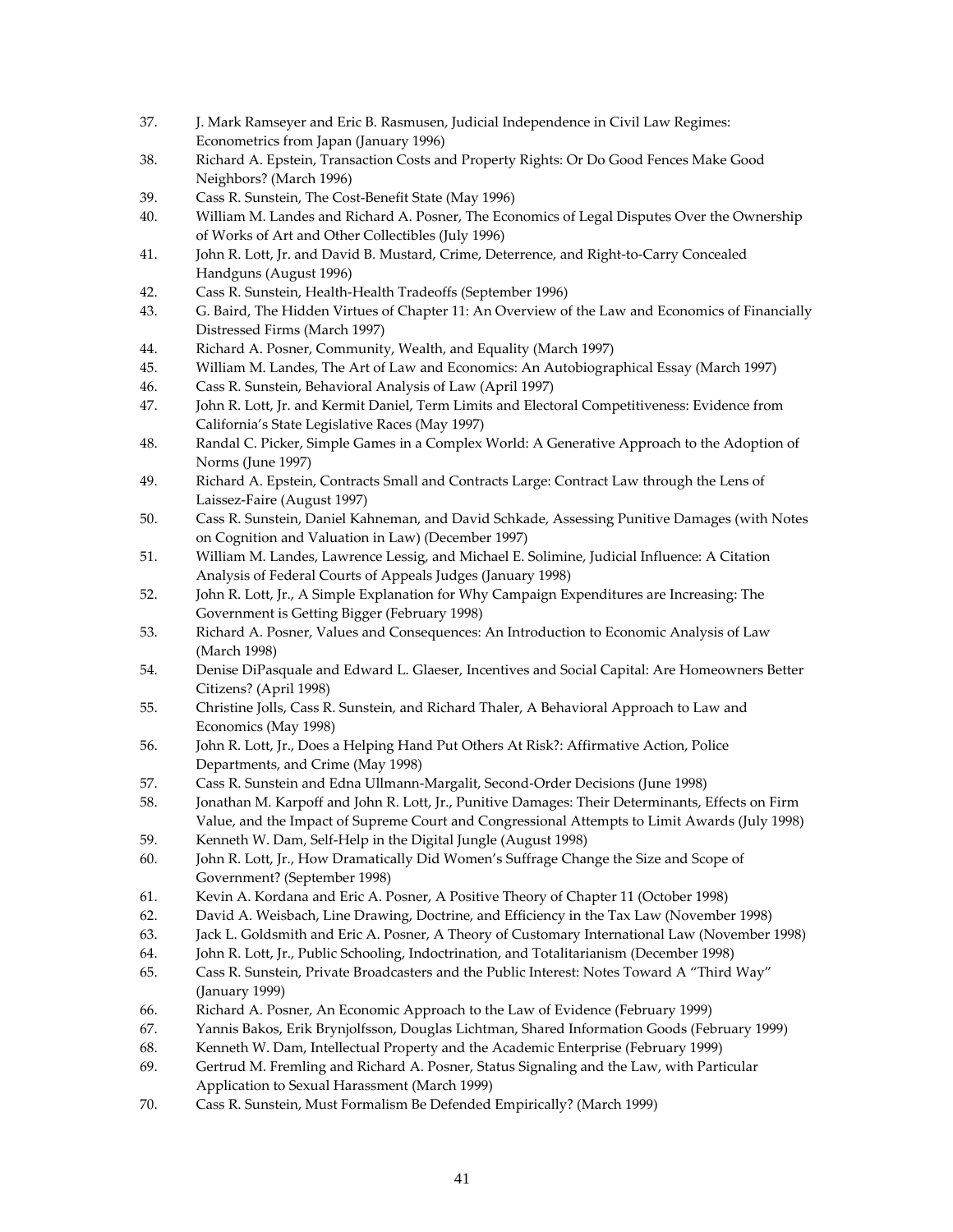- 71. Jonathan M. Karpoff, John R. Lott, Jr., and Graeme Rankine, Environmental Violations, Legal Penalties, and Reputation Costs (March 1 999)
- 72. Matthew D. Adler and Eric A. Posner, Rethinking Cost-Benefit Analysis (April 1999)
- 73. John R. Lott, Jr. and William M. Landes, Multiple Victim Public Shooting, Bombings, and Right-to-Carry Concealed Handgun Laws: Contrasting Private and Public Law Enforcement (April 1999)
- 74. Lisa Bernstein, The Questionable Empirical Basis of Article 2's Incorporation Strategy: A Preliminary Study (May 1999)
- 9) 75. Richard A. Epstein, Deconstructing Privacy: and Putting It Back Together Again (May 199
- 76. William M. Landes, Winning the Art Lottery: The Economic Returns to the Ganz Collection (May 1999)
- 77. Cass R. Sunstein, David Schkade, and Daniel Kahneman, Do People Want Optimal Deterrence? (June 1999)
- 78. Tomas J. Philipson and Richard A. Posner, The Long-Run Growth in Obesity as a Function of Technological Change (June 1999)
- 79. David A. Weisbach, Ironing Out the Flat Tax (August 1999)
- 99) 80. Eric A. Posner, A Theory of Contract Law under Conditions of Radical Judicial Error (August 19
- 81. David Schkade, Cass R. Sunstein, and Daniel Kahneman, Are Juries Less Erratic than Individuals? Deliberation, Polarization, and Punitive Damages (September 1999)
- 82. Cass R. Sunstein, Nondelegation Canons (September 1999)
- 83. Richard A. Posner, The Theory and Practice of Citations Analysis, with Special Reference to Law and Economics (September 1999)
- 84. Randal C. Picker, Regulating Network Industries: A Look at *Intel* (October 1999)
- 85. Cass R. Sunstein, Cognition and Cost-Benefit Analysis (October 1999)
- 86. Douglas G. Baird and Edward R. Morrison, Optimal Timing and Legal Decisionmaking: The Case of the Liquidation Decision in Bankruptcy (October 1999)
- 87. Gertrud M. Fremling and Richard A. Posner, Market Signaling of Personal Characteristics (November 1999)
- 88. Matthew D. Adler and Eric A. Posner, Implementing Cost-Benefit Analysis When Preferences Are Distorted (November 1999)
- 89. Richard A. Posner, Orwell versus Huxley: Economics, Technology, Privacy, and Satire (November 1999)
- 90. David A. Weisbach, Should the Tax Law Require Current Accrual of Interest on Derivative Financial Instruments? (December 1999)
- 91. Cass R. Sunstein, The Law of Group Polarization (December 1999)
- 92. Eric A. Posner, Agency Models in Law and Economics (January 2000)
- 93. Karen Eggleston, Eric A. Posner, and Richard Zeckhauser, Simplicity and Complexity in Contracts (January 2000)
- 94. Douglas G. Baird and Robert K. Rasmussen, Boyd's Legacy and Blackstone's Ghost (February 2000)
- 95. David Schkade, Cass R. Sunstein, Daniel Kahneman, Deliberating about Dollars: The Severity Shift (February 2000)
- 96. Richard A. Posner and Eric B. Rasmusen, Creating and Enforcing Norms, with Special Reference to Sanctions (March 2000)
- 97. Douglas Lichtman, Property Rights in Emerging Platform Technologies (April 2000)
- 98. Cass R. Sunstein and Edna Ullmann-Margalit, Solidarity in Consumption (May 2000)
- 99. David A. Weisbach, An Economic Analysis of Anti-Tax Avoidance Laws (May 2000, revised May 2002)
- 100. Cass R. Sunstein, Human Behavior and the Law of Work (June 2000)
- 101. William M. Landes and Richard A. Posner, Harmless Error (June 2000)
- 000) 102. Robert H. Frank and Cass R. Sunstein, Cost-Benefit Analysis and Relative Position (August 2
- 103. Eric A. Posner, Law and the Emotions (September 2000)
- 104. Cass R. Sunstein, Cost-Benefit Default Principles (October 2000)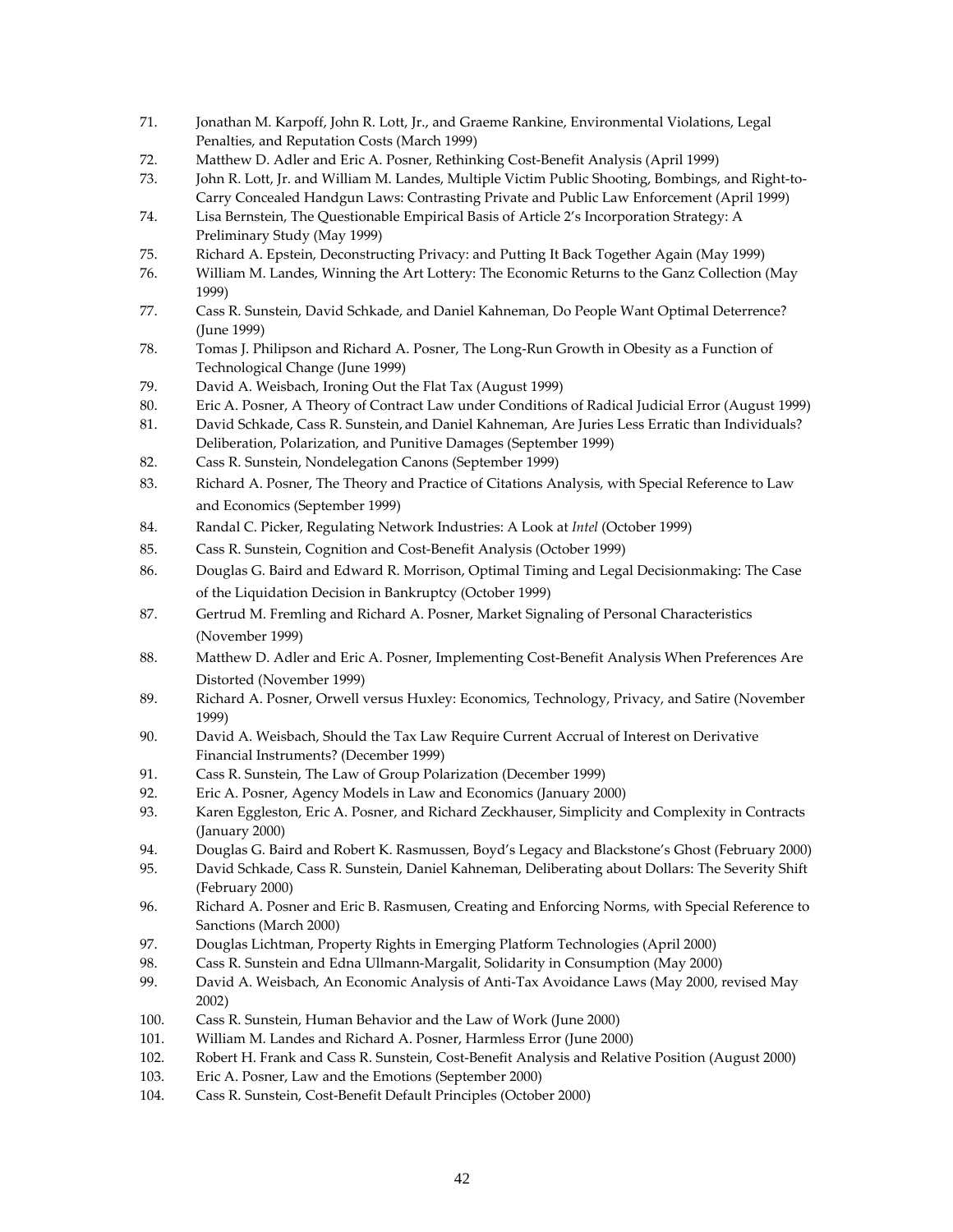- 105. Jack Goldsmith and Alan Sykes, The Dormant Commerce Clause and the Internet (November 2000)
- 106. Richard A. Posner, Antitrust in the New Economy (November 2000)
- 107. Douglas Lichtman, Scott Baker, and Kate Kraus, Strategic Disclosure in the Patent System (November 2000)
- 108. Jack L. Goldsmith and Eric A. Posner, Moral and Legal Rhetoric in International Relations: A Rational Choice Perspective (November 2000)
- 109. William Meadow and Cass R. Sunstein, Statistics, Not Experts (December 2000)
- 110. Saul Levmore, Conjunction and Aggregation (December 2000)
- 111. Saul Levmore, Puzzling Stock Options and Compensation Norms (December 2000)
- Actions and the Patient's Bill of Rights (December 2000) 112. Richard A. Epstein and Alan O. Sykes, The Assault on Managed Care: Vicarious Liability, Class
- 113. William M. Landes, Copyright, Borrowed Images and Appropriation Art: An Economic Approach (December 2000)
- 114. Cass R. Sunstein, Switching the Default Rule (January 2001)
- 115. George G. Triantis, Financial Contract Design in the World of Venture Capital (January 2001)
- 116. Jack Goldsmith, Statutory Foreign Affairs Preemption (February 2001)
- 117. Richard Hynes and Eric A. Posner, The Law and Economics of Consumer Finance (February 2001)
- 118. Cass R. Sunstein, Academic Fads and Fashions (with Special Reference to Law) (March 2001)
- 119. Eric A. Posner, Controlling Agencies with Cost-Benefit Analysis: A Positive Political Theory Perspective (April 2001)
- 120. Douglas G. Baird, Does Bogart Still Get Scale? Rights of Publicity in the Digital Age (April 2001)
- 121. Douglas G. Baird and Robert K. Rasmussen, Control Rights, Priority Rights and the Conceptual Foundations of Corporate Reorganization (April 2001)
- 122. David A. Weisbach, Ten Truths about Tax Shelters (May 2001)
- 123. William M. Landes, What Has the Visual Arts Rights Act of 1990 Accomplished? (May 2001)
- 124. Cass R. Sunstein, Social and Economic Rights? Lessons from South Africa (May 2001)
- 125. Christopher Avery, Christine Jolls, Richard A. Posner, and Alvin E. Roth, The Market for Federal  $\,$ Judicial Law Clerks (June 2001)
- 126. Douglas G. Baird and Edward R. Morrison, Bankruptcy Decision Making (June 2001)
- 127. Cass R. Sunstein, Regulating Risks after ATA (June 2001)
- 128. Cass R. Sunstein, The Laws of Fear (June 2001)
- 129. Richard A. Epstein, In and Out of Public Solution: The Hidden Perils of Property Transfer (July 2001)
- 130. Randal C. Picker, Pursuing a Remedy in *Microsoft*: The Declining Need for Centralized Coordination in a Networked World (July 2001)
- 131. Cass R. Sunstein, Daniel Kahneman, David Schkade, and Ilana Ritov, Predictably Incoherent Judgments (July 2001)
- 132. Eric A. Posner, Courts Should Not Enforce Government Contracts (August 2001)
- 133. Lisa Bernstein, Private Commercial Law in the Cotton Industry: Creating Cooperation through Rules, Norms, and Institutions (August 2001)
- 134. Richard A. Epstein, The Allocation of the Commons: Parking and Stopping on the Commons (August 2001)
- 135. Cass R. Sunstein, The Arithmetic of Arsenic (September 2001)
- 136. Eric A. Posner, Richard Hynes, and Anup Malani, The Political Economy of Property Exemption Laws (September 2001)
- 137. Eric A. Posner and George G. Triantis, Covenants Not to Compete from an Incomplete Contracts Perspective (September 2001)
- (November 2001) 138. Cass R. Sunstein, Probability Neglect: Emotions, Worst Cases, and Law
- 139. Randall S. Kroszner and Philip E. Strahan, Throwing Good Money after Bad? Board Connections and Conflicts in Bank Lending (December 2001)
- 140. Alan O. Sykes, TRIPs, Pharmaceuticals, Developing Countries, and the Doha "Solution" (February 2002)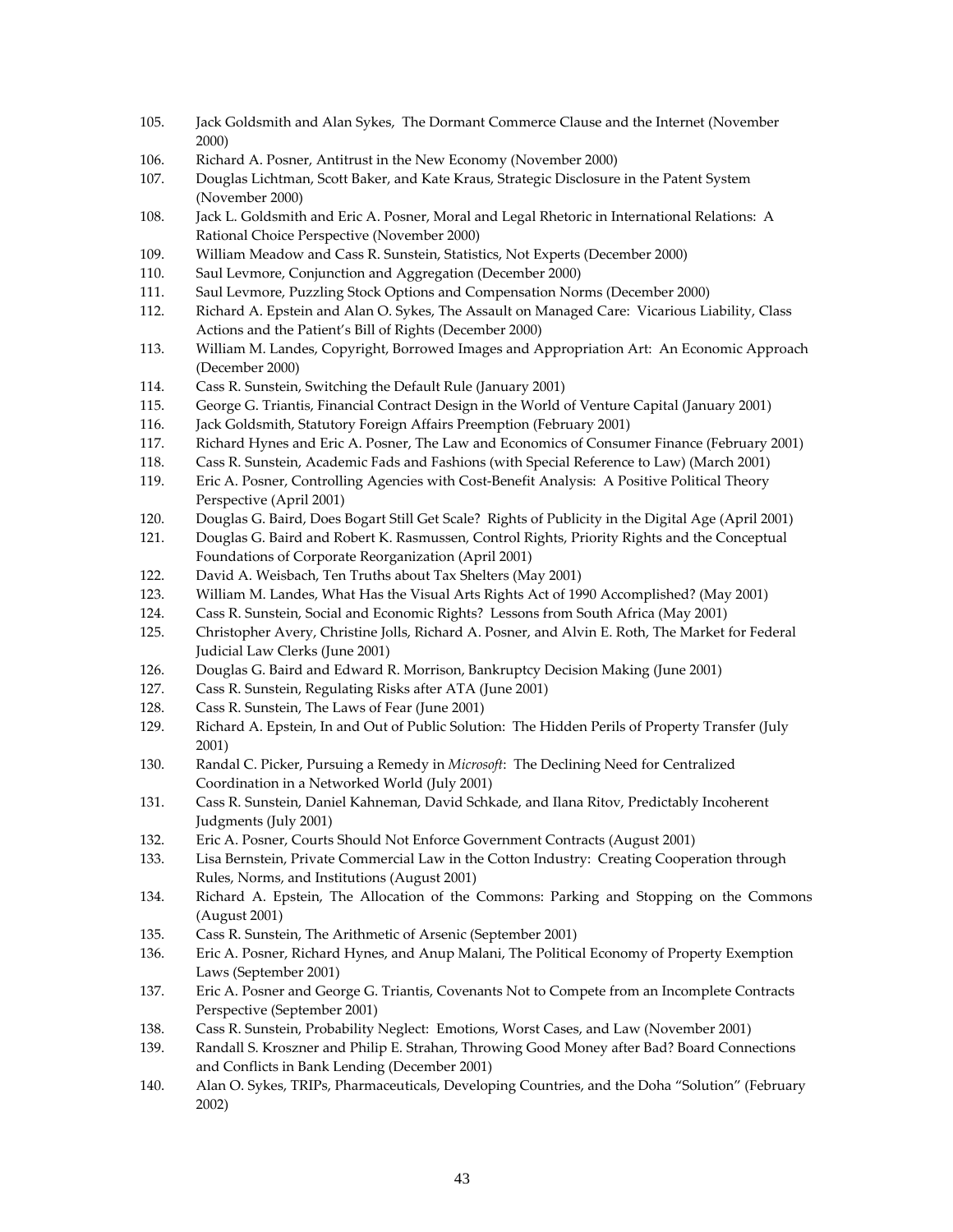- 141. Edna Ullmann-Margalit and Cass R. Sunstein, Inequality and Indignation (February 2002)
- 142. Daniel N. Shaviro and David A. Weisbach, The Fifth Circuit Gets It Wrong in *Compaq v.*  2) *Commissioner* (February 2002) (Published in *Tax Notes*, January 28, 200
- 143. Warren F. Schwartz and Alan O. Sykes, The Economic Structure of Renegotiation and Dispute Resolution in the WTO/GATT System (March 2002*, Journal of Legal Studies* 2002)
- 144. Richard A. Epstein, HIPAA on Privacy: Its Unintended and Intended Consequences (March 2002, forthcoming *Cato Journal*, summer 2002)
- *view*) 145. David A. Weisbach, Thinking Outside the Little Boxes (March 2002, *Texas Law Re*
- 146. Eric A. Posner, Economic Analysis of Contract Law after Three Decades: Success or Failure (March 2002)
- 147. Randal C. Picker, Copyright as Entry Policy: The Case of Digital Distribution (April 2002, The Antitrust Bulletin)
- 148. David A. Weisbach, Taxes and Torts in the Redistribution of Income (April 2002, Coase Lecture February 2002)
- 149. Cass R. Sunstein, Beyond the Precautionary Principle (April 2002)
- 150. Robert W. Hahn and Cass R. Sunstein, A New Executive Order for Improving Federal Regulation? Deeper and Wider Cost-Benefit Analysis (April 2002)
- 151. Douglas Lichtman, Copyright as a Rule of Evidence (May 2002, updated January 2003)
- 152. Richard A. Epstein, Steady the Course: Property Rights in Genetic Material (May 2002; revised March 2003)
- 153. Jack Goldsmith and Cass R. Sunstein, Military Tribunals and Legal Culture: What a Difference Sixty Years Makes (June 2002)
- 154. William M. Landes and Richard A. Posner, Indefinitely Renewable Copyright (July 2002)
- 155. Anne Gron and Alan O. Sykes, Terrorism and Insurance Markets: A Role for the Government as Insurer? (July 2002)
- 156. Cass R. Sunstein and Adrian Vermeule, Interpretation and Institutions (July 2002)
- 157. Cass R. Sunstein, The Rights of Animals: A Very Short Primer (August 2002)
- 2) Interpretive Theory) (August 200 158. Cass R. Sunstein, Avoiding Absurdity? A New Canon in Regulatory Law (with Notes on
- 159. Randal C. Picker, From Edison to the Broadcast Flag: Mechanisms of Consent and Refusal and the Propertization of Copyright (September 2002)
- 160. Eric A. Posner, A Theory of the Laws of War (September 2002)
- 161 Eric A. Posner, Probability Errors: Some Positive and Normative Implications for Tort and Contract Law (September 2002)
- 162. Lior Jacob Strahilevitz, Charismatic Code, Social Norms, and the Emergence of Cooperation on the File-Swapping Networks (September 2002)
- 163. David A. Weisbach, Does the X-Tax Mark the Spot? (September 2002)
- 164. Cass R. Sunstein, Conformity and Dissent (September 2002)
- 165. Cass R. Sunstein, Hazardous Heuristics (October 2002)
- 166. Douglas Lichtman, Uncertainty and the Standard for Preliminary Relief (October 2002)
- 167. Edward T. Swaine, Rational Custom (November 2002)
- 168. Julie Roin, Truth in Government: Beyond the Tax Expenditure Budget (November 2002)
- 169. bbach, Criminal Behavior: Sanctions and Income Taxation: An Economic Analysis Avraham D. Ta (November 2002)
- 170. Richard A. Epstein, In Defense of "Old" Public Health: The Legal Framework for the Regulation of Public Health (December 2002)
- 171. Richard A. Epstein, Animals as Objects, or Subjects, of Rights (December 2002)
- 172. David A. Weisbach, Taxation and Risk-Taking with Multiple Tax Rates (December 2002)
- 173. Douglas G. Baird and Robert K. Rasmussen, The End of Bankruptcy (December 2002)
- 174. Richard A. Epstein, Into the Frying Pan: Standing and Privity under the Telecommunications Act of 1996 and Beyond (December 2002)
- 175. Douglas G. Baird, In Coase's Footsteps (January 2003)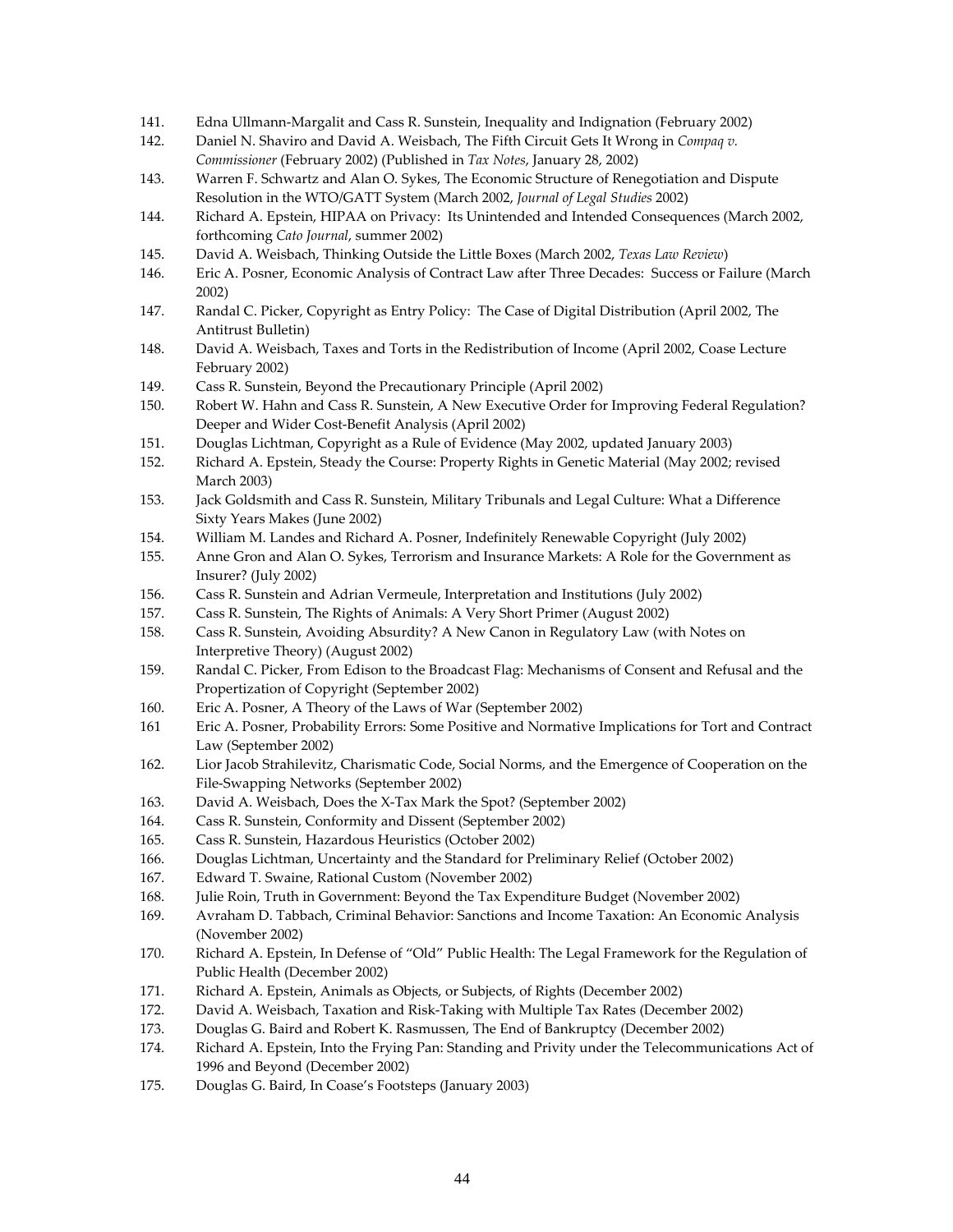- 176. David A. Weisbach, Measurement and Tax Depreciation Policy: The Case of Short-Term Assets (January 2003)
- 177. Randal C. Picker, Understanding Statutory Bundles: Does the Sherman Act Come with the 1996 Telecommunications Act? (January 2003)
- 178. Douglas Lichtman and Randal C. Picker, Entry Policy in Local Telecommunications: *Iowa Utilities* and *Verizon* (January 2003)
- *179. rect Liability for Copyright Infringement: An Economic William Landes and Douglas Lichtman, Indi Perspective (February 2003)*
- 180. Cass R. Sunstein, Moral Heuristics (March 2003)
- 181. Amitai Aviram, Regulation by Networks (March 2003)
- 182. Richard A. Epstein, Class Actions: Aggregation, Amplification *and* Distortion (April 2003)
- 183. The "Necessary" History of Property and Liberty (April 2003) Richard A. Epstein,
- 184. Eric A. Posner, Transfer Regulations and Cost-Effectiveness Analysis (April 2003)
- 185. Cass R. Sunstein and Richard H. Thaler, Libertarian Paternalizm Is Not an Oxymoron (May 2003)
- 186. Alan O. Sykes, The Economics of WTO Rules on Subsidies and Countervailing Measures (May 2003)
- 187. Alan O. Sykes, The Safeguards Mess: A Critique of WTO Jurisprudence (May 2003)
- 188. Alan O. Sykes, International Trade and Human Rights: An Economic Perspective (May 2003)
- 189. Saul Levmore and Kyle Logue, Insuring against Terrorism—and Crime (June 2003)
- 190. Richard A. Epstein, Trade Secrets as Private Property: Their Constitutional Protection (June 2003)
- 191. Cass R. Sunstein, Lives, Life-Years, and Willingness to Pay (June 2003)
- 192. Amitai Aviram, The Paradox of Spontaneous Formation of Private Legal Systems (July 2003)
- 193. Robert Cooter and Ariel Porat, Decreasing Liability Contracts (July 2003)
- 194. David A. Weisbach and Jacob Nussim, The Integration of Tax and Spending Programs (September 2003)
- 195. William L. Meadow, Anthony Bell, and Cass R. Sunstein, Statistics, Not Memories: What Was the Standard of Care for Administering Antenatal Steroids to Women in Preterm Labor between 1985 and 2000? (September 2003)
- 196. Cass R. Sunstein, What Did *Lawrence* Hold? Of Autonomy, Desuetude, Sexuality, and Marriage (September 2003)
- 197. Randal C. Picker, The Digital Video Recorder: Unbundling Advertising and Content (September 2003)
- of Appeals: A Preliminary Investigation (September 2003) 198. Cass R. Sunstein, David Schkade, and Lisa Michelle Ellman, Ideological Voting on Federal Courts
- 199. Avraham D. Tabbach, The Effects of Taxation on Income Producing Crimes with Variable Leisure Time (October 2003)
- 200. Douglas Lichtman, Rethinking Prosecution History Estoppel (October 2003)
- 201. Douglas G. Baird and Robert K. Rasmussen, Chapter 11 at Twilight (October 2003)
- 202. David A. Weisbach, Corporate Tax Avoidance (January 2004)
- 203. David A. Weisbach, The (Non)Taxation of Risk (January 2004)
- 204. Richard A. Epstein, Liberty versus Property? Cracks in the Foundations of Copyright Law (April 2004)
- 205. Lior Jacob Strahilevitz, The Right to Destroy (January 2004)
- 206. Eric A. Posner and John C. Yoo, A Theory of International Adjudication (February 2004)
- 207. Cass R. Sunstein, Are Poor People Worth Less Than Rich People? Disaggregating the Value of Statistical Lives (February 2004)
- 208. Richard A. Epstein, Disparities and Discrimination in Health Care Coverage; A Critique of the Institute of Medicine Study (March 2004)
- 209. Richard A. Epstein and Bruce N. Kuhlik, Navigating the Anticommons for Pharmaceutical Patents: Steady the Course on Hatch-Waxman (March 2004)
- 210. Richard A. Esptein, The Optimal Complexity of Legal Rules (April 2004)
- *Ad Bellum* (April 2004) 211. Eric A. Posner and Alan O. Sykes, Optimal War and *Jus*
- 212. Alan O. Sykes, The Persistent Puzzles of Safeguards: Lessons from the Steel Dispute (May 2004)